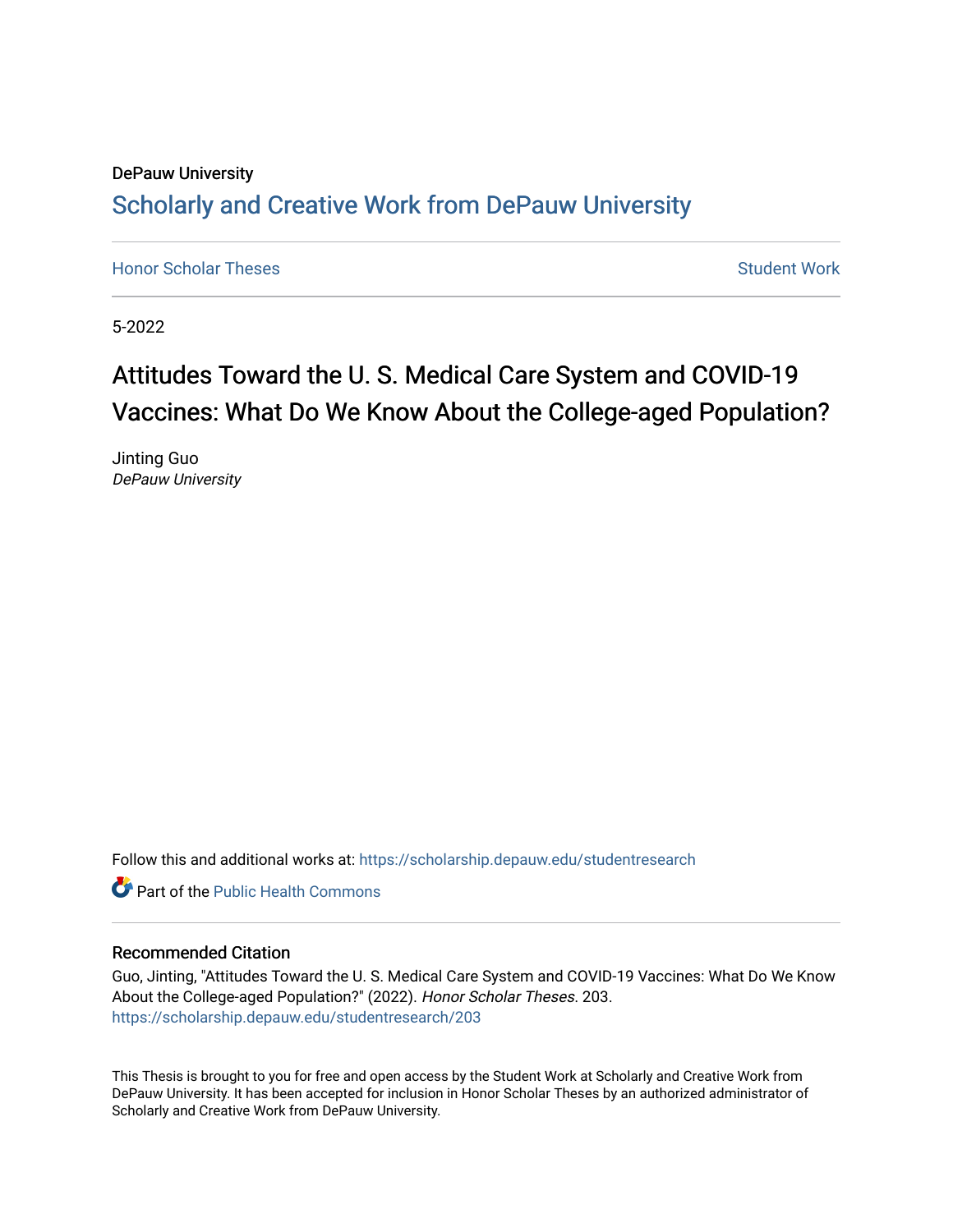Attitudes Toward the U. S. Medical Care System and COVID-19 Vaccines:

What Do We Know About the College-aged Population?

Jingting Guo

DePauw University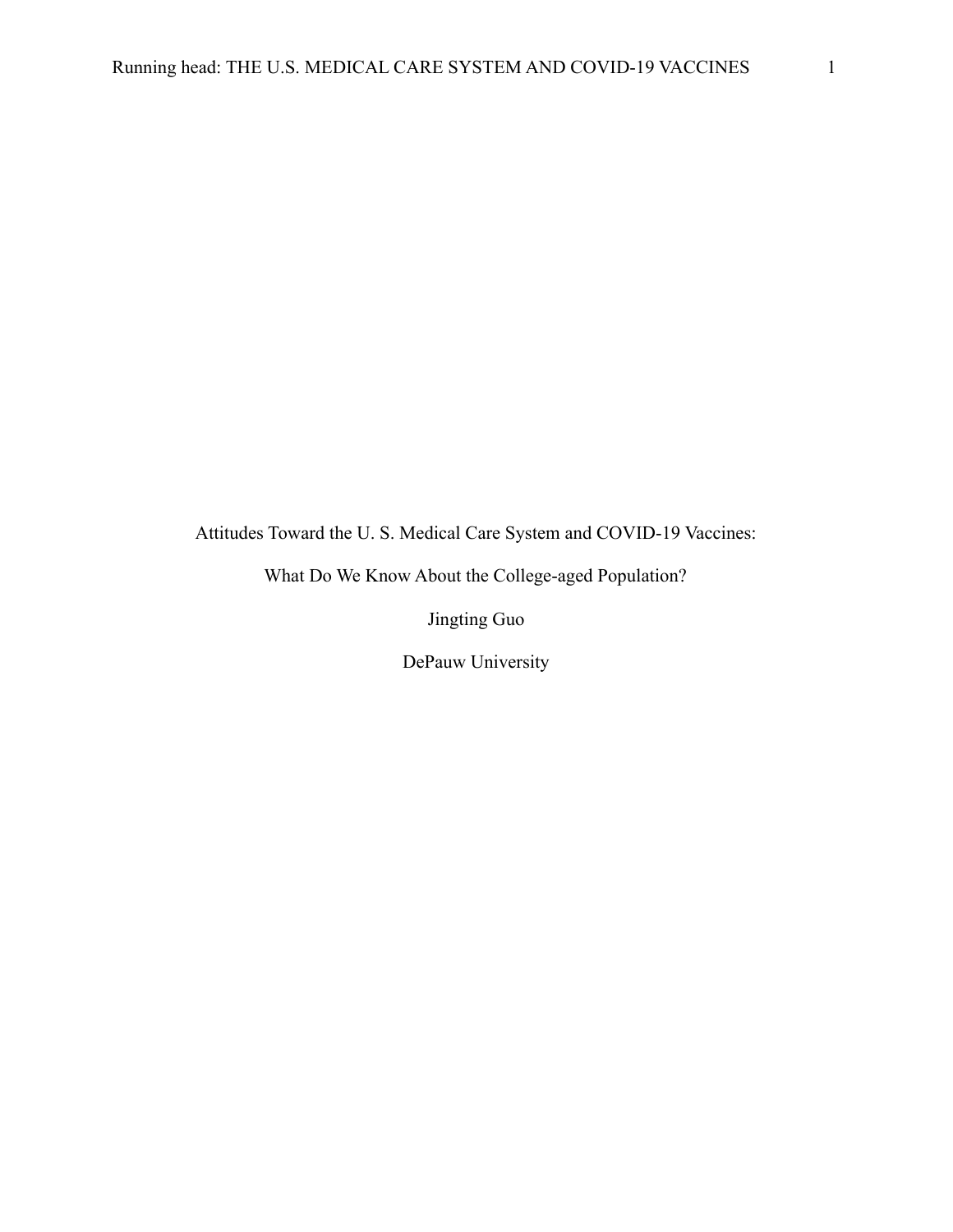#### Abstract

To understand the attitude of the college-age population towards the U.S. medical care system, the researcher conducted an online survey study with 296 participants. By calculating Pearson's r correlation coefficient, the researcher found the more positive one's past experience with the U.S. medical care system, the more positive one's general attitudes toward the U.S. medical care system. In addition, one's trust level in COVID-19 vaccines was found to be correlated with one's level of trust in the U.S. medical care system. What's more, online information was identified by the majority of the participants as a factor influenced their attitudes toward the U.S. medical care system. The researcher also found Art & Music was the only field of study or work that showed a significant difference with other fields in trust level in both the COVID-19 vaccines and the U.S. medical care system and overall attitudes towards the U.S. medical care system, by conducting t-test. Furthermore, a significant but weak positive correlation was found between older age and trust level in COVID-19 vaccines, while there was no correlation found between older age and one's COVID-19 vaccination decision. Moreover, while there was no significant difference found between African American participants' and Caucasian participants' COVID-19 vaccination decision, African American participants had a significantly lower level of trust in COVID-19 vaccines than their white counterparts. Additionally, the researcher recognized common themes (e.g., more affordable medical expenses and services with better quality) existed among participants' expectations toward the U.S. medical care system, and made corresponding suggestions aiming to help the U.S. medical care system to gain a more supportive attitude. Future study's direction focusing on online information's influence were also put forward by the researcher.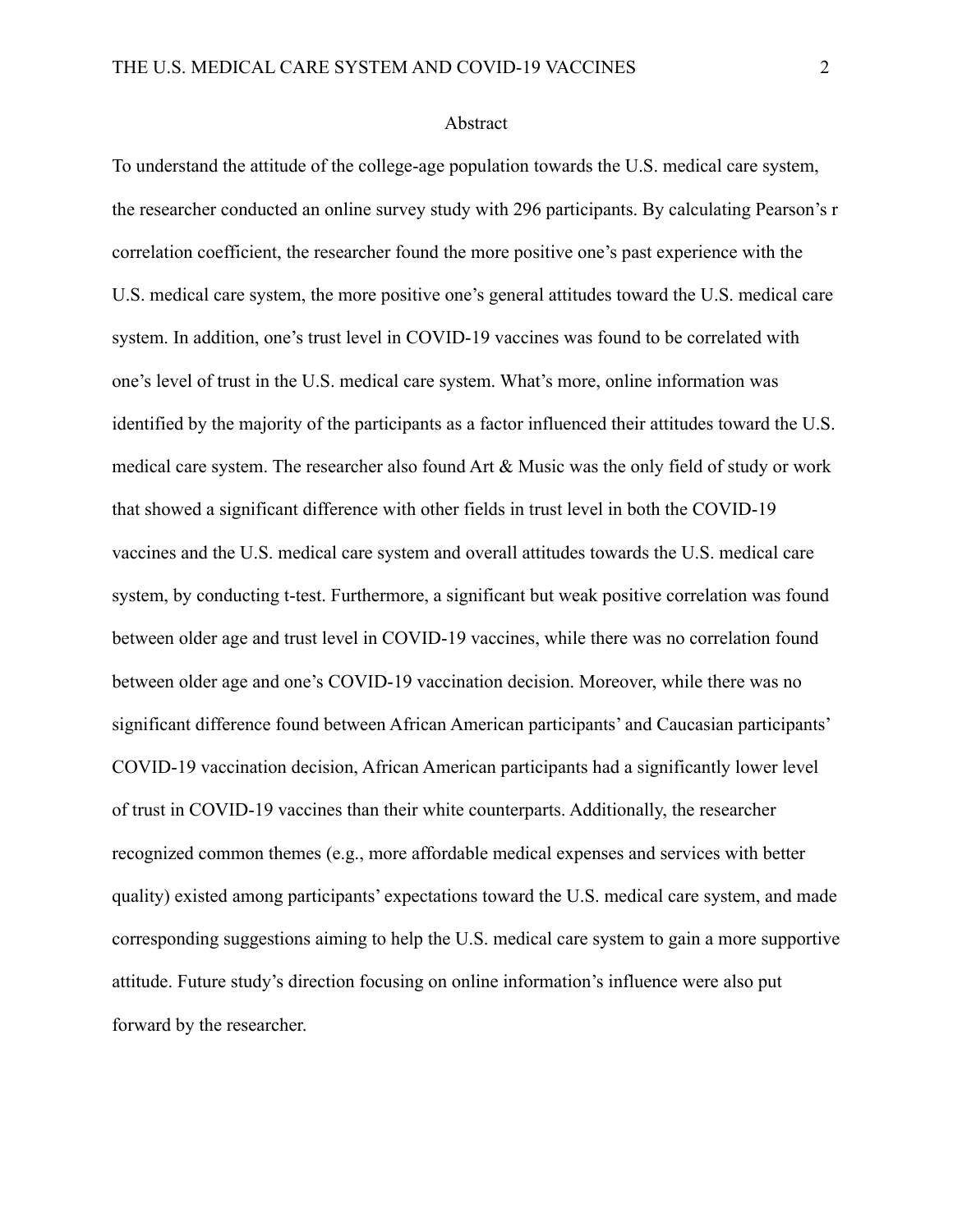Attitudes Toward the U. S. Medical Care System and COVID-19 Vaccines

Without any warning, the COVID-19 pandemic caught people off guard in 2019. As of 6:00 am Central European Time, April 11th, 2022, COVID-19 has affected 494,587,638 people and claimed 6,170,283 lives worldwide (WHO Coronavirus [COVID-19] Dashboard). Followed by the shocking statistics, the fact that Germany was suffering from the "fourth wave" of COVID-19 since late October 2021 was concerning (BBC, 2021). To stop the numbers from increasing apart from taking the vaccines (e.g., Pfizer-BioNTech, Moderna, Johnson & Johnson's Janssen, etc), Ministers in Northern Ireland have voted in favor of mandatory COVID-19 vaccine passports (BBC, 2021); furthermore, countries like the United States and Belgium have started to encourage people to take COVID-19 vaccine booster shots (CDC, 2021; Collis, 2021). However, the public's attitudes toward the policies (i.e., mandatory vaccine passports and booster shots) were mixed. Why such divergent attitudes existed among people towards policies that aim to protect them, one may ask. Can this disagreement on attitudes toward COVID-19 related policies be projected to the whole medical care system? If so, can we understand people's attitudes toward the medical care system from the scope of how people approach such policies that specifically target COVID-19? Will people have disparate attitudes toward the medical care system as they do for COVID-19 vaccination? What helps form people's attitude towards the medical care system? What factors could possibly make people change their attitudes? What elements contributed to the development of varying attitudes among people? To answer these questions, the researcher tried to understand the correlation between the factors (age, gender, university enrollment, first generation college students, field of study, ethnicity, and country of origin) and people's attitudes toward the medical care system. Accordingly, the researcher put forward the goal of this online survey study: to answer 1) what are college-aged individuals'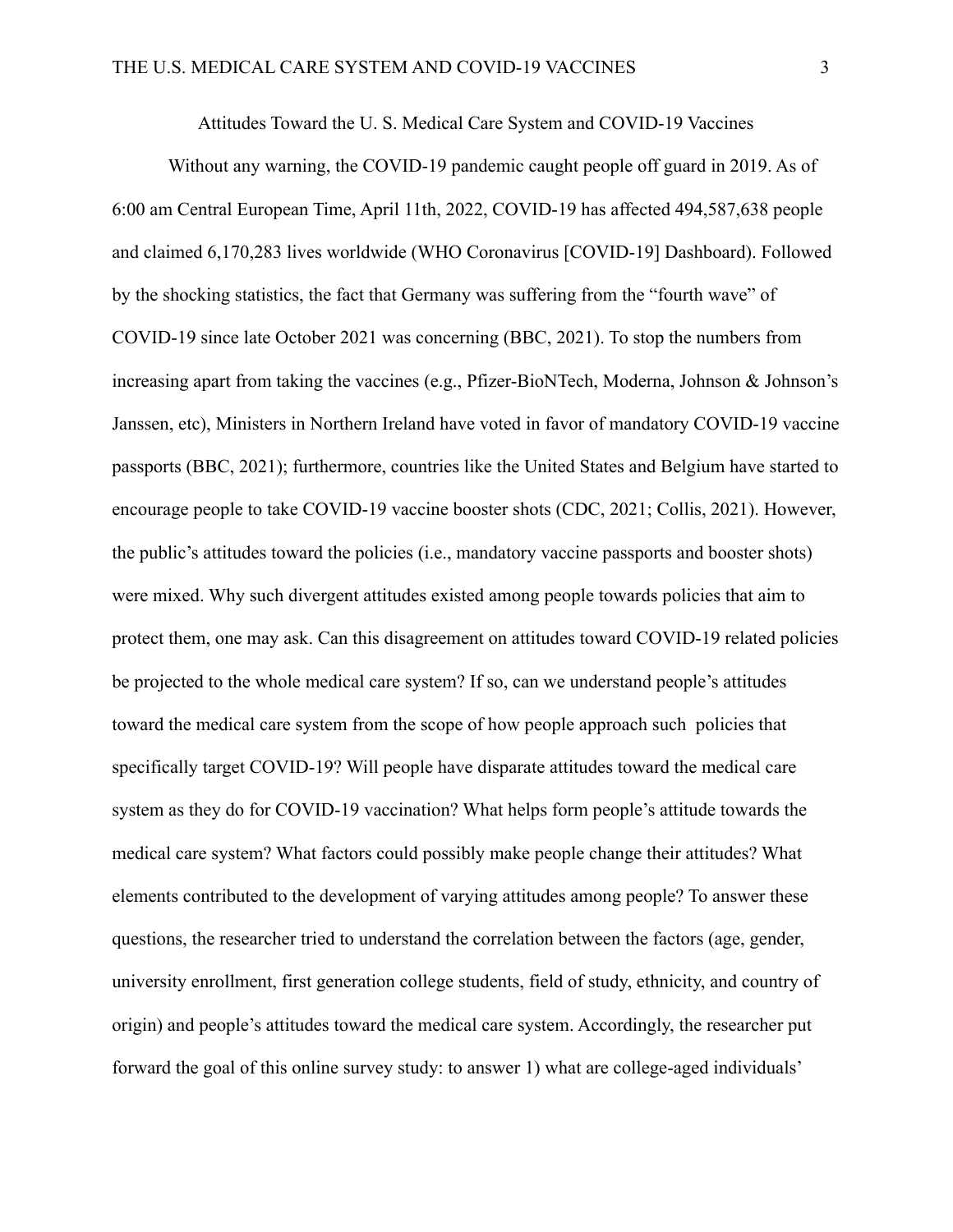attitudes toward the U. S. medical care system? 2) What factors are correlated with college-aged individuals' attitude towards the medical care system? 3) Are college-aged individuals' attitudes toward the COVID-19 vaccines correlated to people's attitudes toward the U.S. medical care system? The goal of this study was achieved by investigating multiple hypotheses (listed and explained in the following paragraphs). What age represents the college-aged individual and why focus on only college-aged individuals were also explained in the following paragraphs.

#### *Understanding Attitudes*

According to Katz (1960) and Smith, Bruner, and White (1956) (cited in Fazio, Lenn, & Effrein, 1984), "… attitudes serve to organize and structure a rather chaotic universe of objects." It (i.e., attitude) provides " a ready aid in 'sizing up' objects and events in the environment" (Smith et al.,1956, as cited in Fazio, Lenn, & Effrein 1984), and this "ready aid" is very much needed for people to cope with the world where many diverse, even opposite, opinions coexists on the same subject (subject could be an event, a proposal, etc).

An example here will be the COVID vaccine. No matter which brand the COVID-19 vaccine was from, while there were people who believe the vaccine works and helps protect us from getting infected by the COVID-19 virus, there were people questioning the effect of the COVID-19 vaccine, worrying about its known and unknown side effects (Al-Jayyousi et al., 2021; Petravić et al., 2021). Even people who used to trust vaccines and medical professionals preferred to wait until more information was released, when the COVID-19 vaccine first became available (Al-Jayyousi et al., 2021). Also, when COVID-19 has proven to the whole world that it could "evolve" itself to a new variant that is more deadly at any time (e.g., the emergence of the Delta, and Omicron variants), and everyone is always at risk of getting infected by the COVID-19 virus, one never knows if future interaction with the medical care system is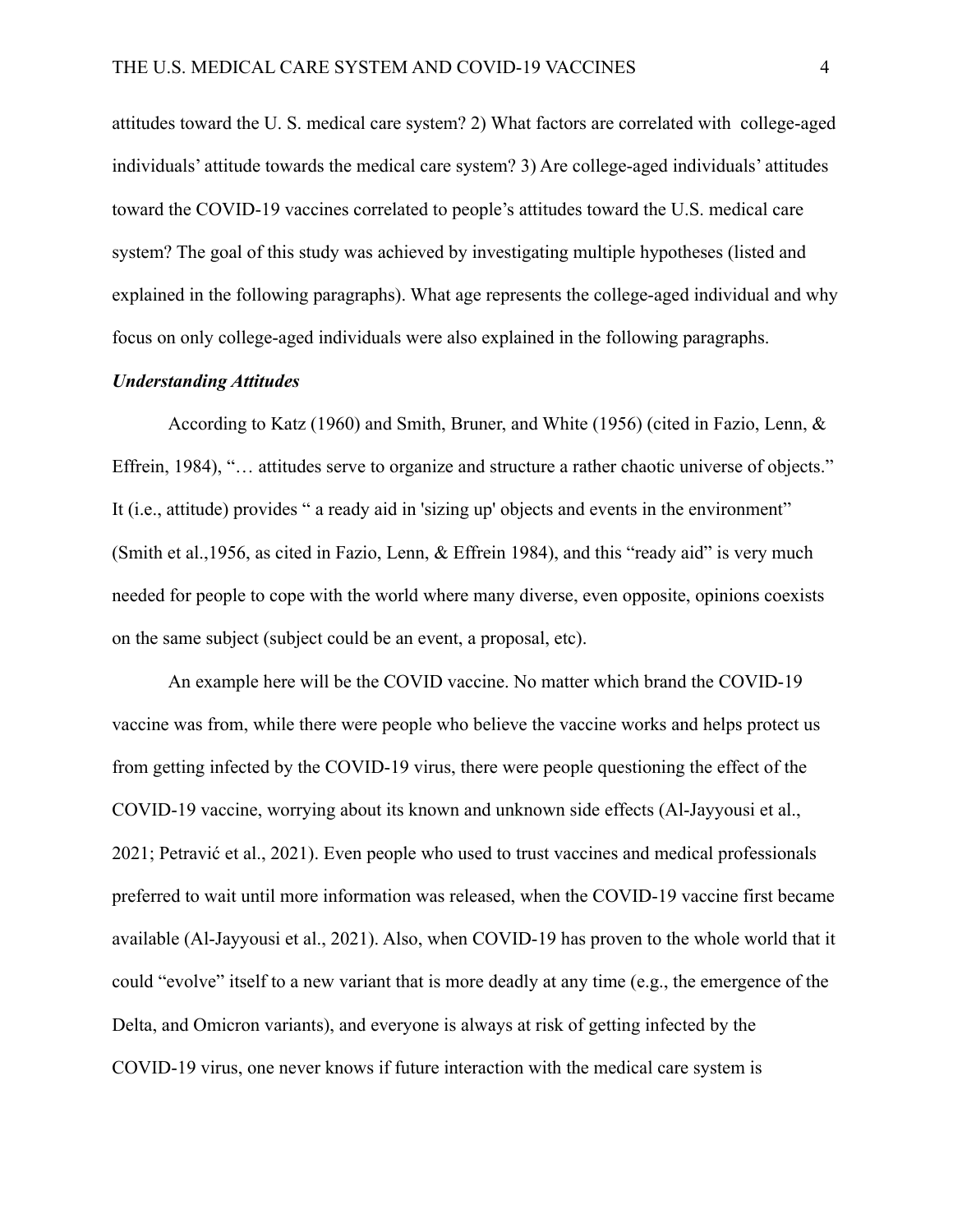necessary. What one can do, instead, is to have an attitude, a "ready aid" towards the medical care system and COVID-19 to help organize what is happening so they are prepared for what they will be dealing with if they are affected by COVID-19, or, come into contact with the medical care system one day. In this case, having an attitude, a "ready aid" couldn't be more appropriate for people to have to cope with the COVID crisis.

#### *Clarification: The Three Research Questions*

Unfortunately, measuring the "ready aid" for the whole medical care system and all the factors that contribute to it is challenging. Though the interest of the researcher was to focus on people's attitudes toward the medical care system in general, the number of variants that is related to the medical care system globally and the differences between different countries' medical care system due to various culture background, economic situations, etc, made the global medical care system almost impossible to evaluate through the same standard using the data collected through a single short online questionnaire. Otherwise, the researcher would be a reductionist. Thus, to make the research possible, the researcher narrowed the subject particularly to the U.S. medical care system since the research took place in the United States. Accordingly, the research questions narrowed down from studying the medical care system in general to 1) what are college-aged individuals' attitudes toward the U. S. medical care system? 2) What factors are correlated with college-aged individuals' attitude towards the U.S. medical care system? 3) Are college-aged individuals' attitudes toward the COVID-19 vaccines correlated to their attitudes toward the U.S. medical care system?

In addition, because the COVID-19 situation is changing continuously, policies towards COVID-19 fluctuate. Therefore, due to the flexibility of COVID-19 related policies, asking people's attitude towards a specific COVID-19 policy implemented to cope with a situation that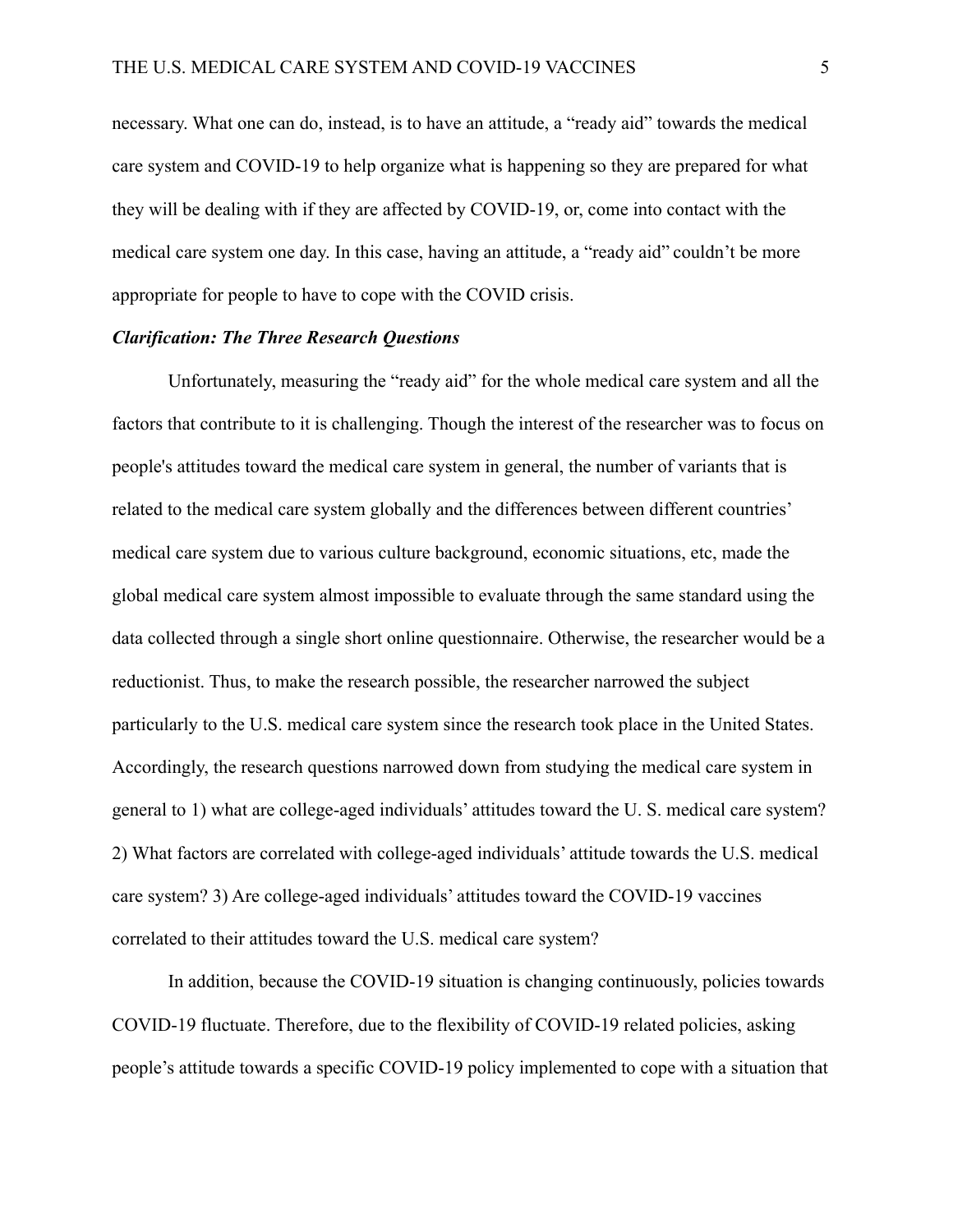existed temporarily could provide only a limited amount of help to understand people's attitudes to the U.S. medical care system. Hence, researchers focused on people's attitude towards COVID-19 vaccination (a policy persisting through the pandemic since COVID-19 vaccine is available) and examined if there is a correlation between people's attitude towards the COVID-19 vaccination and the U.S. medical care system.

#### *Experiences*

Supported by Chang (2004) and Fazio and Zanna (1981), one powerful element that influences people's formation and change of attitude is experience (i.e., previous experience with the American medical care system for this study). As stated, attitude is "a mental and neural state of readiness, organized through experience, exterting as a directive or dynamic influence upon the individual's response to all objects and situations with which it is related" (Allport, 1935, as cited in Fazio & Zanna, 1981). One could easily gain the rationale behind this statement by connecting the experiential learning theory (ELT) by Kolb (1984) here.

The experiential learning theory has four stages: 1) concrete learning – where one gains a new experience or interprets the past experience in a new way, 2) reflective observation – understand the situation through the lens of previous experiences, 3) abstract conceptualization – where one forms new ideas or adjust their previous thinking process, and 4) active experimentation – where one applies the new or adjusted idea (Kolb, 1984). In other words, Kolb's theory claims that when one first encounters a subject one knows little about, one looks back to the past experiences for information that is potentially helpful. With Kolb's theory, one can infer that past experiences are critical when forming an attitude, since we make our decision based on previous experiences. Therefore, the researcher presented the first hypothesis:

Hypothesis #1 – People's past experiences with the U.S. medical care system are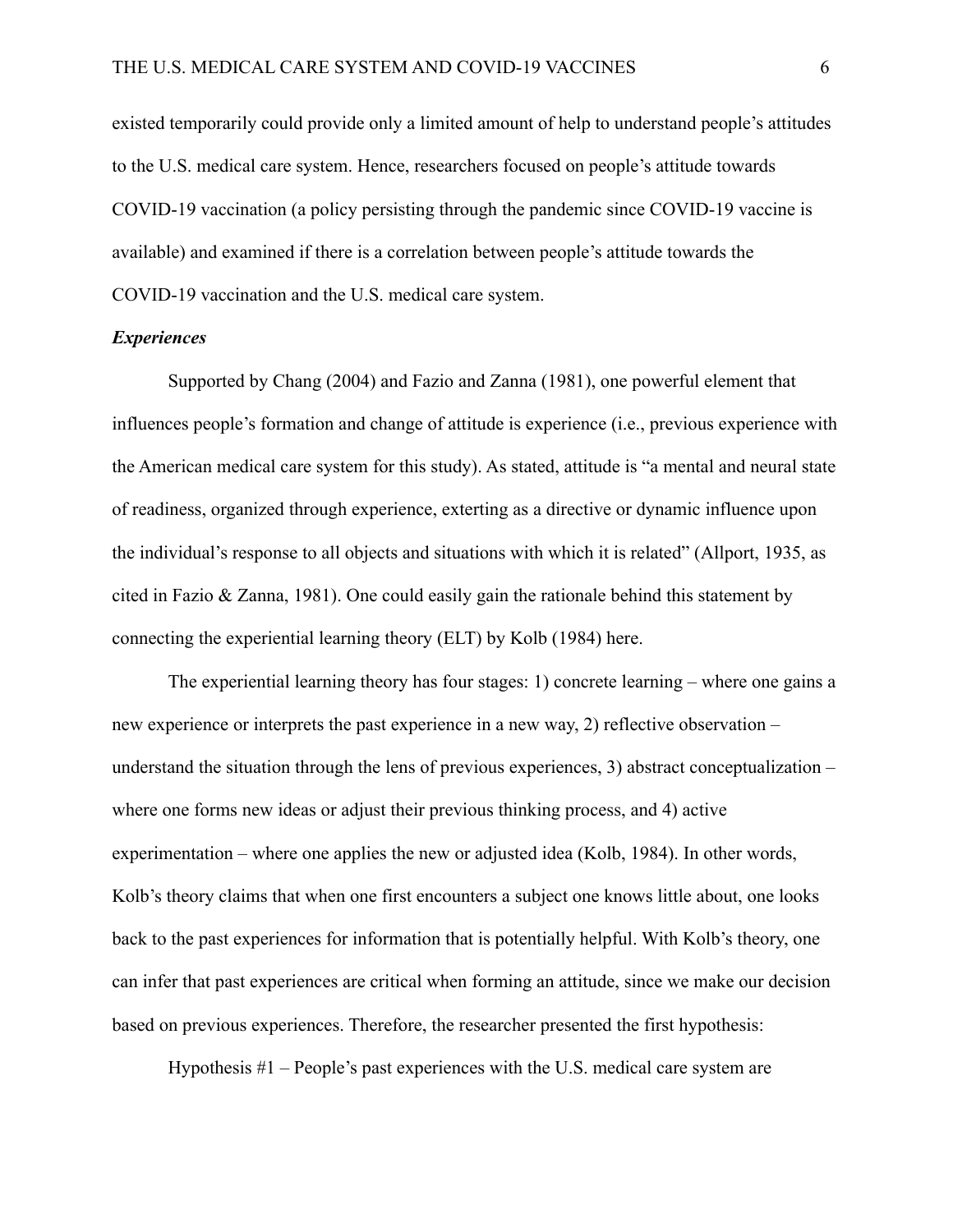positively correlated with people's attitudes toward the U.S. medical care system.

Namely, the better one's past experiences with the U.S. medical care system is, the more positive one's attitude is towards the U.S. medical care system. The worse one's previous interactions with the U.S. medical care system are, the more negative one's attitude is towards the U.S. medical care system.

In our case of interest, since no one has encountered COVID-19 before it first hit, the researcher wonders if one's original attitudes toward the COVID-19 vaccine is largely formed by looking at their own experiences with COVID-19. For example, if one's lifestyle and health has not been largely influenced by COVID-19 pandemic, one may tend to consider the COVID-19 vaccine is unnecessary and does not take the COVID-19 pandemic seriously. If they never came into contact with COVID-19 (i.e., never tested positive for COVID-19 or vaccinated for COVID-19 or have people being tested positive around them), is their attitude formation towards the COVID-19 vaccine influenced by experiences of those who are around them or information from social media or a mix of experiences from people they know and stories the social media tells (source of information)? According to the Centers for Disease Control and Prevention (2022), side effects of having COVID-19 vaccine include pain, fever, nausea, etc. Will these unwanted side effects of COVID-19 vaccine influence one's attitude towards the COVID-19 vaccine? If one experiences no side effects at all after getting the COVID-19 vaccine, will one question the effectiveness of the vaccine (i.e., trust towards the COVID-19 vaccine)? If one developed doubts about the COVID-19 vaccine, would one also question the usefulness of the U.S. medical care system? Therefore, the researcher proposed the second hypothesis:

Hypothesis #2 – People's attitudes toward COVID-19 vaccines are positively correlated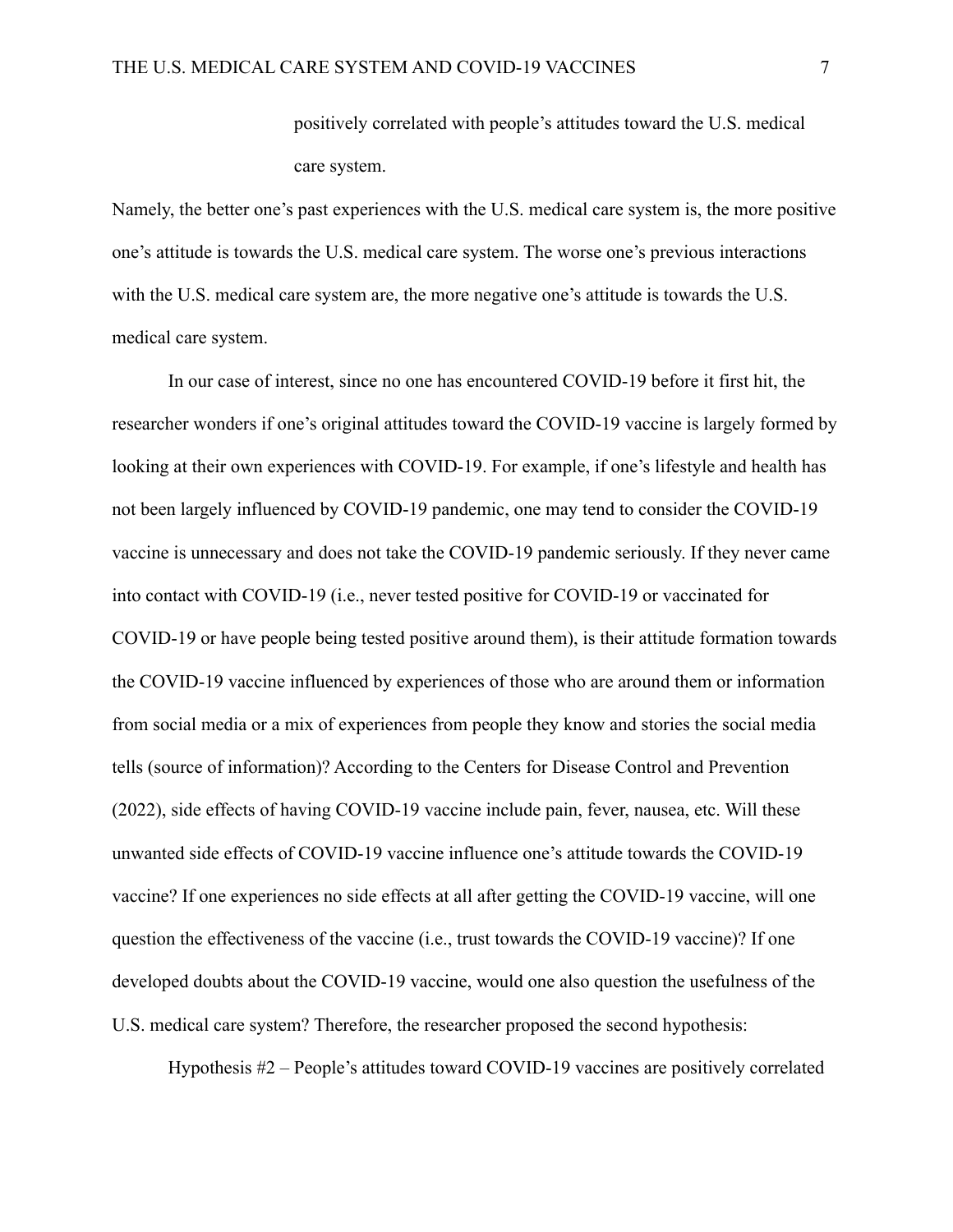with their attitudes toward the U.S. medical care system.

## *Online Information*

What's more, when people's personal experiences do not provide enough information to form an attitude, do they seek online information and trust the information gained online? Claimed by Naslund, Aschbrenner, Marsch, and Bartels (2016), by learning from peers online, one can gain insight about healthcare decisions. But is the claim also true when the situation is not making a decision but having an attitude? Also, when there is a lack of information to have an attitude towards COVID-19 vaccines, will one use their attitudes toward the U.S. medical care system as a reference to react?

In fact, a lack of first hand information available is not the only drive for people to go online and search for relevant information. Social forces are also pushing people to seek as much information as possible in a short period of time, which directs people to look into online information and social media. Mentioned by Frewer and Shepherd (1994), when an unknown situation is involved, the social settings people are in is one of the critical factors that determine how people react to the situation. In other words, the environmental (or social) forces are influential factors for people's attitude formation, namely, towards the COVID-19 vaccines and the U.S. medical care system. An example here would be how people reacted to COVID-19 when the society was frightened.

In March 2020, due to the fast dissemination of SARS-CoV-2 first discovered in December 2019, the World Health Organization declared a pandemic (Pedrosa et al. 2020). During the initial stage of the outbreak, researchers realized that the COVID-19 pandemic not only does influence people in terms of physical health but also mental health. A significant increase in anxiety, distress, worry, frustration and anger, etc was observed by a wide range of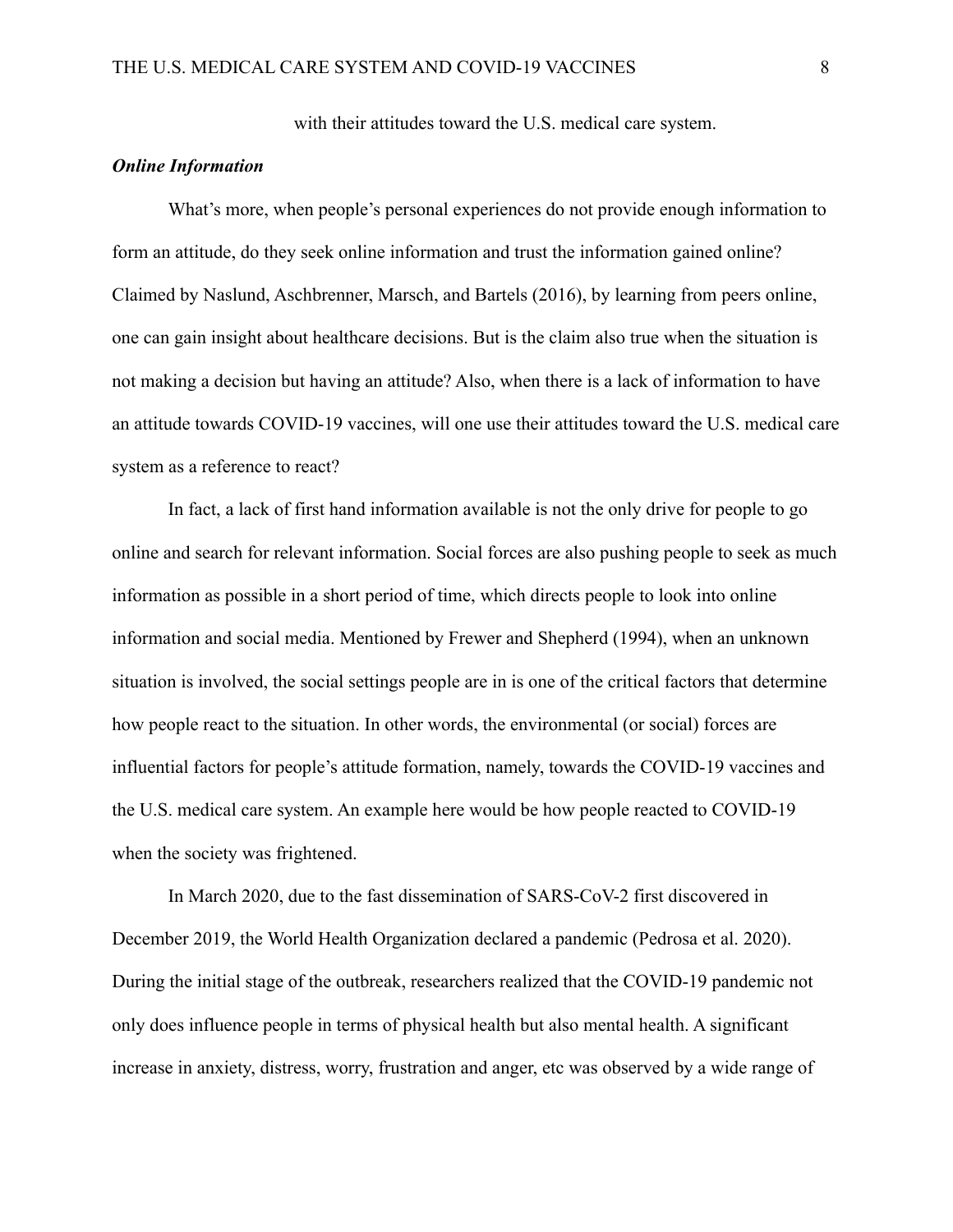researchers (Li et al., 2020; Wang et al., 2020). As factors like poor self-rated health status and specific physical symptoms (e.g,. dizziness, coryza) were found to be significantly correlated with a higher level of stress, anxiety, and depression, according to Wang et al. (2020), "specific up-to-date and accurate health information (e.g., treatment, local outbreak situation) and particular precautionary measures (e.g., wearing a mask)" was discovered to be strongly associated with a lower level of negative emotions (e.g., stress, anxiety, depression). The negative correlation between the amount of COVID-19 information accessed and the unwanted psychological feelings (e.g. anxiety) could provide a possible explanation for how the panicking public coped with the social setting during the initial stage of COVID-19 outbreak: by urgently collecting health related information through various sources. According to studies done in infodemiology, researchers found the public depends on watching the television news channel (e.g., BBC for United Kingdom) and online web searching for gathering COVID-19 related information (Izhar & Torabi, 2022; Rovetta & Bhagavathula, 2020).

Looking beyond the COVID-19 pandemic, in fact, searching for health information online is a commonly adapted behavior. As early as 2000, according to Fox and Jones (2009), one-fourth of the adults who had access to the internet in the U.S. (46% of the whole population) already employed online searching as a method to acquire health information. In 2009, 61% of American adults, who had accessed the internet (74% of the whole population), went online for health related information (Fox and Jones, 2009). This percentage continued to increase. A more recent U.S. national survey indicated a percentage of 72% of adult internet users claiming to have searched health related issues online, with the most popular categories of specific diseases and treatments (Fox, 2014). What's more, one out of four American users of the internet (26%) stated that they have browsed other people's health experiences in the previous year, and 16% of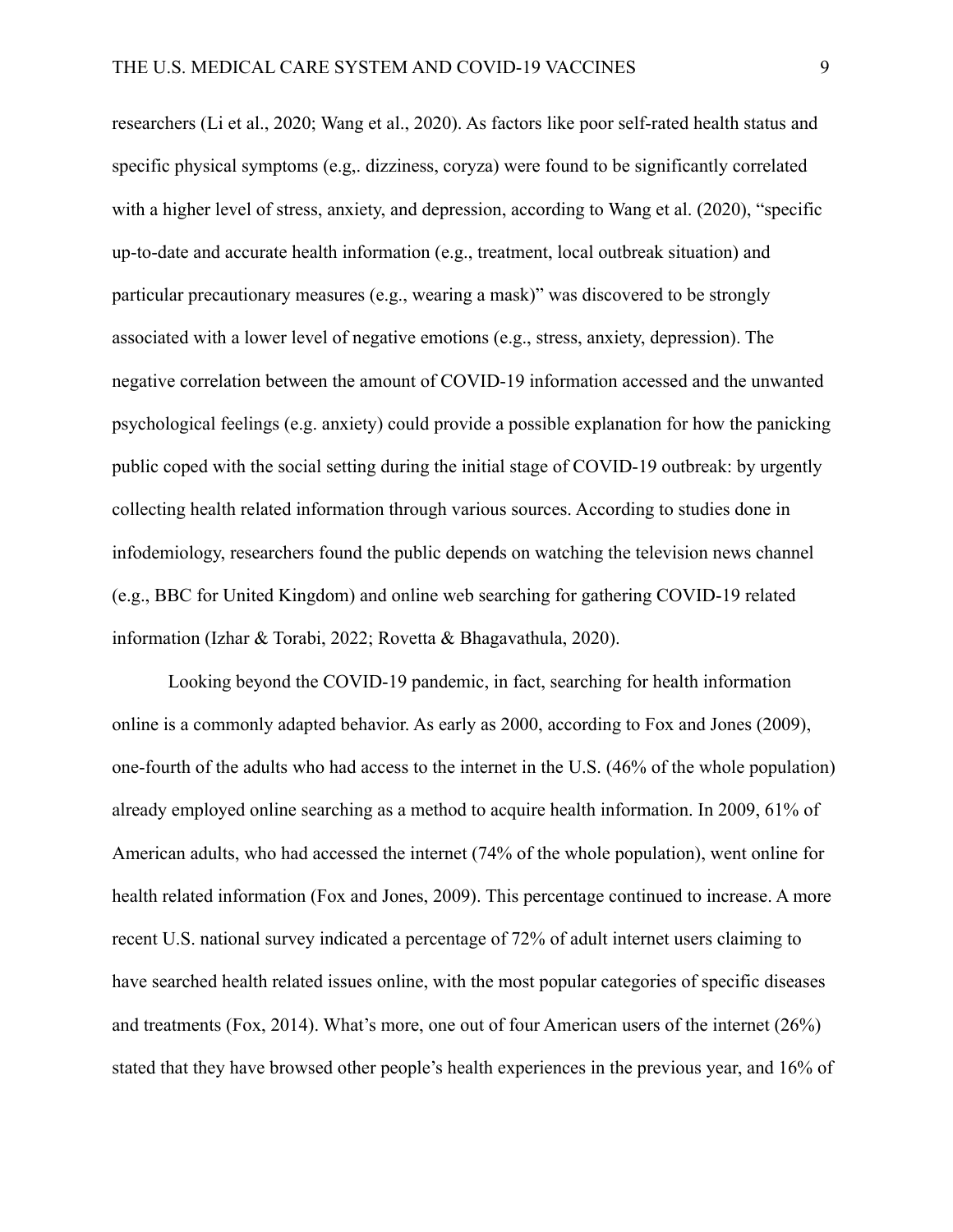adult internet users in the U.S. have used the internet to search for people who share the same health issues with them. Even more, Brady et al. (2016) concluded that people tend to trust those who share similar experiences or perspectives with them more while also taking the conventional biomedical information and advice into account when browsing online health related forums. Based on this rationale and the information provided about the decisive role experience play while people are forming an attitude, the researcher introduced the third hypothesis of the study:

Hypothesis #3 – Online information is a factor related to people's attitudes toward the

#### U.S. medical care system.

Acknowledging the fact that there is a tremendous number of people seeking health related information online, the researcher asks what are the factors that help one to decide if the internet is a health source. Mead et al. (2003) found that online information access and people's motivation for online information seeking influence people's decision on whether to consider the internet as a health resource. However, during the COVID-19 pandemic, while both factors (access to internet and motivation) being fulfilled, there still existed people who chose to ignore what the internet recommend (e.g., there are people who are not vaccinated as opposed to what the Centers for Disease Control and Prevention strongly recommended). Then, the researcher questioned what could be another factor that influences people's decision of believing in the information gathered or not?

#### *Level of Trust*

How trustworthy people think the information is could be an answer here. But how do people evaluate how dependable a piece of information is? According to Witchel et al. (2020), spelling error and "shouting capitalization" were two factors that negatively influence one's decision on how trustworthy the online health information is (i.e., the growing frequency of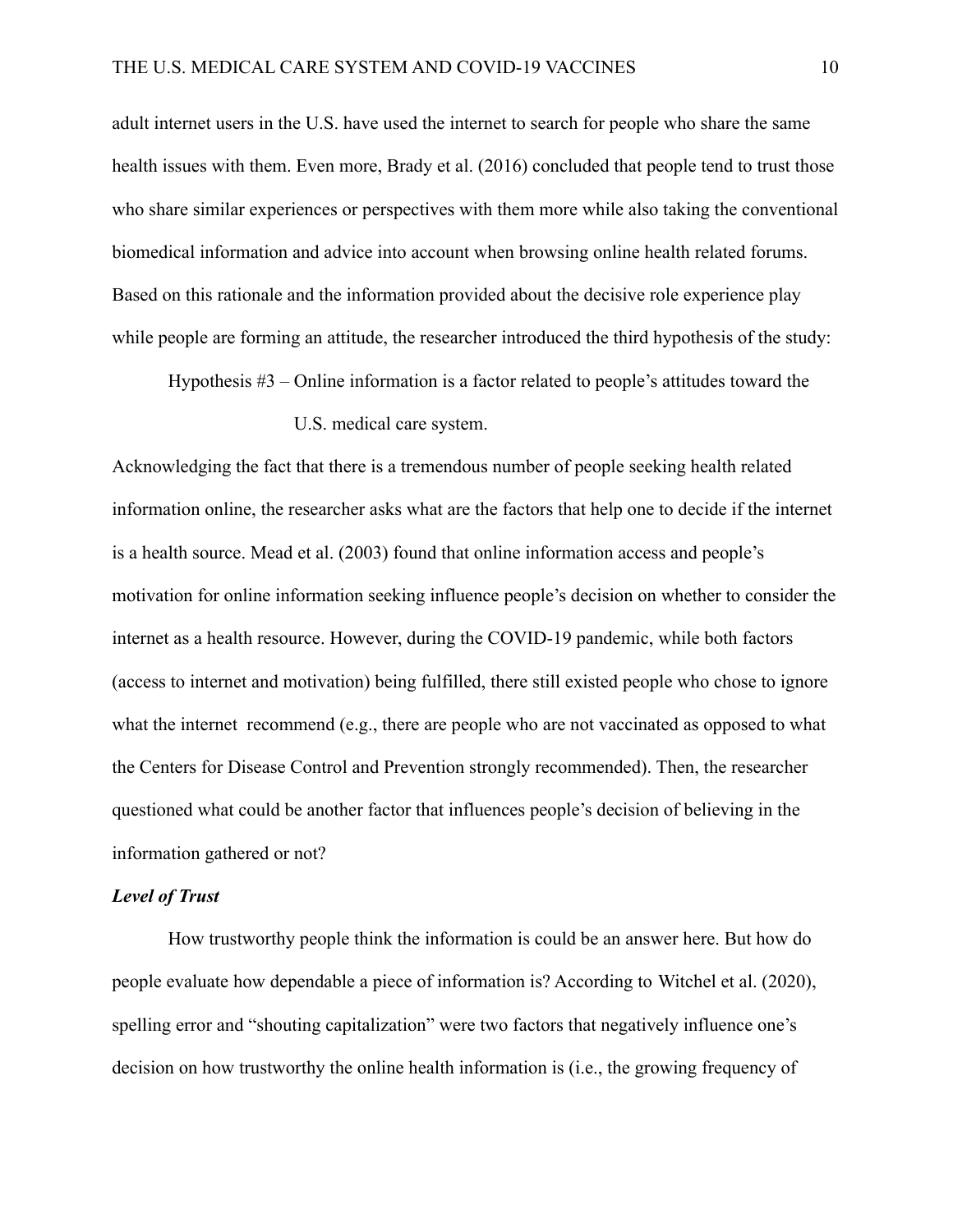spelling error and inappropriate capitalization was associated with increasing doubt towards the online health information). Indeed, aligned with people's common sense, misspelling and inappropriate capitalization does indicate disappointed quality of a piece of information. However, there were people who depended on factors that do not accurately reflect how reliable the information is to judge the credibility of the information.

Stanford et al. (2002) found that while scholarly internet users tend to focus on quality of the information the site provided, non-experts rely, to a large extent, on the visual design of the website (e.g., layout, typography, and color schemes) and explicitness of the information to evaluate the authenticity of the information provided by the site. In addition, emotional reassurance and information sharing as two factors influencing people's judgment has been proven to have the ability to convince people unconsciously to trust the information provided, no matter the truthfulness of the information provided (Lederman et al. 2014). The appearance of hoaxes which were designed to manipulate people's emotions is an example here. Reported by BBC News (2012), many people who closely followed the story of a 6-year old girl struggling with cancer through the girl's mother's post on a Macmillan cancer forum refused to believe the story is made-up by a 16-year old girl even when it was proved to be a hoax.

What's more, elements that affect online health related information's trustworthiness also include the name reputation of the site, media credibility, author identification, the absence of advertisement, the inclusion of statistics, consistency with other sources, endorsement and to what degree the reader agrees with the author, which all strongly influenced each other (Lederman et al. 2014; Stanford et al. 2002; Witchel et al. 2020). Yet, by looking at the factors mentioned above, it is not hard for one to notice that the majority of the elements do not evaluate the truthfulness of the information itself.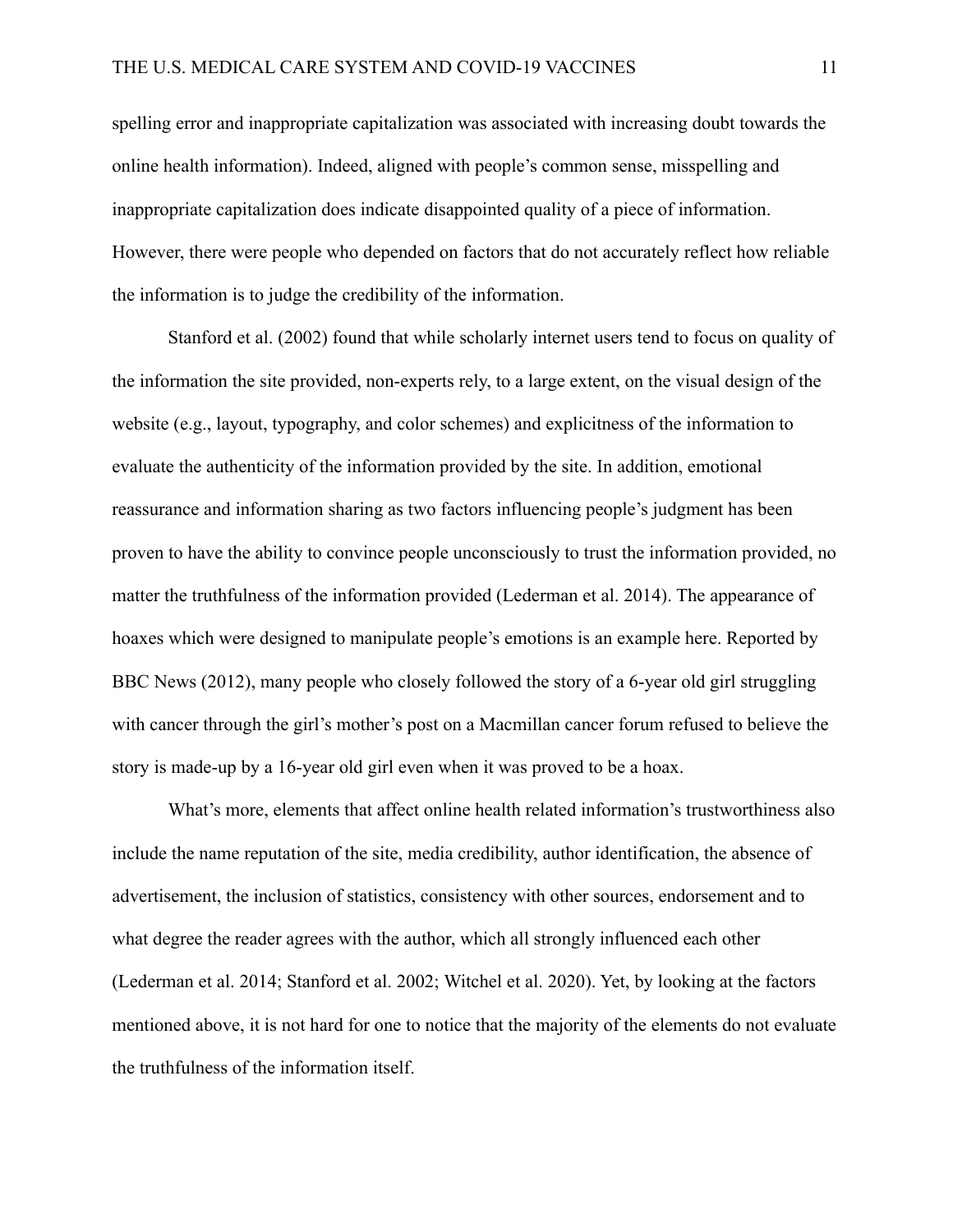#### *Online Information and Storytelling*

But are there any factors about the information itself related to people's attitudes? The answer is certain. Sometimes the information itself is with attitudes. During the initial COVID-19 outbreak, when people still didn't understand COVID-19 much, some news articles were published with clear attitudes toward the U.S. medical care system. One example here would be a news article published by the *Washington Post* entitled, "More life saving ventilators are available. Hospitals can't afford them" with a subtitle of "Health industry experts cite cost and uncertainty as disincentives to stocking up, leaving a potential life-and-death gap in treatment options for patients in the coronavirus outbreak" written by [Christopher Rowland](https://www.washingtonpost.com/people/christopher-rowland/) (2020). From the title and subtitle, this article indicated a strong opposing force to the behavior of hospitals of choosing profitability over saving critically ill patients. The first few lines of the article contain an extreme emotional appeal while claiming the following:

"Hospitals are holding back from ordering more medical ventilators because of the high cost for what may be only a short-term spike in demand from the coronavirus epidemic, supply chain experts and health researchers say, intensifying an anticipated shortage of lifesaving equipment for patients who become critically ill (Rowland, 2020)."

It is hard for readers to not be emotionally evoked, stand against the hospitals, and maybe generalize this negative impression to the U.S. medical care system as a whole. Moreover, the potential preexisting negativity people had towards the U.S. medical care system may be magnified after reading articles like this one.

Another factor other than emotional appeal that would persuade readers to agree with the attitudes of the article is the common characteristics shared between the readers and the story told (Sillence et al., 2007). As during the initial COVID-19 outbreak, many news articles focused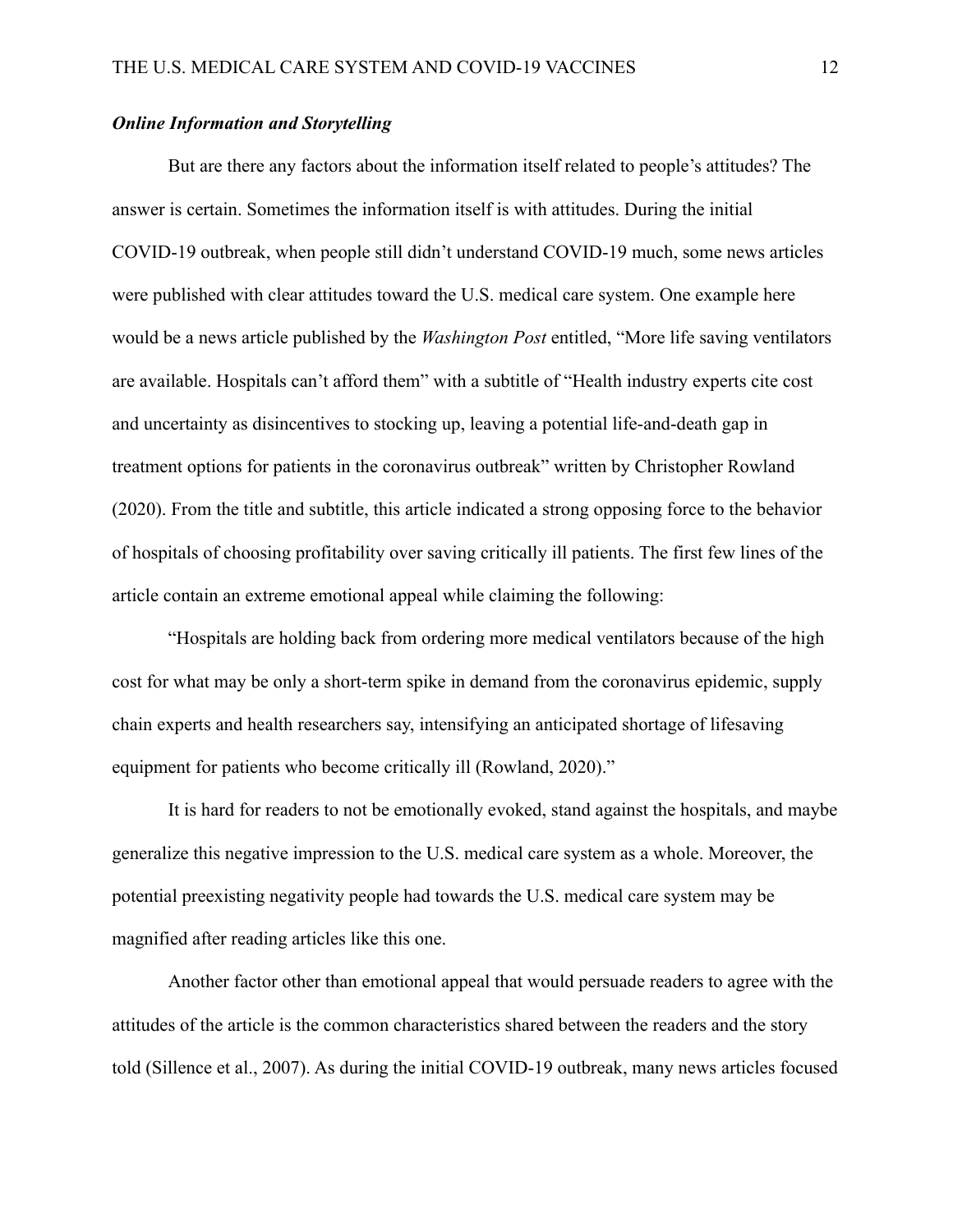on storytelling, which is one of the primary functions of news articles. While reading others' stories, it is common for people to relate themselves to the story being told. According to Sillence et al. (2007), people tend to trust more about the information they receive if there are common characteristics shared between their experience and the story told. Then, as some of them may be experiencing the struggles mentioned in the article (i.e., finding a ventilator to use for themselves or for people around them), people give more trust for the story told by the article and develop a more unfavorable impression towards the U.S. medical care system aligned with the attitude of the news article. While there are a lot more other news articles presenting negative attitudes toward the U.S. medical care system, the U.S. medical care system is struggling to gain a positive view from the public. For example, NBCNews published a news article with the title "Florida hospitals face ICU bed shortage as state passes 300,000 COVID-19 cases" (Chiwaya and Siemaszko, 2020); Wall Street Journal released the article named "Older Coronavirus Patients Face Looming ICU Bed Shortage" (McGinty et al., 2020); CBS News shared the news article under the frontline "New York only has 3,000 ICU beds and Gov. Cuomo says coronavirus patients may end up "on gurneys in hallways" (Capatides, 2020). Even recently, on March 2, 2022, the Wall Street Journal made public the article written by Kris Maher with the title of "Covid-19 Hospitalizations Are Down, but Nurse Shortages Stretch Hospitals." These news articles undoubtedly reflected the massive spread of COVID-19 cases. Yet, they also reflect how the U.S. medical care system was not prepared for this pandemic, which can be viewed as evidence for the statement that the U.S. medical care system needs improvement.

Apart from ventilator and ICU bed shortage, the media also targeted the bills patients need to face from the emergency room and, or after they are recovered from COVID-19 or other diseases. The case of Janet Mendez, who received a \$400,000 bill after surviving COVID-19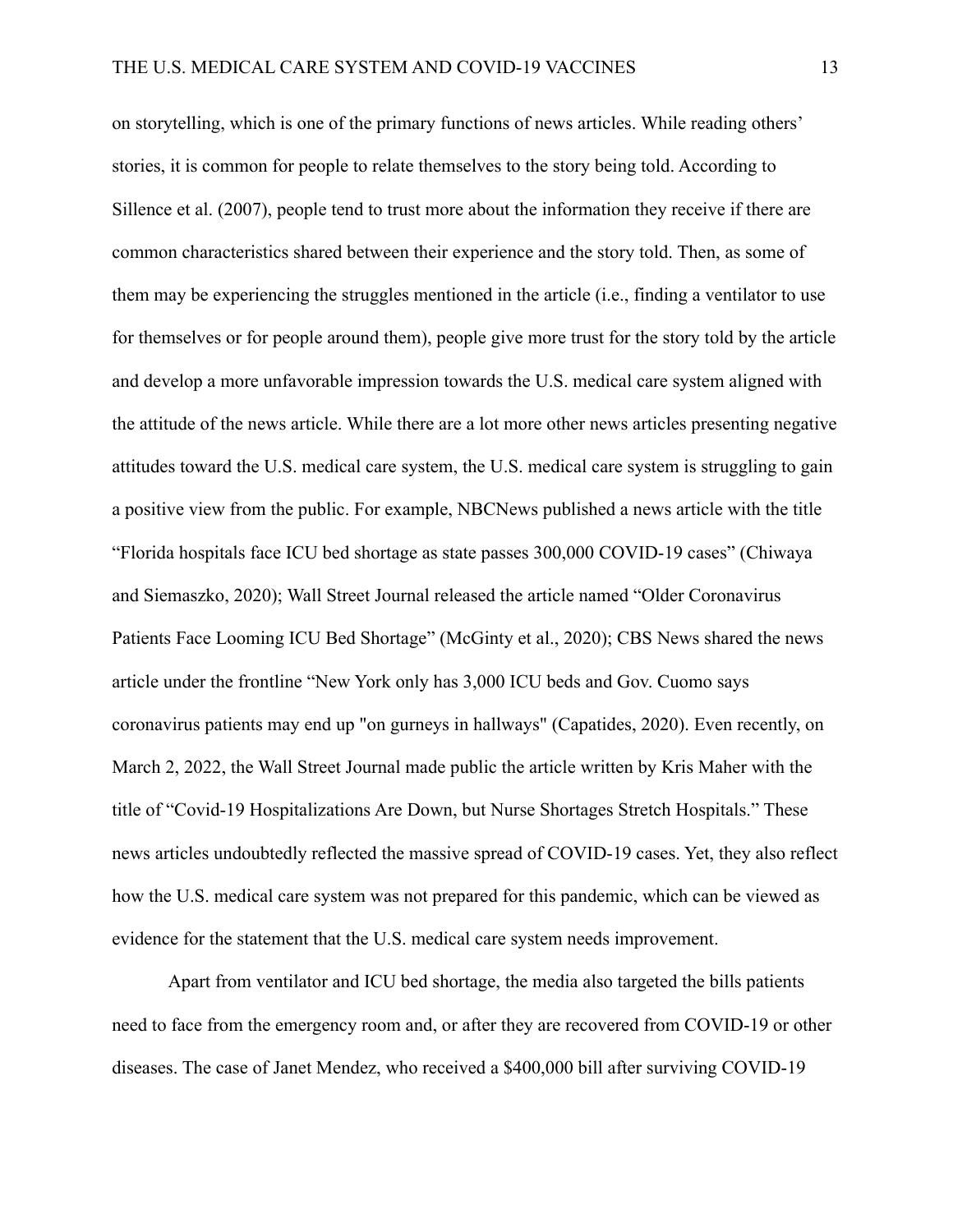from Mount Sinai Morningside hospital reported by the New York Times, is an example here (Goldstein, 2020).

However, do people intentionally or unconsciously refuse to trust the information that, from every perspective, is reliable? Are there some other factors of interest that influences how people decide to accept or refuse the provided information? The answer for both questions is yes. People's attitude towards the recommendation for taking the COVID-19 vaccines is an example here.

#### *Level of Education, and Field of Profession or Study*

The World Health Organization (WHO), a United Nations' agency particularly responsible for international public health, and Centers for Disease Control and Prevention (CDC), as a U.S. federal agency under the Department of Health and Human Services, are two of the most reliable online health information resources around the world. They are also one of the main communication channels for health related messages from the United Nations and the U.S.. However, despite the ease of access to the information and the messages from the official websites of WHO and CDC and how trustworthy the information itself is, there exists distrust and suspicion towards the health related information provided among the public. For example, when COVID-19 vaccines became available, both CDC and WHO recommended the public to take the vaccine. Yet, Fridman et al. (2021) found that there exists a decline in general vaccine attitudes which is driven by people who identify themselves as Republicans. One explanation Fridman et al. (2021) provided for this phenomenon is the differential exposure to information. This makes the researcher question if studying political science or work in the politics related field will influence people's attitude towards the COVID-19 vaccine and the U.S. medical care system differently.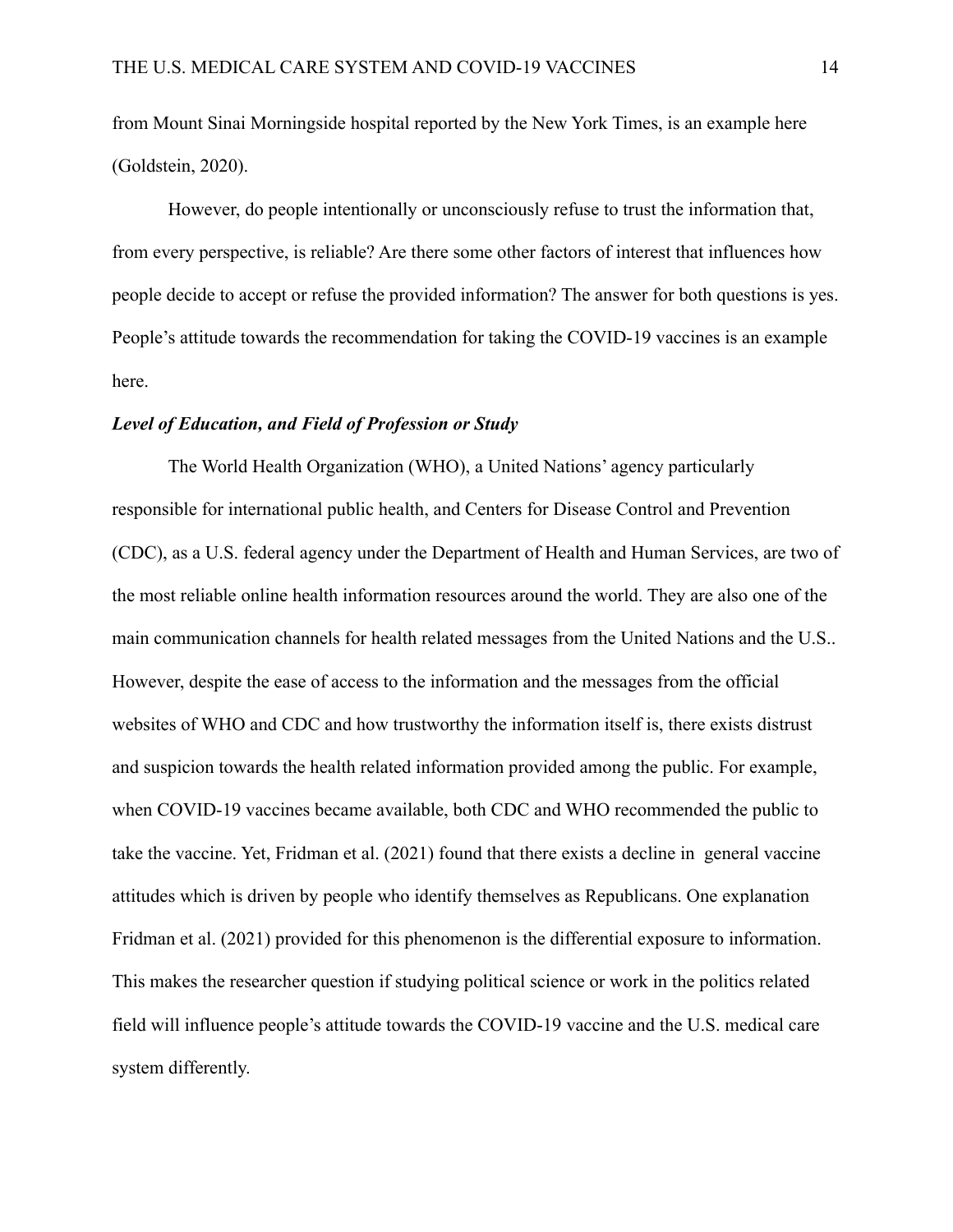As one tends to choose a college major that aligns with their interests that aligns with their interests and work in a field that is at least related to their previous education or have a large knowledge base about, if one chose political science as their major or work in the field related to politics, one would tend to in favor in a particular political view (i.e., Democrats or Republicans). Will this particular interest in politics relate to a particular attitude towards the U.S. medical care system and COVID-19 vaccines? Therefore, the researcher set forth hypothesis:

Hypothesis #4 – People who study political science or work in the field related to politics will show a difference with other participants in terms of their attitudes toward COVID-19 vaccines and the U.S. medical care system.

Potentially different from those who are passionate about politics, people who work or study in STEM (an umbrella term of academic disciplines in Science, Technology, Engineering, and Mathematics) and social sciences could be argued as more objective than those who are not, since science is largely based on logic and evidence. As students or employees working in the field of STEM and social sciences tend to carry out more scientific practices than people who major in or work in other fields, like Art and Music, people in STEM may support the COVID-19 vaccines and the U.S. medical care system more than people in other fields.

For example, Lucia, Kelekar, and Afonso (2021) found out that almost all the U.S. medical students (i.e., nearly all the participants) held a supportive attitude about COVID-19 vaccines and agreed that they are willing to be exposed to the COVID-19. Possible explanations for this result could be that students in medical care and medical field employees, feel they need to help patients as it is their responsibility and the professional (i.emedical) knowledge and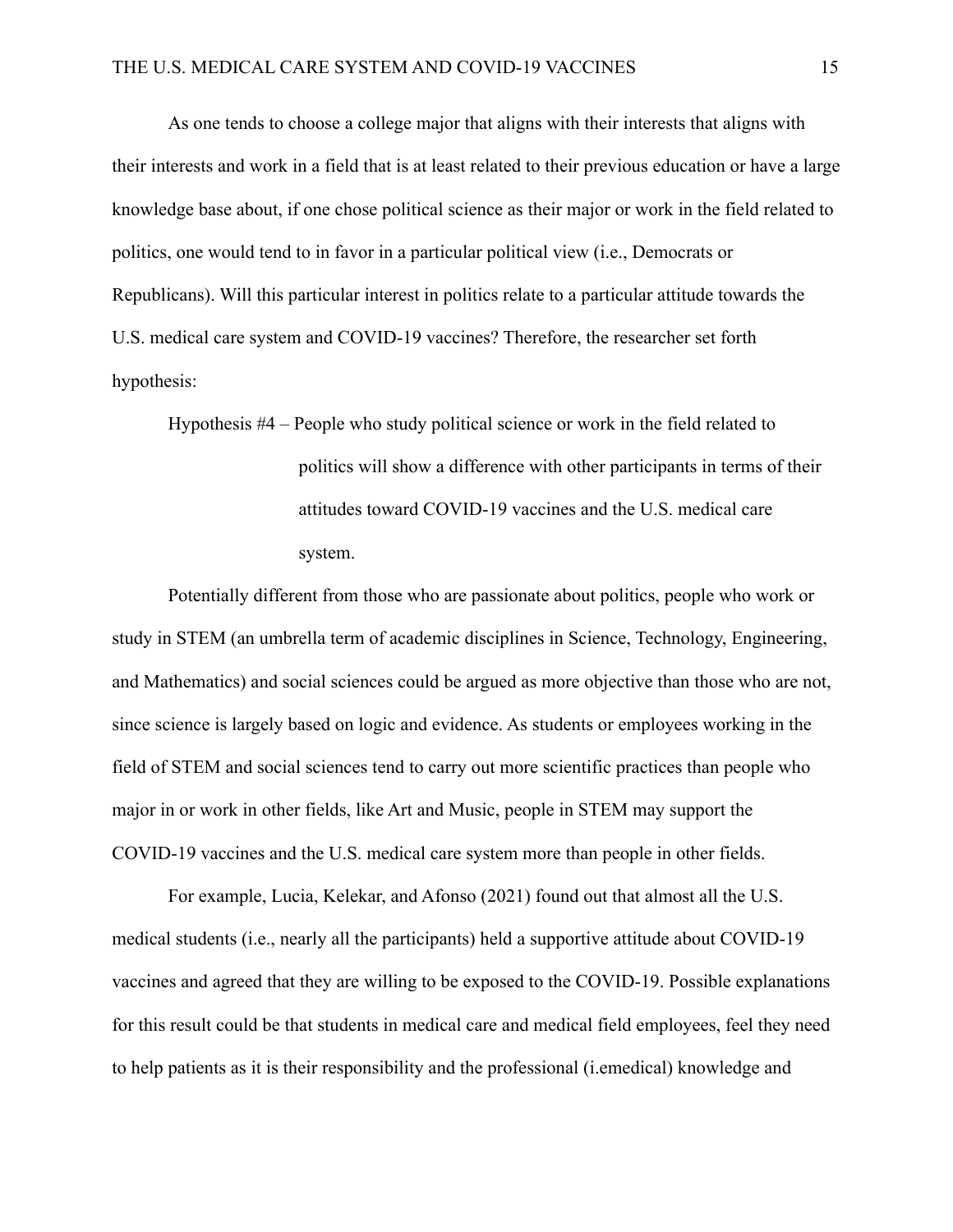training they received separate them from those who do not have the professional knowledge (e.g., art and music students). Yet, it is not known if the sense of mission (i.e., to help patients) of individuals in the medical field and professional training they've gone through acts as a positive or negative influencer for them to support the U.S. medical care system. Lucia, Kelekar, and Afonso (2021) found that only 53% of the medical students said that they were willing to take the COVID-19 vaccine trials and a lower 23% of them claimed they were willing to take the vaccine immediately after FDA (the U.S. Food and Drug Administration)'s approval. This could mean that professional medical knowledge could act as a resistance force when a medical treatment or vaccine is still at trial or first becomes available. Also, learning about or knowing how the U.S medical care system works, the medical care students or employees may see the downside of the U.S. medical care system more than other people.

However, compared to Art and Humanities, and Social Sciences students, there is still a significant difference between how medical students react to COVID-19 vaccines (Riad et al. 2021). According to Riad et al. (2021), the acceptance level of COVID-19 vaccines is highest among medical and healthcare science students, which is significantly higher than the acceptance level of COVID-19 vaccines among Social Sciences students and Art and Humanities students. In fact, Riad et al. (2021) found that Art and Humanities students were not only among the groups that hold the least acceptance rate towards the COVID-19 vaccines, but also the group of students who are the most susceptible towards the COVID-19 vaccines due to personal beliefs, and holding the lowest level of confidence in pharmaceutical industry and healthcare providers.

Thus, the researcher questioned if similar results would be found between the attitudes toward the U.S. medical care system and the COVID-19 vaccines held by people in the field of Medical Care, STEM, Social Sciences and Art and Music, which led to the hypotheses: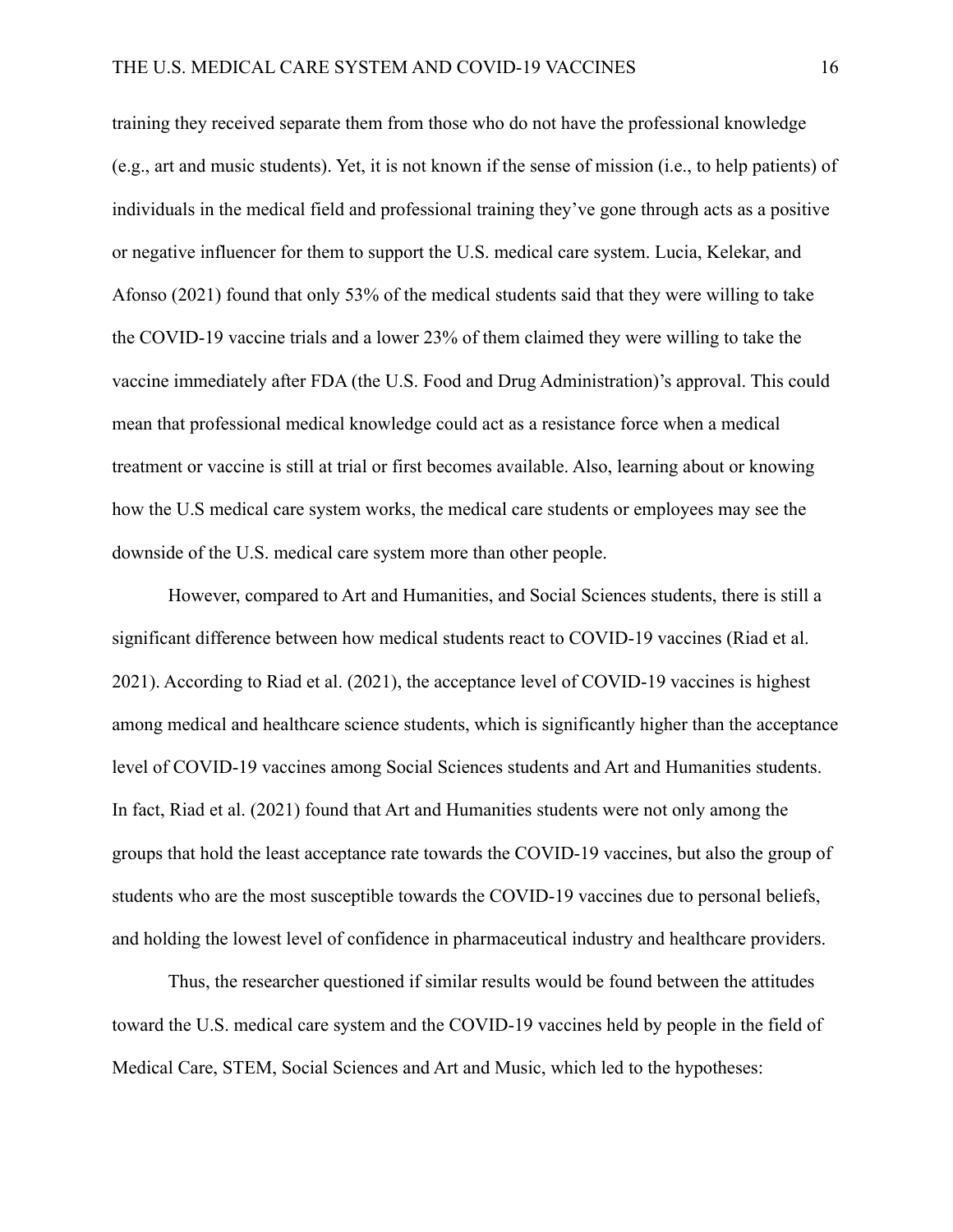- Hypothesis #5 People in medical care held the most positive attitudes toward the COVID-19 vaccines but not towards the U.S. medical care system.
- Hypothesis #6 People in STEM held the second highest positive attitudes toward the COVID-19 vaccines and the most supportive attitudes toward the U.S. medical care system.
- Hypothesis #7 The least supportive attitudes toward the U.S. medical care system and COVID-19 vaccines will be held by people in Art and Music.
- Hypothesis #8 Students and employees in social sciences will be found holding a less supportive attitude than people in STEM but a more positive attitude than people in Art and Music towards the U.S. medical care system and the COVID-19 vaccines.

In addition, considering different levels of exposure to political information and field of studies or work are associated with different attitudes toward the COVID-19 vaccines, and potentially the U.S. medical care system, education level in general could also be an influential factor in people's acceptance to COVID-19 vaccines and attitudes toward the U.S. medical care system. Recent research has indicated that high education level is a sociodemographic factor that is positively associated with the acceptance of COVID-19 vaccines (e.g., Chen et al. 2021; Coustasse et al. 2020; Lazarus et al. 2021). Considering university students are likely to be exposed to more balanced information in a relatively more intellectually challenging environment, and claimed by Riad et al. (2021) that university students are considered to have the highest levels of health awareness, the researcher expected to find results that support the following hypothesis:

Hypothesis #9 – There is a significant difference between the attitudes toward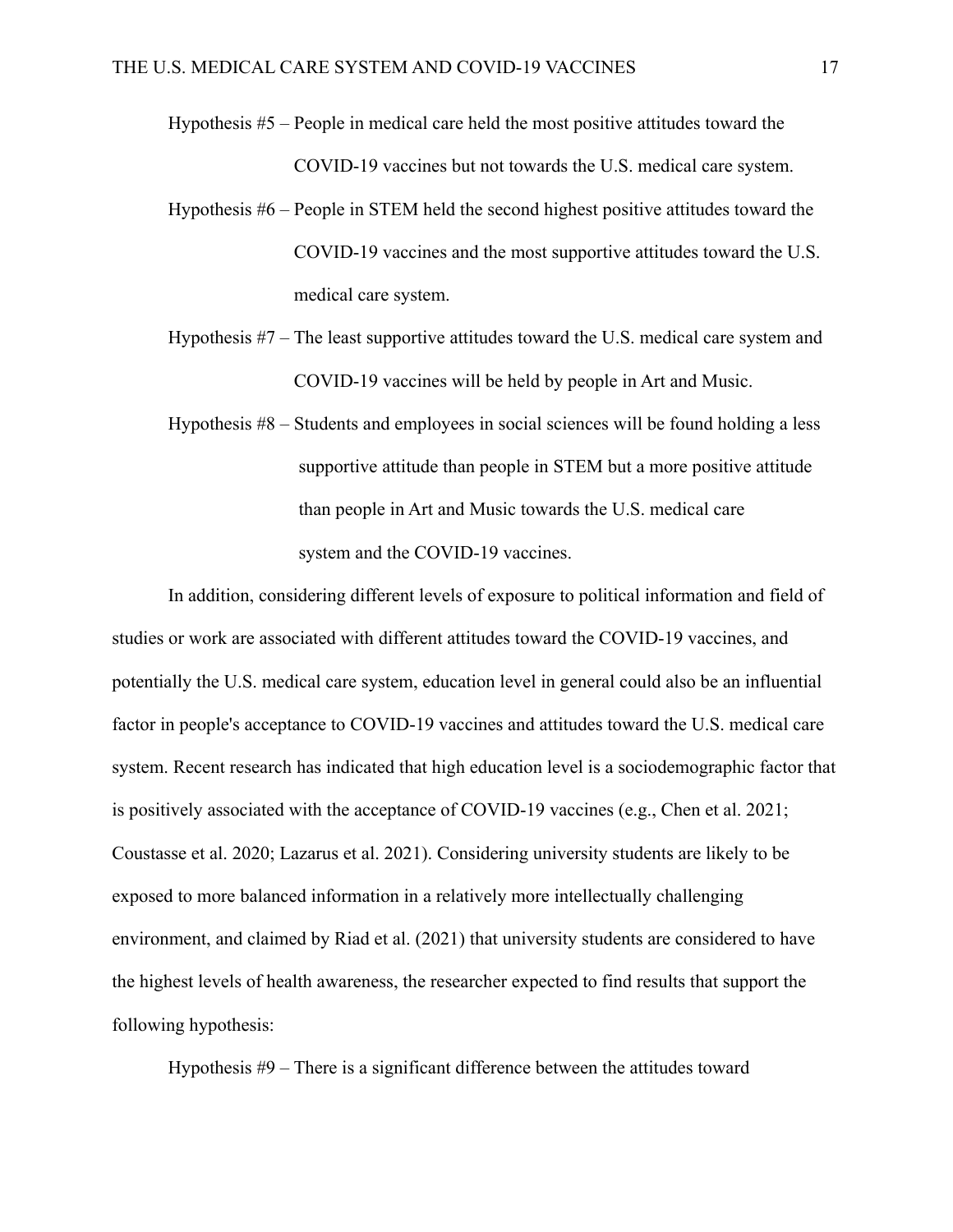the U.S. medical care system and COVID-19 vaccines held by the university students and people who did not go to college.

Supported by Fisher et al. 2020, Alley et al. 2021, and Danchin, M. 2020, low educational attainment and low education is associated with COVID-19 vaccination hesitancy. The researcher questioned if the education level of one's family, other than one's own educational level, is also an independent variable that influences one's attitude towards the COVID-19 vaccines and potentially the U.S. medical care system. As stereotyping is a process of a person adapting into a social or ethnic group (Norbekova, 2019), can attitudes also be picked up from the social group one belongs to or grow up with (i.e., family)? If so, the researcher expected the find the following:

Hypothesis #10 – If one is first generation college or university student, one tends to have a more negative attitude towards the COVID-19 vaccines (i.e., lower trust level in COVID-19 vaccines) compared to non-first generation college or university students.

## *The College-age*

Whether or not to enroll in university or college is a life changing decision, and people tend to make those decisions during (i.e., high school dropout) or after they graduate from high school (i.e., to enroll in college or to work). This statement is supported by the findings of the U.S. Bureau of Labor Statistics (2021): in 2020, 62.7% of high school graduates enrolled in universities or colleges, 24.8% of highschool graduates worked in the labor force in October, and 47.5% high school dropouts were working or looking for a job. Therefore, the college-age (18-26 years old) range is an age range worth special attention here when discussing attitudes. This is because a college student's university life can be completely different as a highschool dropout or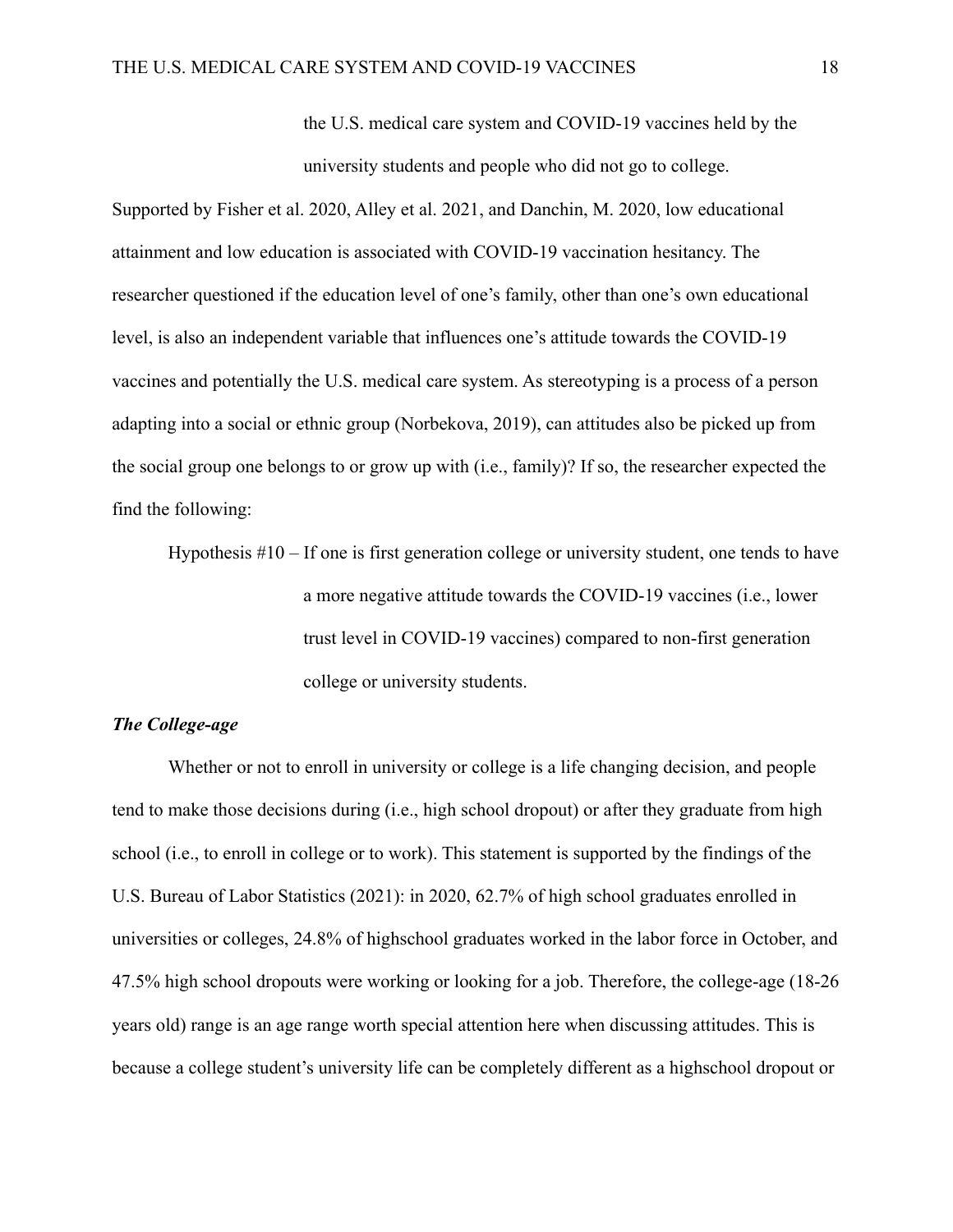graduate's working life. Consequently, the researcher decided to investigate the college-aged (18-26 years old) people's attitudes toward the U.S. medical care system and the COVID-19 vaccines. The age range for college-age is defined as from 18 to 26 years old by the researcher based on Kula's research in 2016, which indicated that the majority (97.71%) of the university students ( $n = 1660$ ) were in between 18 to 26 ages (35.84% aged between 18 to 20; 52.35% aged between 21 to 23; and 9.52 percent aged between 24 to 26).

### *Age and Gender*

Apart from education level, another two factors that are commonly believed to be associated with different attitudes and decision making (e.g., deciding whether to take the COVID-19 vaccine or not) are age and gender. Concluded by multiple researchers, older age and male gender are associated with a less hesitancy towards COVID-19 vaccines (Chen et al. 2021; Lazarus et al. 2020; Robles et al. 2020; and Murphy et al. 2021). This finding could be explained by the fact that females depend more on if the vaccine is safe or not to make their vaccination decision compares to their male counterpart (Riad et al. 2021); and people who are older aged (25‒54 and 55‒64 years of age) are more likely to accept an employer's recommendation for vaccination (Lazarus et al. 2021). Riad et al. (2021) even found that there was a significant difference in terms of vaccination decision between first to third year non-medical care students (14.2%) and fourth to sixth year senior non-medical care students (9.6%). These interesting findings drove the researcher to examine if the same result can be found again and if the age and gender associate with people's attitudes toward the U.S. medical care system the same way they do to COVID-19 vaccines. Thus, the researcher tested the following hypotheses:

Hypothesis #11 – Male respondents tend to have more trust in COVID-19 vaccines than female respondents.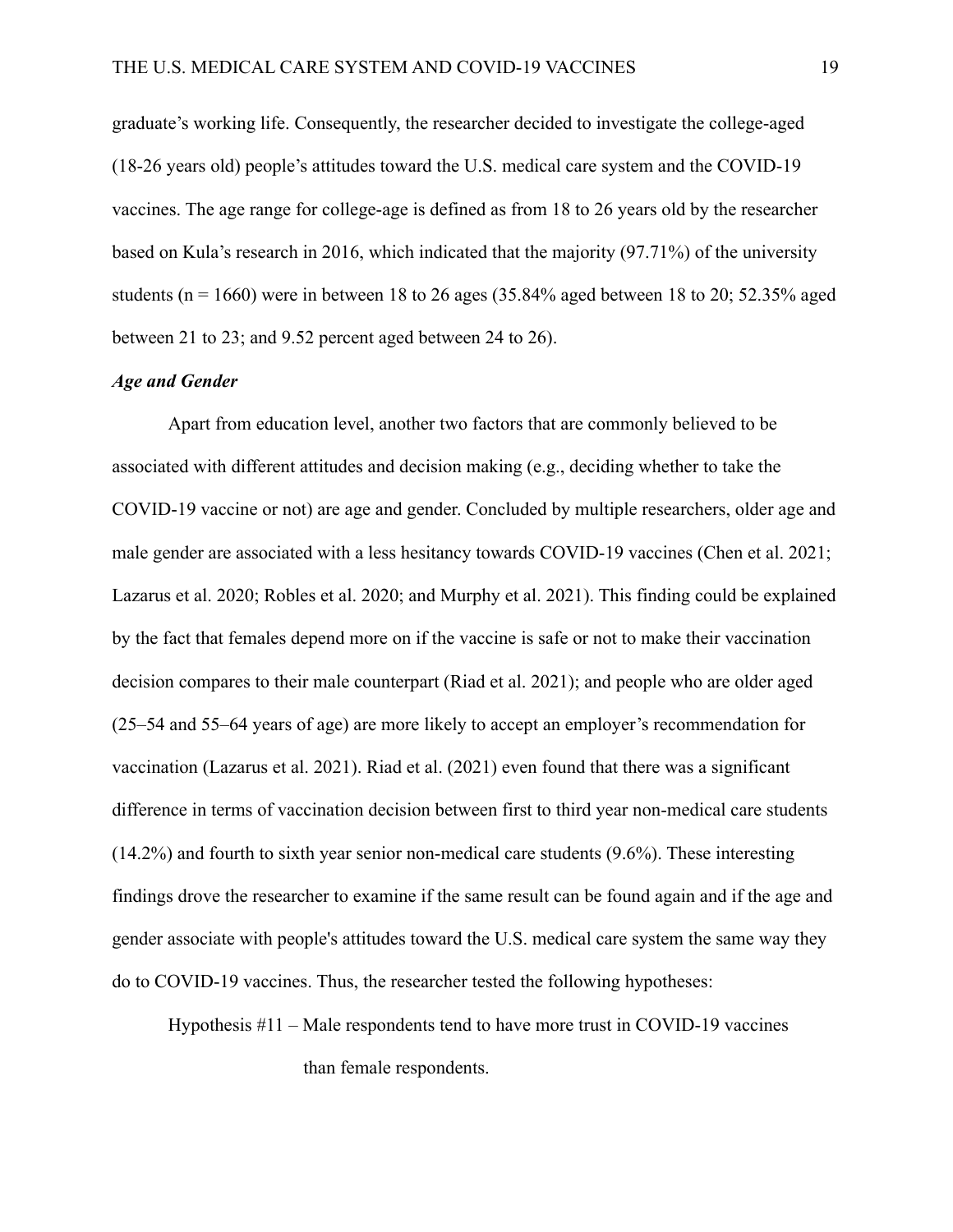Hypothesis #12 – Male respondents tend to have more supportive attitudes toward the U.S. medical care system than female respondents.

Hypothesis #13 – There is a positive correlation between older age and COVID-19 vaccination rate, and between older age and trust in COVID-19 vaccines..

Yet, because, mentioned above, those attitudes are largely influenced by past and new experiences, the researcher hypothesized the following:

Hypothesis #14 – There is a correlation between age and attitudes toward the U.S.

medical care system.

#### *Ethnicity*

On top of the factors the researcher included so far that are associated with people's attitudes toward the COVID-19 vaccines and the U.S. medical care system (experience, exposure to online information, field of study or work, level of education, age, and gender), one must not forget the element of ethnicity?. Ethnicity itself is a neutral factor. However, in the modern globalized society, minority ethnicity groups often experience health inequality compared to their white counterparts (LaVeist, Nickerson, & Bowie 2000). For example, Schrader and Lewis (2013) found that the waiting time for the treatment of their health concerns to take place for African Americans was significantly longer than their situation-matching whites peers. Also it was found that medical intervention tends to be delayed for African Americans when they experience serious health issues (e.g., stroke) compared to patients who are White (Karve et al., 2011).

In general, African Americans report a less satisfied experience with the U.S. medical care system (LaVeist, Nickerson, & Bowie 2000). This is because African Americans reported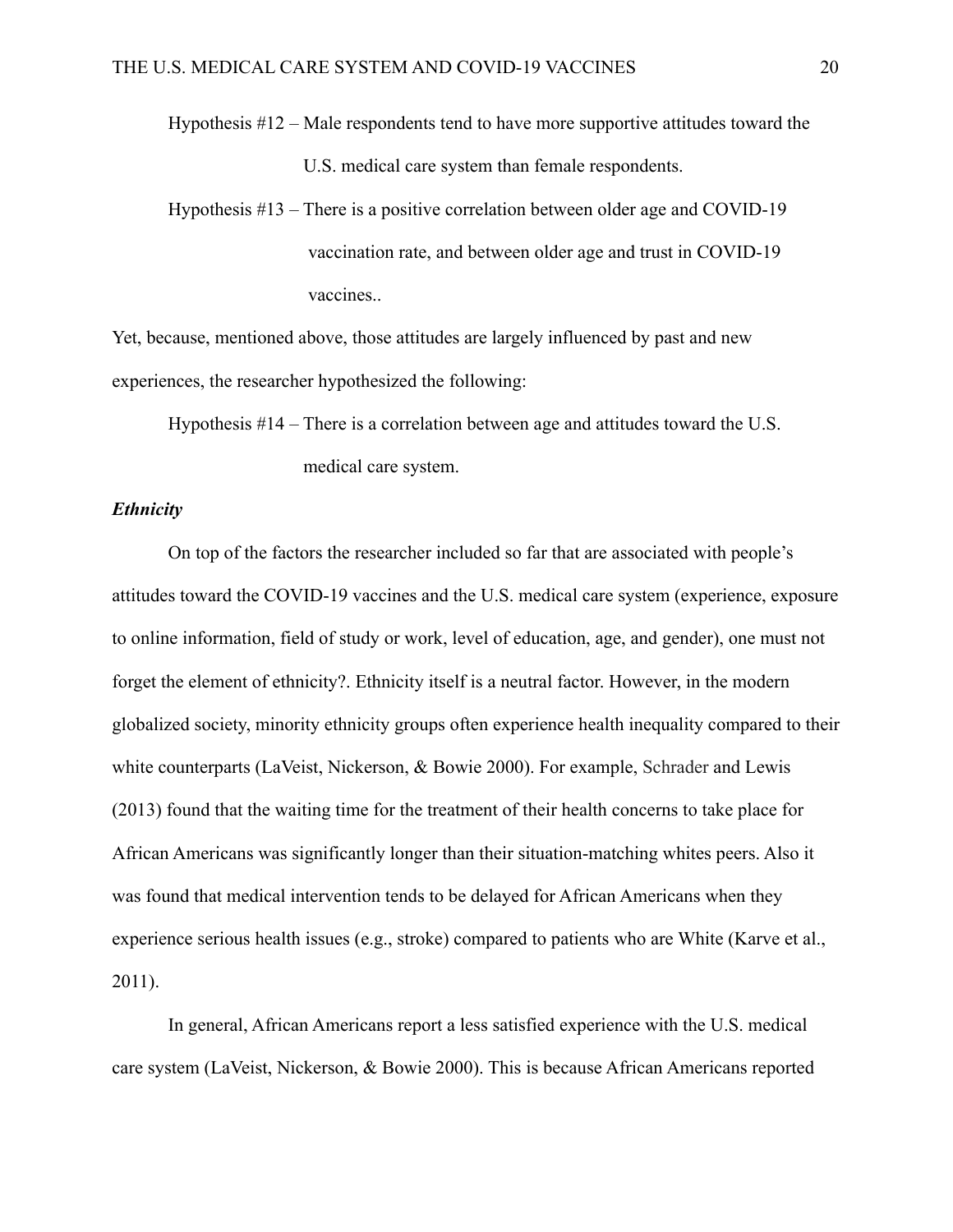that they've received poor and insensitive care and a lack of respect (Boise et al. 2013) due to their accents, way of dressing (Adegboyega & Hatcher, 2016; Adegboyega & Hawkins, 2016), and struggles to access the medical care and navigate within the U.S. medical care system due to barrier created by discrimination within the system (Read & Emerson, 2005). Though in the U.S. medical care system, there is an opposing attitude towards racism, black patients were still more likely to encounter racism incidents (LaVeist, Nickerson, & Bowie 2000). With the help of the history when blacks were treated unethically by the medical caregiver (e.g., the Tuskegee Syphilis study) and unpleasant experiences Blacks had with the medical care system, patients who are black were found significantly more likely to report medical mistrust towards the medical care team (Adebayo et al. 2020; LaVeist, Nickerson, & Bowie 2000), which all can contribute to a less favorable attitude towards the U.S. medical care system. With the negative attitudes and mistrust towards the U.S. medical care system, COVD-19 vaccine hesitancy may thrive among Blacks (Sanford & Clifton, 2022). Therefore, the researcher push forward the following hypothesis and expect them to be verified:

Hypothesis #15 – There is a significant difference between the attitudes toward the U.S. medical care system held by White and Black people.

Hypothesis #16 – Black individuals have a significantly lower COVID-19 vaccination rate and acceptance rate towards COVID-19 vaccines compared to their White counterparts.

By conducting an online survey which brings together the elements of experience, online information, field of study or work, level of education, age, gender, and ethnicity, and narrowing down the age range to college-age (18-26 years old), the researcher aims to answer the three research questions mentioned at the beginning of the introduction: 1) what are college-aged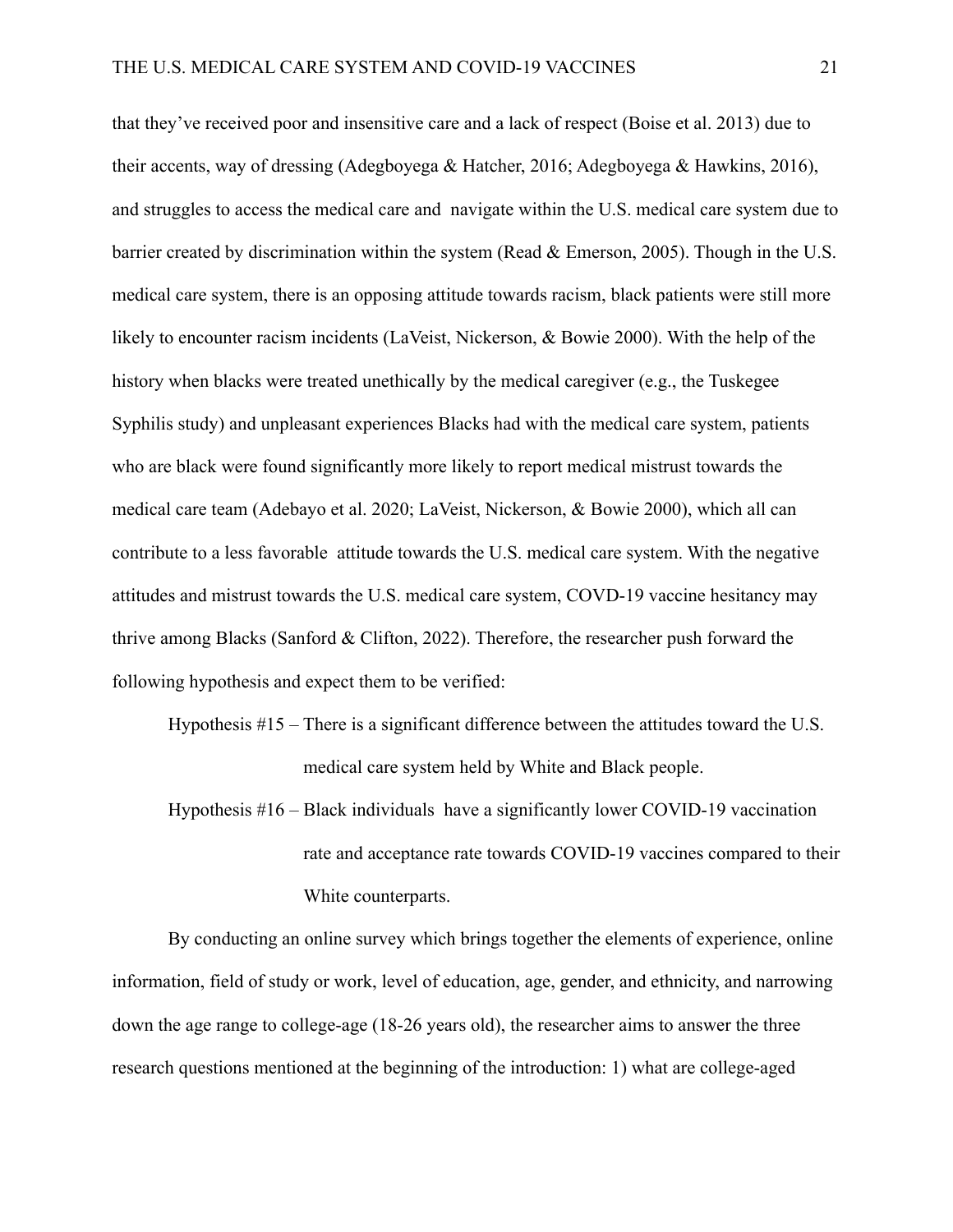individuals' attitudes toward the U. S. medical care system? 2) What factors are correlated with college-aged individuals' attitude towards the U.S. medical care system? 3) Are college-aged individuals' attitudes toward the COVID-19 vaccines correlated to their attitudes toward the U.S. medical care system? With both the qualitative and quantitative data collected, the researcher intends to identify the major issues the U.S. medical care system should focus on improving to allow the public to favor the U.S. medical care system more.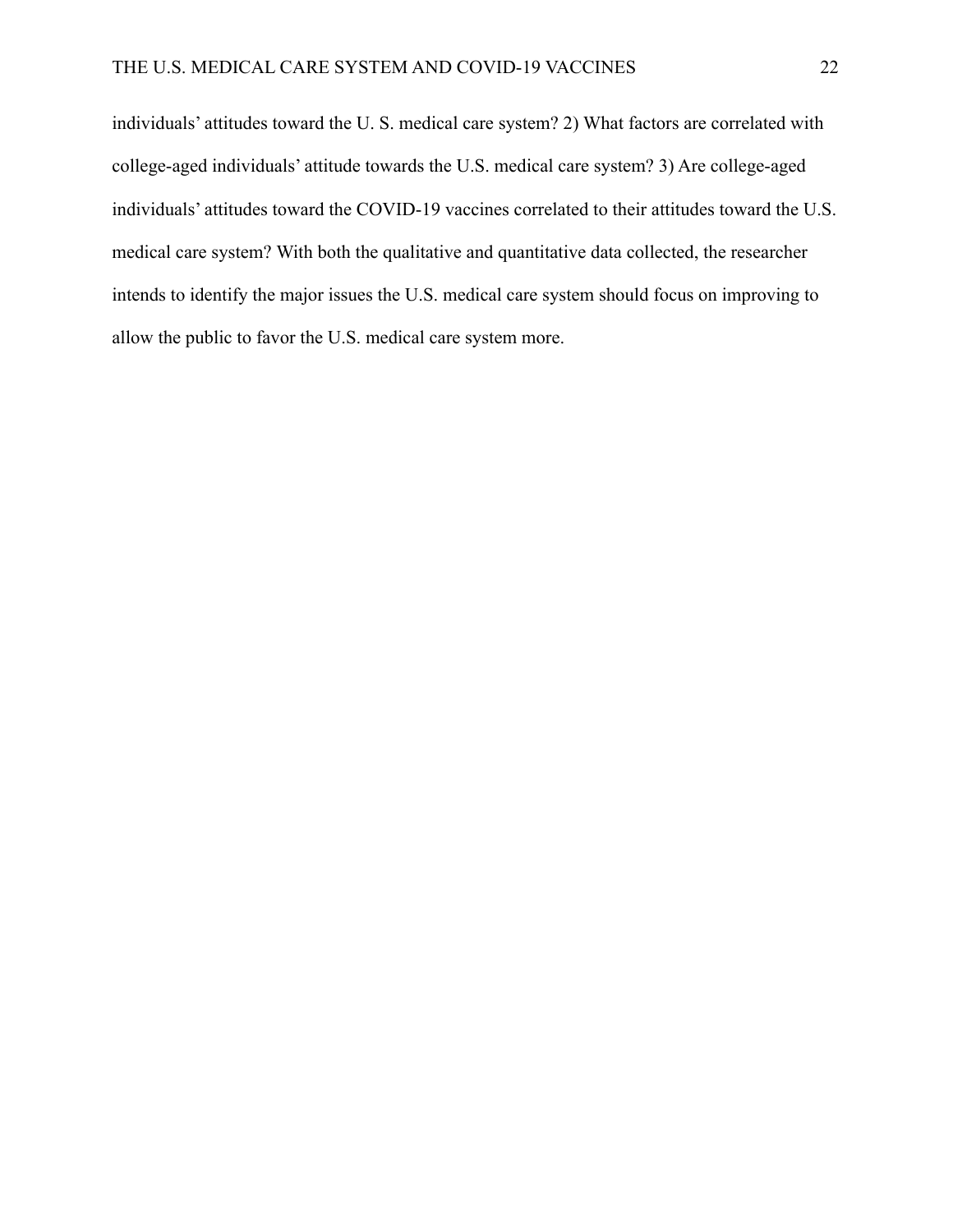#### **Method**

## *Participants*

The researcher recruited 302 participants (enrolled in college or university or not) through Prolific, a platform that helps researchers to recruit participants for online research. This was done based on opportunity sampling, a sampling technique used to select participants from a target group to take part in this online survey study based on one's availability and willingness to participate in the study.

In order to identify participants in an anonymous way, the researcher numbered the participants based on the order they responded to the survey.

There were two requirements one needs to fulfill to participate in this online survey study: 1) at least 18 years old but no older than 26 years old, and 2) have interacted with the U.S. medical care system before. This was to make sure the participants are able to provide information that is helpful for the researcher to answer the three research questions.

Participants provided demographic information (i.e., age, gender, ethnicity, education background, field of study or work, country of origin), expectations for the U.S. medical care system, actual experiences, online information's influence on them, level of trust in the U.S. medical care system and COVID-19 vaccines, COVID-19 vaccines vaccination decision and trust level, desired changed towards the medical care system and rationale behind attitudes related questions.

College-aged participants (18-26 years old) were chosen because of the potential differences between those who are in college and those who are not. An example here is the exposure to knowledge. Since the college campuses are where people will likely be exposed to a wider range of ideas and possibly opinions that are not in consensus with their own, college can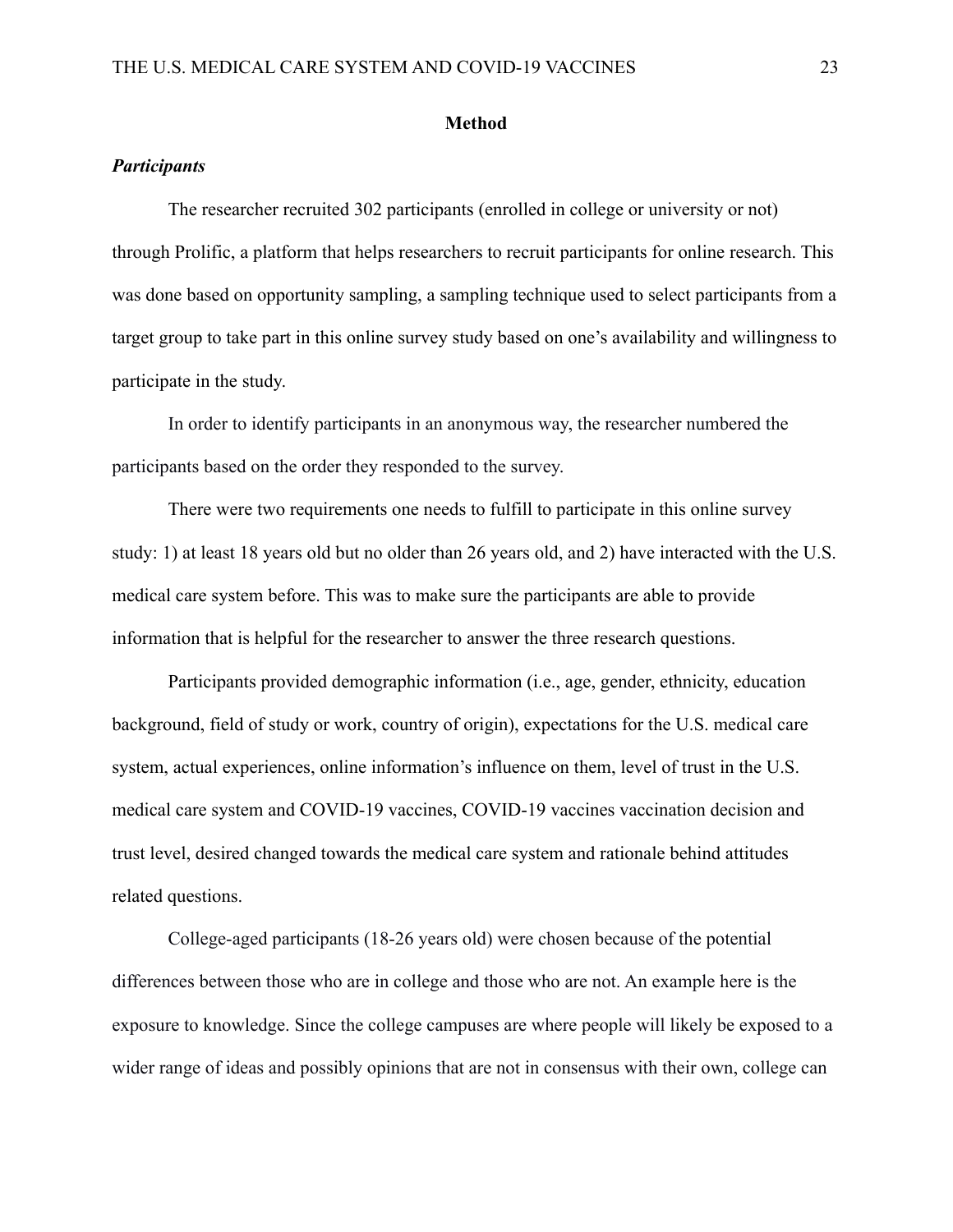potentially present people the evidence supporting their unfavored opinion. Therefore, people who are enrolled in universities are more likely to have a holistic view of the U.S. medical care system and the COVID-19 vaccines than those who are not in University. Consequently, the researcher chose college-aged people as participants.

The age range of college-age is defined by the researcher, as mentioned in the introduction section. The main goal of the definition for college-age is to include the majority of the students who enrolled in but haven't graduated from college or university (i.e., in the process of earning a bachelor's degree). Thus, building upon Kula's statistics in 2016 which learned that 97.71% of the university students were between 18 to 26 ages, the researcher decided to set the age range for college-age from 18 to 26 years old in this study.

#### *Design and Procedure*

This study was developed as an online survey study with 27 items (the question asking participant's Prolific ID excluded). The survey was available on Prolific on March 22nd, 2022. Once the desired number of responses were gathered on March 23rd, 2022, the survey was inaccessible again. The study was completely anonymous (i.e., no names or emails are recorded). Only the respondents' Prolific ID were documented. This was used to distribute the compensation (\$ 1.5 per respondent for participation), which is funded by Douglas and Mary Hallward-Driemeier Fund for The Honor Scholar Program of DePauw University.

The demographic variables of this online survey study include participants' age (18 to 26 years old), gender (self-defined), ethnicity, level of education (i.e., college enrollment), family education background (i.e., if respondent is first generation college or university student), field of work and study, and country of origin. The variables address participants' attitudes include level of agreement towards the three statements (*Q10: The U.S. medical care system should be*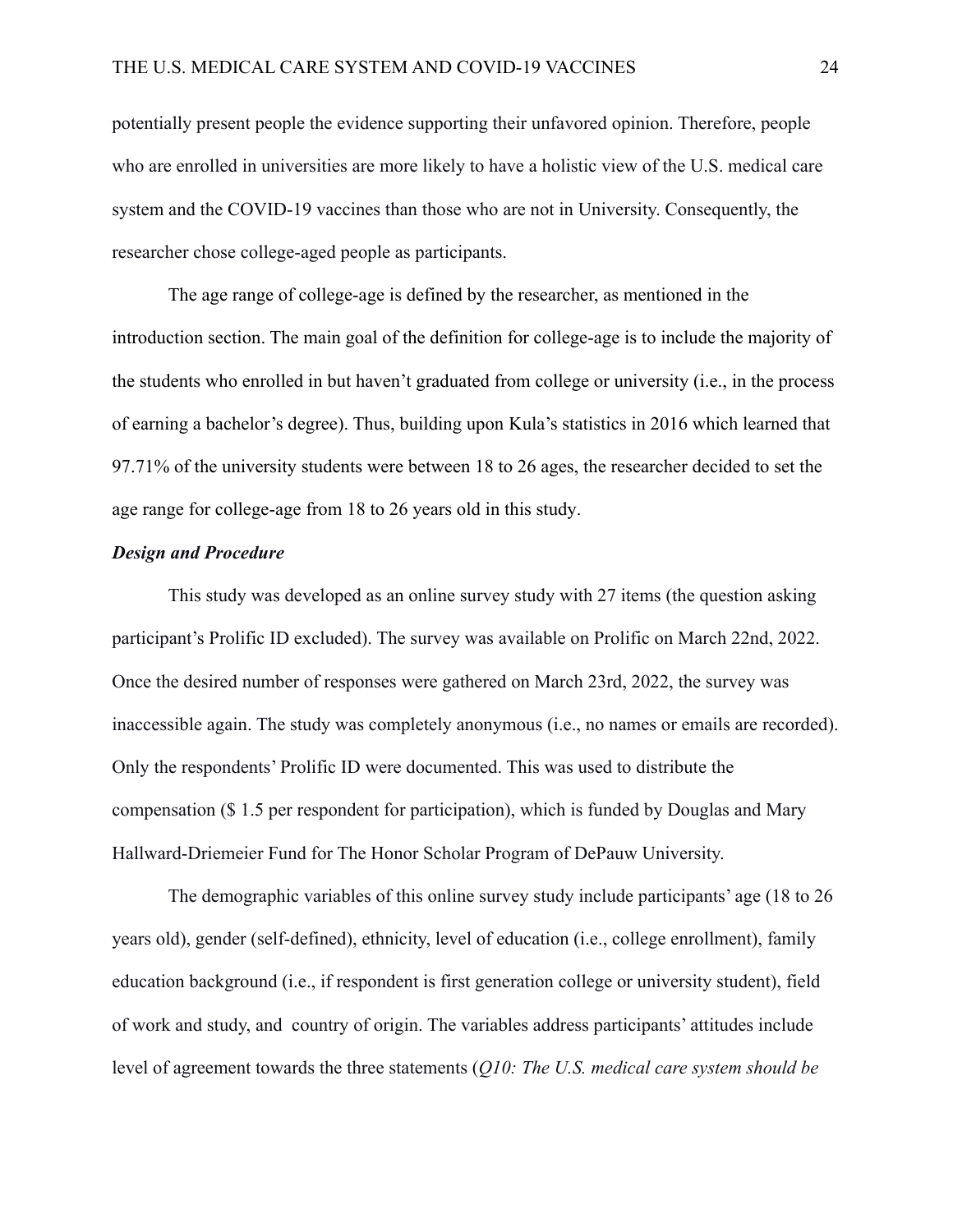*set up such that patients are not deceived about their diagnoses, Q11: The U.S. medical care system should be set up such that the patient is provided with an explanation of the effects of any treatment, and Q12:The U.S. medical care system should be set up such that the patient is told about both the risks and benefits of proposed treatments*), expectation of the U.S. medical care system (with reason of choosing "*yes"* or *"no"* explained), level of satisfaction towards past experiences with the U.S. medical care system (respondents were asked to explain why choosing one of the five choices; 1 = *extremely bad* to 5 = *extremely good*), level of satisfaction towards the U.S. medical care system to measure respondent's attitude towards the U.S. medical care system (participants were asked to explain the reason for choosing one of the five choices;  $1 =$ *extremly disappointed* to 5 = *extremely satisfied*), influence of online information (why did the respondents chose "*yes"* or *"no"* were asked), level of trust in the U.S. medical care system (participants were asked to explain their chosen level of trust;  $1 = I$  *don't trust it at all* to  $5 = I$ *trust it absolutely*), COVID-19 vaccination decision (i.e., if participants were vaccinated), the reason behind respondent's COVID-19 vaccination decision, level of trust in the COVID-19 vaccines ( $1 = I$  *don't trust it at all* to  $5 = I$  *trust it absolutely*), the influence of COVID-19 on respondent's attitude towards the U.S. medical care system (1 = *extremely negative,* 3 = *no change,* 5 = *extremely positive*), and the top two things respondents desire the U.S. medical care system to change.

The online survey was distributed to the participants through Prolific, where participants' responses were recorded automatically, with opportunity sampling, which was mentioned in the participant section. The researcher chose Prolific over MTurk (Amazon Mechanical Turk), which is a successful and commonly used crowdsourcing marketplace where individuals and businesses can outsource their tasks (from data validation to survey participants) virtually. This decision was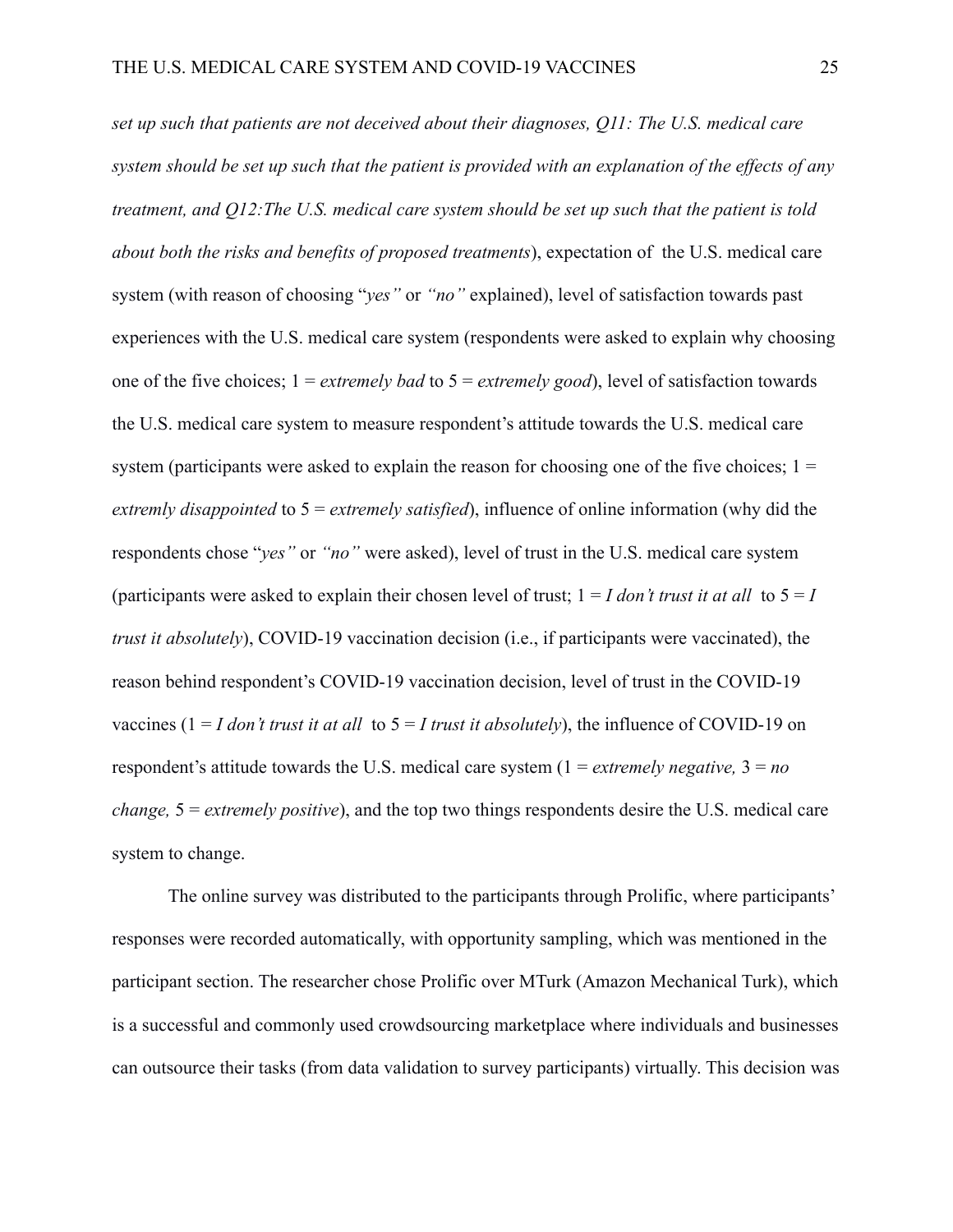made because MTurk is struggling with population replenishment and keeping the participants naïve (Peer et al. 2017). With an increasingly experienced population, the validity and reliability of a research's results can be largely influenced due to the socially desired answers provided by the participants selected from the population (i.e., participation pool). Prolific, instead, is thriving while MTurk is suffering. Prolific, as a relatively new platform provides similar service as MTurk, provides a more honest and diverse participant base for researchers to recruit with a comparable data quality with MTurk (Peer et al. 2017). Hence, the researcher used Prolific for recruiting participants for this survey study.

#### *Material: the survey*

A questionnaire was developed by the researcher to investigate college-aged people's attitudes toward the U.S. medical care system and the COVID-19 vaccines [see appendix]. The survey contains 27 items. Among the 27 items within the survey, 8 items are open-ended questions. The qualitative data collected were utilized to understand participants' attitudes toward the U.S. medical care system and the COVID-19 vaccines (i.e., to acknowledge what led the participants to respond in the way they did). A 5-point likert scale was used for another 8 questions intended to measure one's attitudes. One thing to notice here is that the 5-point likert scale is not the same for all the 8 items. For example, for question "12. The U.S. medical care system should be set up such that the patient is told about both the risks and benefits of proposed treatments," the participants need to rate to what extent they agree with this statement by using a 5-point likert scale labeled 1 = *strongly disagree* and *5 = strongly agree.* For question "15. What has been your past experience generally with the U.S. medical care system?" the 5-point likert scale was described as 1 = *extremely bad* and 5 = *extremely good.*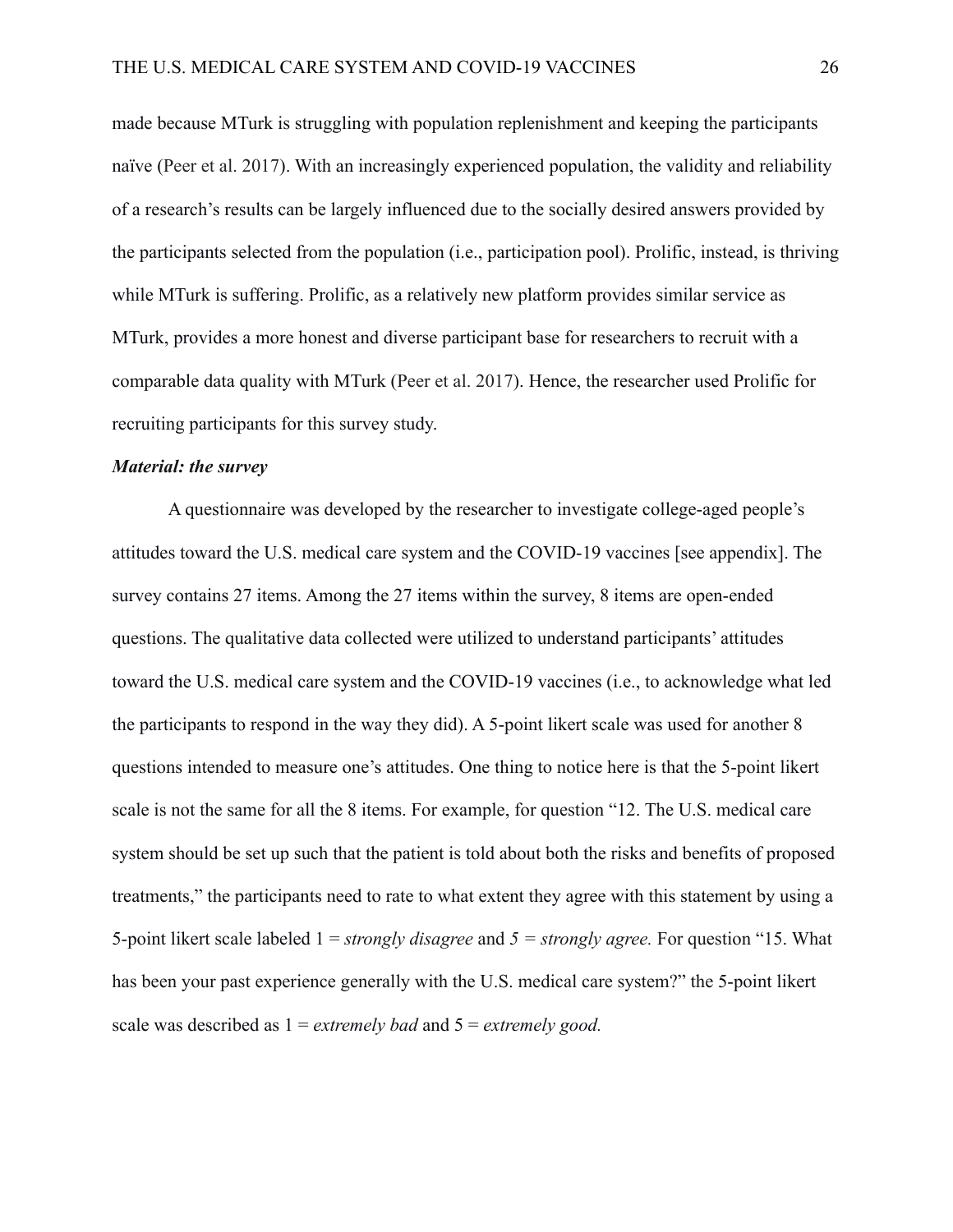The first 8 items asked the respondents to reveal their demographic information. The next 13 items examine respondents' attitudes toward the U.S. medical care system with the following aspects. Then, the following 3 items investigated respondents' attitudes toward COVID-19 vaccines from the perspectives of vaccination decision, and level of trust. The succeeding question explored the correlation between respondents' attitudes toward the U.S. medical care system and COVID-19 vaccines. The last to second question asked how the respondent thinks the U.S. medical care system should change. This piece of information will be specifically looked at by the researcher to investigate what are some aspects that need to be improved more to allow the public to favor the U.S. medical care system more. The last item was left open for respondents to share anything they want to, which enables the researcher to catch potentially vital information that is not focused by the survey itself.

#### **Results**

#### *Data Collected*

In total, 302 people responded to the survey. The data gathered from 6 of them (respondent #21, #97, #164, #165, #228, and #244) were dropped due to conflicting information provided in the university enrollment, years in college, and if they are first generation college or university students (i.e., one is the first person in one's immediate family to attend college or university). In addition, respondent #13 failed to provide any answer for question 3 (i.e, Are you enrolled in any college/university?). Yet the next two answers respondent #13 provided for question 4 and 5 all indicated that respondent #13 is currently enrolled in a college or university. Thus, the researcher decided to not drop respondent #13 from the study. Hence, after dropping six participants' data, this online survey study has 296 usable sets of information.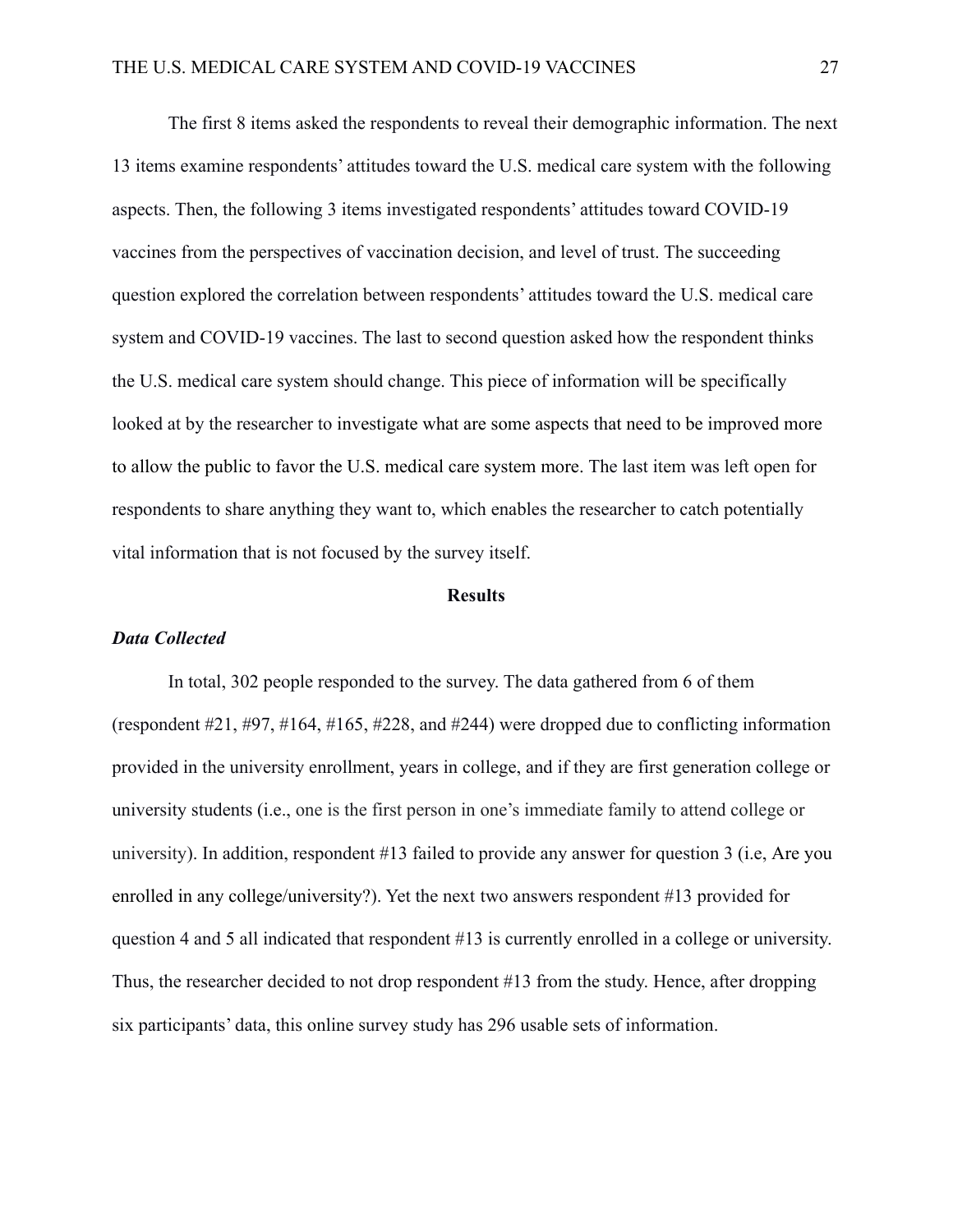Due to the error in question numbers involved in the open-ended survey items, some of the responses for question 14, 16, 18, 20, 22 and 24 were dropped. Because these questions are open-ended questions, it is possible for the researcher to know which question the respondents' qualitative data applies to. Thus, answers that clearly indicated the rationale behind the previous question's answer were not discarded.

#### *Statistical Tools*

With the quantitative data collected, Pearson's r were used to explore how factors of interest (independent variables listed above) are correlated with the attitudes toward the U.S. medical care system and COVID-19 vaccines, and if there is any correlation between the two attitudes measured. In addition, t-test will be applied to analyze if there is a significant attitudes differences towards the U.S. medical care system and COVID-19 vaccines among different groups categorized by respondents' age, ethnicity, country of origin, level of education (of respondents' and their families'), field of study or work, and vaccination decision. P-value will also be calculated to ensure the statistical significance.

However, correlation studies were not conducted when there are less than 10 respondents for the specific variables, as the sample size was not large enough to be representative. But respondents' qualitative information will still be analyzed.

In addition, among the 296 sets of data collected, there exists situations where a question was not answered (i.e., the participants left the question blank). If no answer was provided for a question included in a statistical test, other responses from the same participant who left the question blank will not be included in the statistical test to ensure the validity of the results.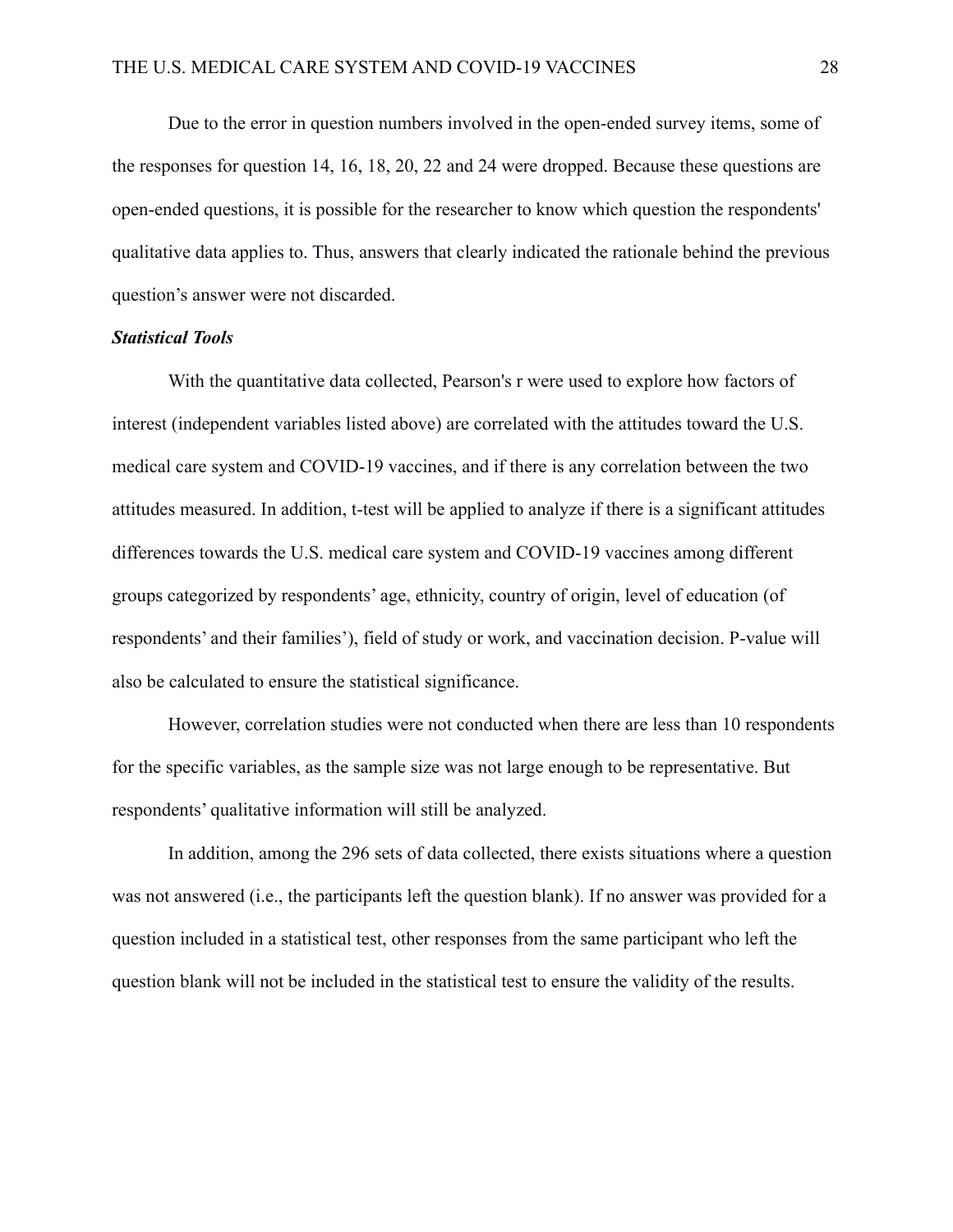## *Respondent Characteristics*

In terms of the sample population' age distribution, the majority of the participants are 23 years old and 26 years old. Yet, at least 16 people in each age group responded to the survey, which enabled the researcher to observe how age is related to attitudes toward the U.S. medical care system and COVID-19 vaccines. Demographic information based on age is listed in Table 1.

## **Table 1.**

| Age    | Frequency $(n=296)$ | Percentage of the sample (%) |
|--------|---------------------|------------------------------|
| $18\,$ | 16                  | 5.40                         |
| 19     | 25                  | 8.40                         |
| $20\,$ | $32\,$              | $10.80\,$                    |
| 21     | 34                  | 11.50                        |
| 22     | 29                  | 9.80                         |
| 23     | 51                  | 17.20                        |
| 24     | 36                  | 12.20                        |
| 25     | 33                  | $11.10\,$                    |
| $26\,$ | 41                  | 13.90                        |

## *Demographic Characteristics (Age Distribution)*

*Note.* This table does not include the data from the dropped participants.

In addition, regarding the gender of the participants, female respondents formed 68.58% of the whole sample ( $n = 203$ ). Participants who identify themselves as male only count 27.36% of the sample size  $(n = 81)$  and 39.90% of the participants who identify themselves as female.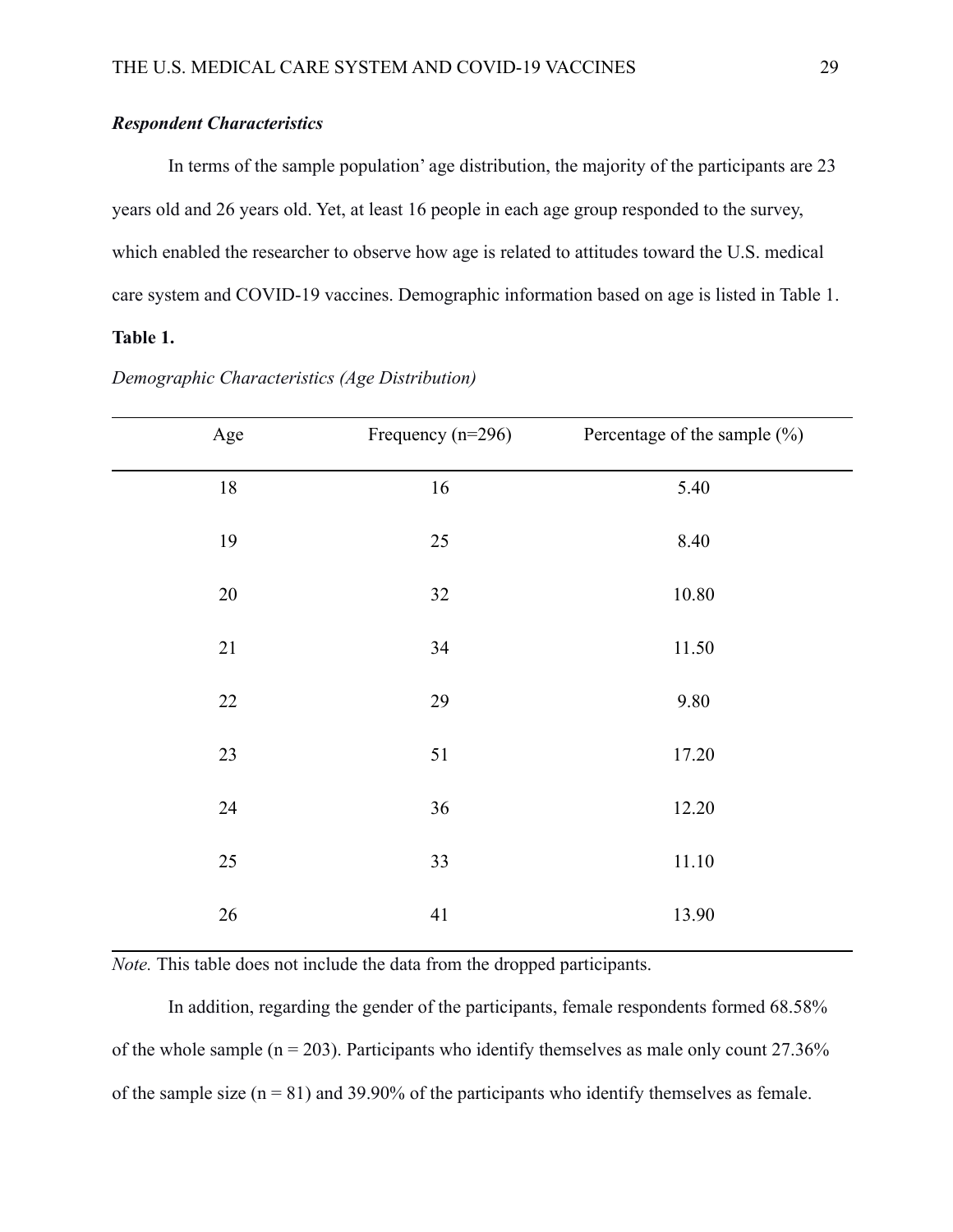Apart from the participants who recognize themselves as male and female, participants also claimed gender identity as male but claimed he is questioning this gender identity ( $n = 1$ ), gender non conforming ( $n = 1$ ), non-binary ( $n = 8$ ), and transgender ( $n = 2$ ). With one participant choosing not to answer this question and leaving it blank, it gave the researcher 296 responses to understand the gender distribution of the sample.

With the data collected on participants' country of origin, the researcher found that 98.64% of the participants are from the U.S. ( $n = 292$ ). Only four participants are from outside of the U.S. (n [China (Mainland, Hong Kong, Macau, Taiwan)] = 2, n [Vietnam] = 1, n [South America]  $= 1$ ). Though having the majority of the participants from the same country is not an ideal situation for the study's level of generalizability, having 98.64% of the participants from the U.S. provides the researcher a chance to look at how people from U.S. views their own medical care system (i.e., the U.S. medical care system).

Unlike the distribution of participants' country of origin, there is, to some extent, diversity among people's ethnicity. Within the sample, 62.83% are Caucasians all from the U.S.  $(n = 186)$ , 13.85% are Asians  $(n = 41)$  which includes two participants from China and one respondent from Vietnam, 10.14% are African-Americans ( $n = 30$ ), 9.12% are Latina(o) or Hispanic (n [the U.S.] = 26, n [South America] = 1), 2.36% are "mixed" (i.e., belong to more than one ethnicity group) and all of them are from the U.S. ( $n = 7$ ). A participant answered "middle eastern" as her ethnicity, which is not a clear answer for which ethnicity group she belongs to. Therefore, the researcher decided to not consider her answer in ethnicity related questions. With 3 participants preferring not to reveal their ethnicity and a participant leaving their ethnicity blank, it made up the whole sample size's ethnicity distribution.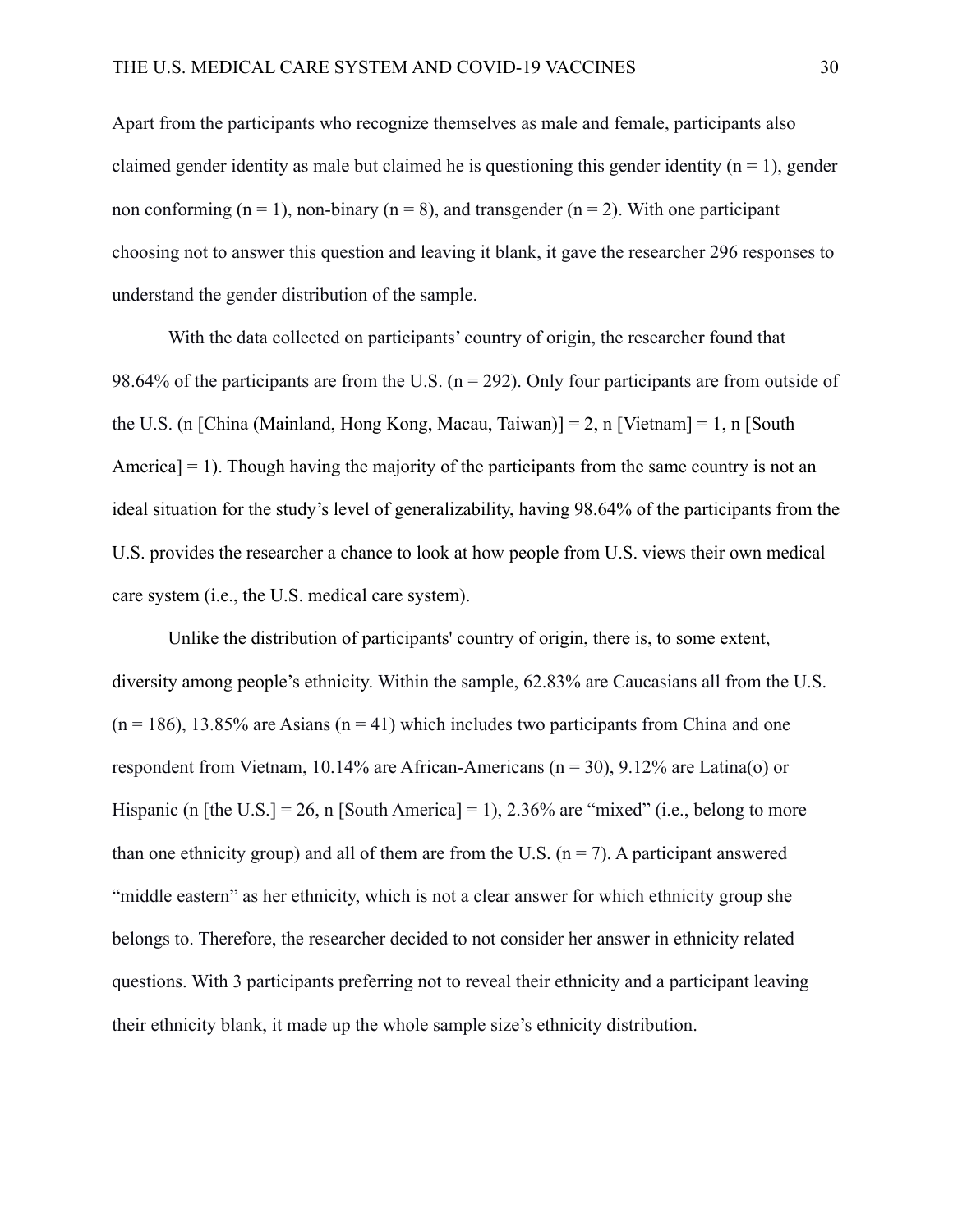What's more, looking at the participants' university or college enrollment situation, the researcher found that unlike gender distribution, the distribution between college, or university students and participants who didn't enroll for university or college is fairly even. Among 296 respondents, 51.35% of them are college or university students ( $n = 152$ ), and 48.64% of them are not enrolled in any college or university  $(n = 144)$ . In connection with the concept of first generation college students, 30.92% of the participants who are currently in a college or university are first generation college/university students  $(n=47)$ . Most of the first generation college or university students are in their second ( $n = 12$ ), or third ( $n = 11$ ), or fourth year ( $n =$ 11) in college, while only 5 first generation students are in their first year.

Furthermore, participants also provided a diverse field of study or work that covered all the fields of interest mentioned in the introduction section: Medical Care/Healthcare Industry, Political Science, Social Science, Art & Music, and STEM. See Table 2 for more detailed information. Given that some respondents' responses includes answers that clearly belongs to one of the categories provided in the list, the researcher re-categorized participants' answer in field of study or work as the following:

- 1) "Engineering," "biology," "computer science," "homemaker" (considered as construction by the researcher), "urban planning/architecture," " data in utilities," "information technology," "internet," and "actuarial science" were grouped under the "STEM (Science, Technology, Engineering, and Mathematics), including psychology."
- 2) The category of "Multi-fields" was added, including "psychology/pre law," "social science and english/humanities," and "restaurant and hospitality."
- 3) "Acting" and "associates of arts" were assigned to "Art & Music"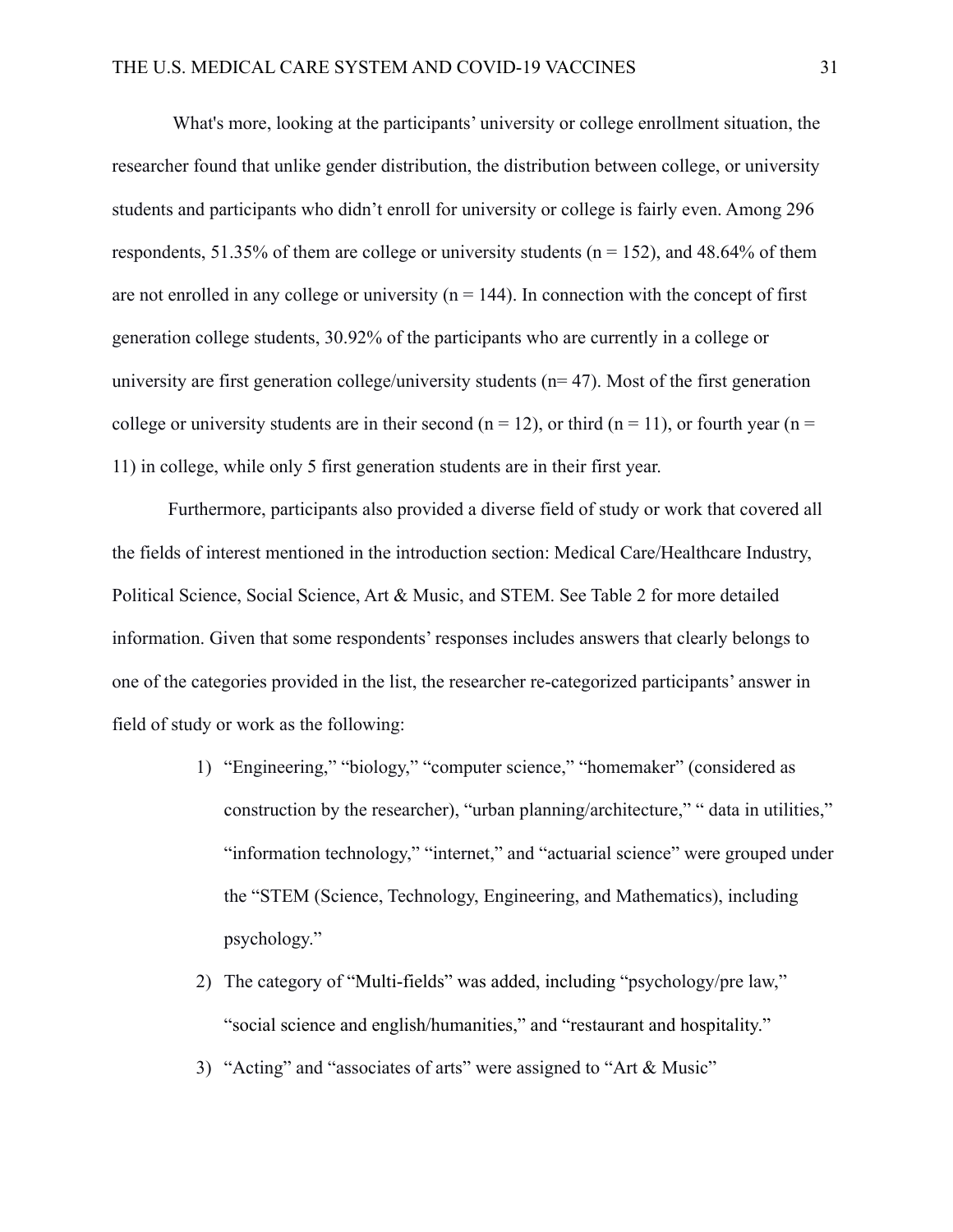- 4) The category of "Business" was added, including "business," "business marketing," "business \$ HRM," "marketing," "retail," and "agribusiness."
- 5) "Health care," "health science," "health," "health administration" "Dental hygiene," "childcare," "public health," " Medicine (Medical School)," "Medical/Health (Audiology)," and "Pharmacy" were classified under "Medical care/health industry."
- 6) The category "Film & Media" was added, including respondents' answers like "film" and "media."
- 7) The category of "Other" was created to include participants' answers such as "public administration," "Communication Sciences and Disorders," and "volunteering," "forestry."
- 8) The category of "Education" was added, including participant's answers of "education" and "early childhood education."
- 9) The category of "Finance" was added, including "finance" and "accounting."
- 10) The answer "social work" and "criminal justice" were grouped under "Social Science/Work"
- 11) The response "government" was categorized under "Political Science"

12) "Transcription" and "Journalism" were grouped under "Language Studies/Work" After reclassifying the categories of fields of study or work, there are in total 15 categories. One special case worth attention here is that respondent #278 responded to the question regarding one's field of study or work with the answer "physically disabled." The researcher believes this answer of "physically disabled" inferred that he was not employed. Thus, the researcher categorized respondent #278's answer under the category of "Undecided or Unemployed."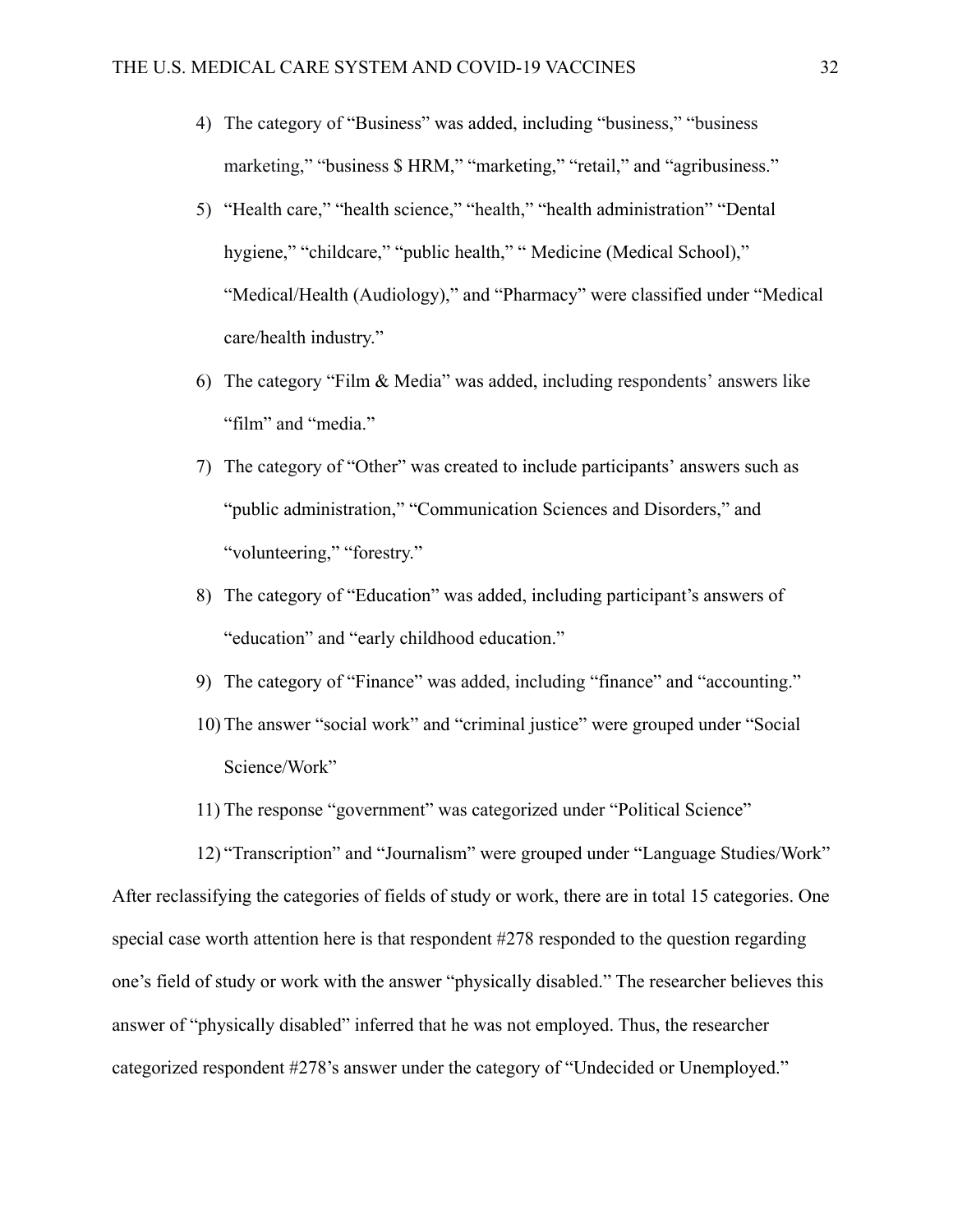In addition, the "Blank/No Answers" section was setted up separately from the

"Undecided or Unemployed" due to the fundamental difference between the two categories: undecided or unemployed means one does not belongs to any professional field, whereas leaving the answer blank means one was not willing to share the professional field he or she was studying or working in, and one could be work or study in any field possible or no field at all.

## **Table 2.**

## *Demographic Characteristics (Distribution of Field of Study/Work, University/College Enrollment, and First Generation University/College Student)*

|                              |           |                   | College or     | First            |
|------------------------------|-----------|-------------------|----------------|------------------|
| Field of Study or Work       | Frequency | Percentage of the | University     | Generation       |
|                              | $(n=296)$ | sample $(\% )$    | Students       | students         |
|                              |           |                   | $(n = 152)$    | $(n = 47)$       |
| <b>STEM</b>                  | 110       | 37.16             | 73             | 24               |
| Social Science/Services      | 35        | 11.82             | 23             | 5                |
| Art & Music                  | 30        | 10.14             | 15             | 5                |
| Undecided or Unemployed      | 26        | 8.78              | 5              | $\mathbf{1}$     |
| <b>Blank/No Answers</b>      | 20        | 6.76              | $\overline{0}$ |                  |
| Medical Care/Health Industry | 20        | 6.76              | 9              | $\overline{4}$   |
| <b>Business</b>              | 16        | 5.41              | 9              | $\boldsymbol{0}$ |
| <b>Political Science</b>     | 10        | 3.38              | 7              | 3                |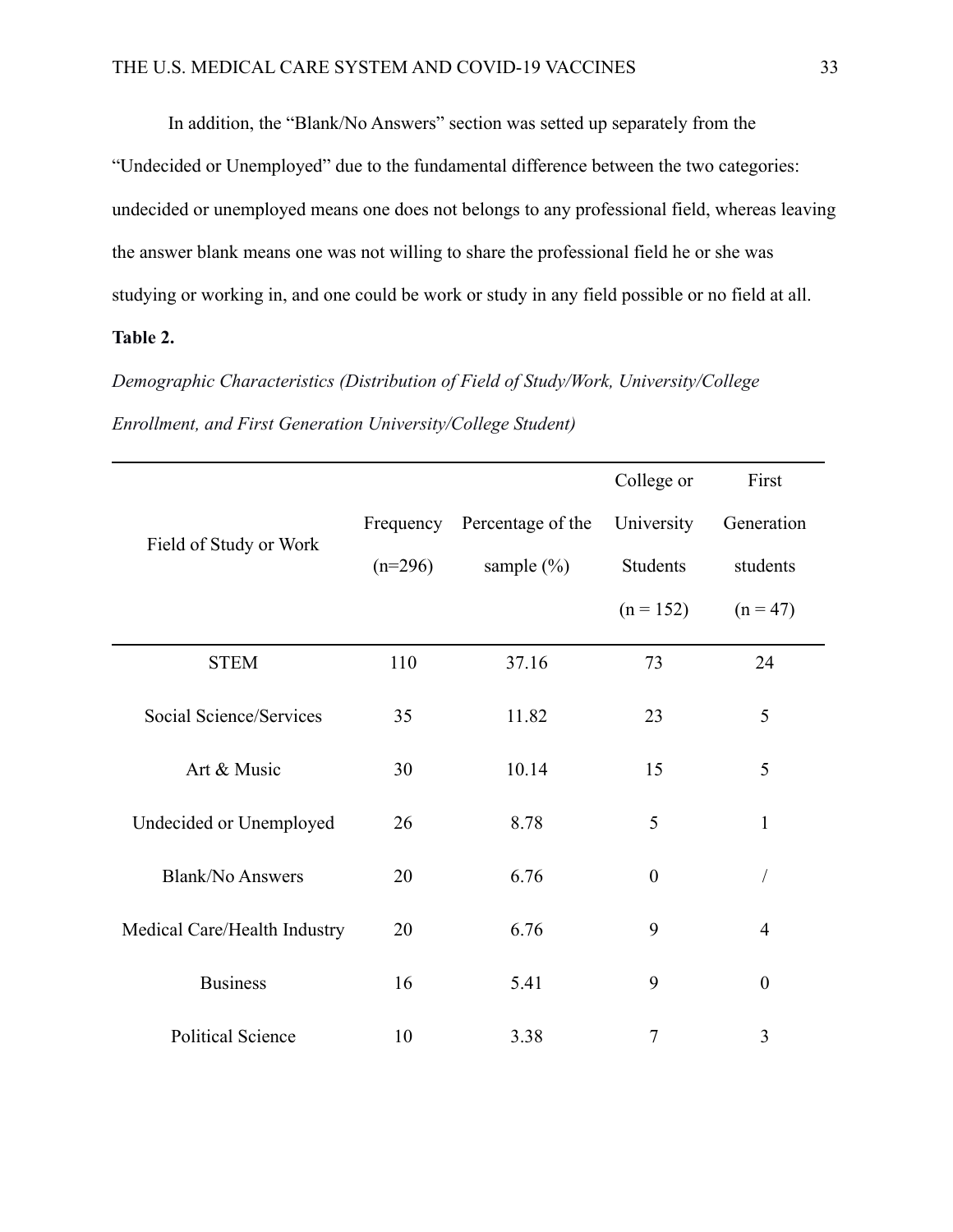|                        |                |                             | College or     | First            |
|------------------------|----------------|-----------------------------|----------------|------------------|
| Field of Study or Work |                | Frequency Percentage of the | University     | Generation       |
|                        | $(n=296)$      | sample $(\% )$              | Students       | students         |
|                        |                |                             | $(n = 152)$    | $(n = 47)$       |
| Language Studies       | 8              | 2.70                        | $\overline{2}$ | $\boldsymbol{0}$ |
| Education              | 6              | 2.03                        | $\overline{2}$ | $\overline{2}$   |
| Finance                | 6              | 2.03                        | $\overline{2}$ | $\boldsymbol{0}$ |
| Other                  | $\overline{4}$ | 1.35                        | $\overline{2}$ | $\overline{2}$   |
| Multi-fields           | 3              | 1.01                        | $\overline{2}$ | $\mathbf{1}$     |
| Film & Media           | $\overline{2}$ | 0.68                        | $\mathbf{1}$   | $\boldsymbol{0}$ |

*Note.* "/" means the situation is not applicable. For the category of "Blank/No Answer," since there are no college or university students, there would not exist a situation where there is a first generation college or university student.

## *Past Experience and the U.S. Medical Care System*

On average, the participants had neutral experiences with the U.S. medical care system  $(M = 3.07, SD = 0.99)$ . In terms of general experiences with the U.S. medical care system, 34.50% of the participants (n=102) rated their experience "good" and "extremely good" ( 4 and 5 respectively on the 5-point Likert scale). In addition, regarding neutral experiences with the U.S. medical care system, 38.18% of the participants chose 3 (= neutral) on the 5-point Likert scale (n=113), and this result was largely contributed by both positive and negative experiences they had with the U.S. medical care system. However, for 81 respondents (27.36% of the sample size), the general experiences they had so far with the U.S. medical care system is unpleasant.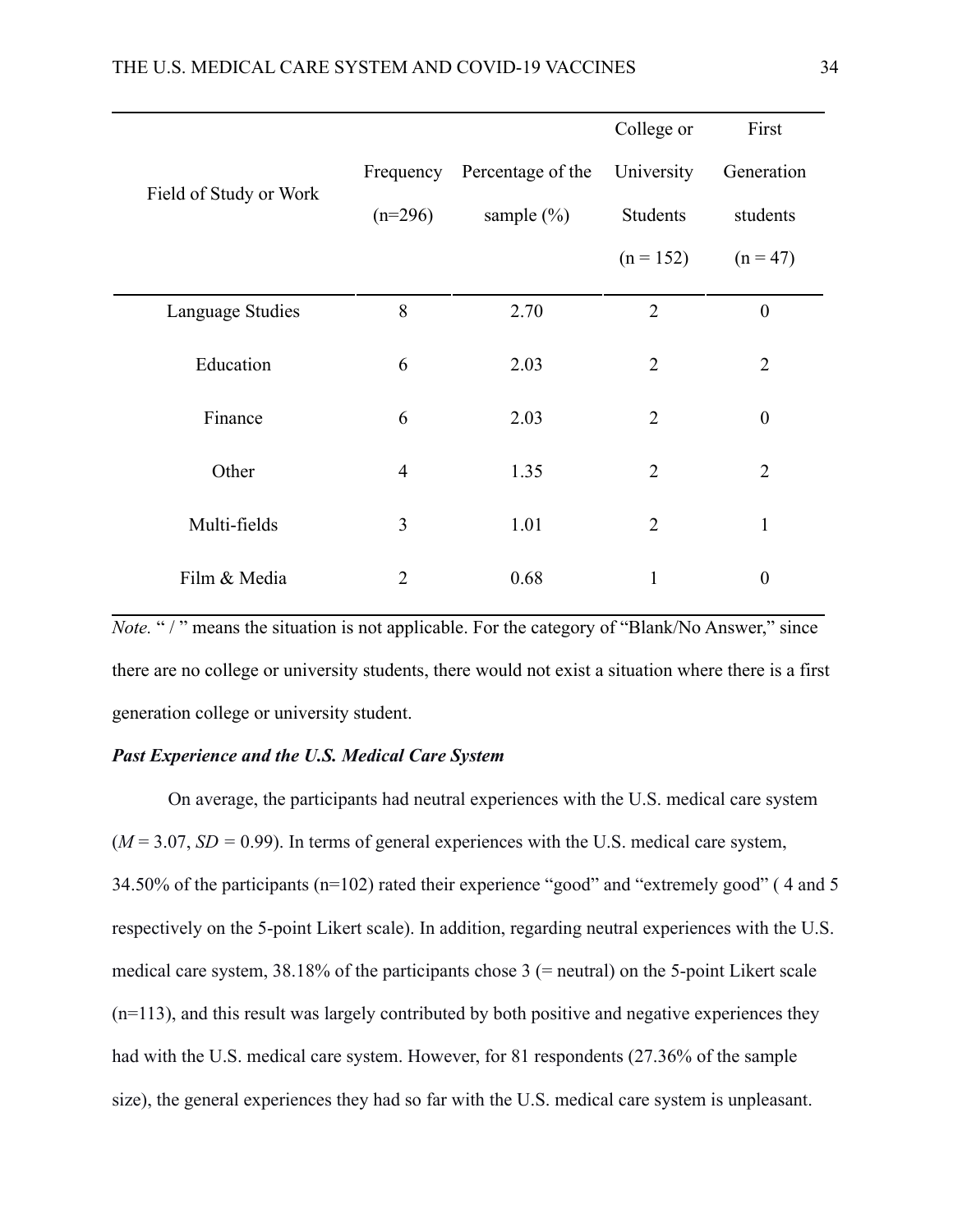Common themes exist within the explanations for why participants claimed they had a good experience with the U.S. medical care system includes good surgery experiences, needs being fulfilled, a respectful or friendly attitude, sense of understanding and fast response. For the negative experiences, one factor stands out more than any other factors: the expensive medical bills. The majority of the respondents mentioned that they received good treatment but the bill they received later is out of expectation. For some participants, the costs for treatment was so high that they would have to choose not to have the treatment. For example, Respondent #181 states that "I was diagnosed with PCOS at 17 and I couldn't receive certain treatments because my insurance wouldn't pay." Other common themes for negative experiences include the employees of the U.S. medical care system not listening to what the patient was saying, not taking the patient seriously, and long waiting time. Additional to common themes, special cases contributed to participatsn's negative experiences with the U.S. medical care system includes:

Case 1) Patients went through treatment that was ineffective when the patient believes the treatment is not necessary:

"The medical staff I have interacted with were somewhat pretentious and made my issues seem so urgent. I ended up undergoing unnecessary surgery from which I still experience pain" (respondent #298).

Case 2) Patients' medical symptoms were sourced to gender and emotions: respondent #3 stated that "I have had physicians attribute my symptoms due to being a woman, anxiety, etc. when there were clear medical problems occurring."

Case 3) The behavior, or decision of the U.S. medical care system's employees reveals their insensitivity: respondent #122 claimed that "got a bead taken out of my ear at like 7. They tried to do it first without anesthesia--it did not go well."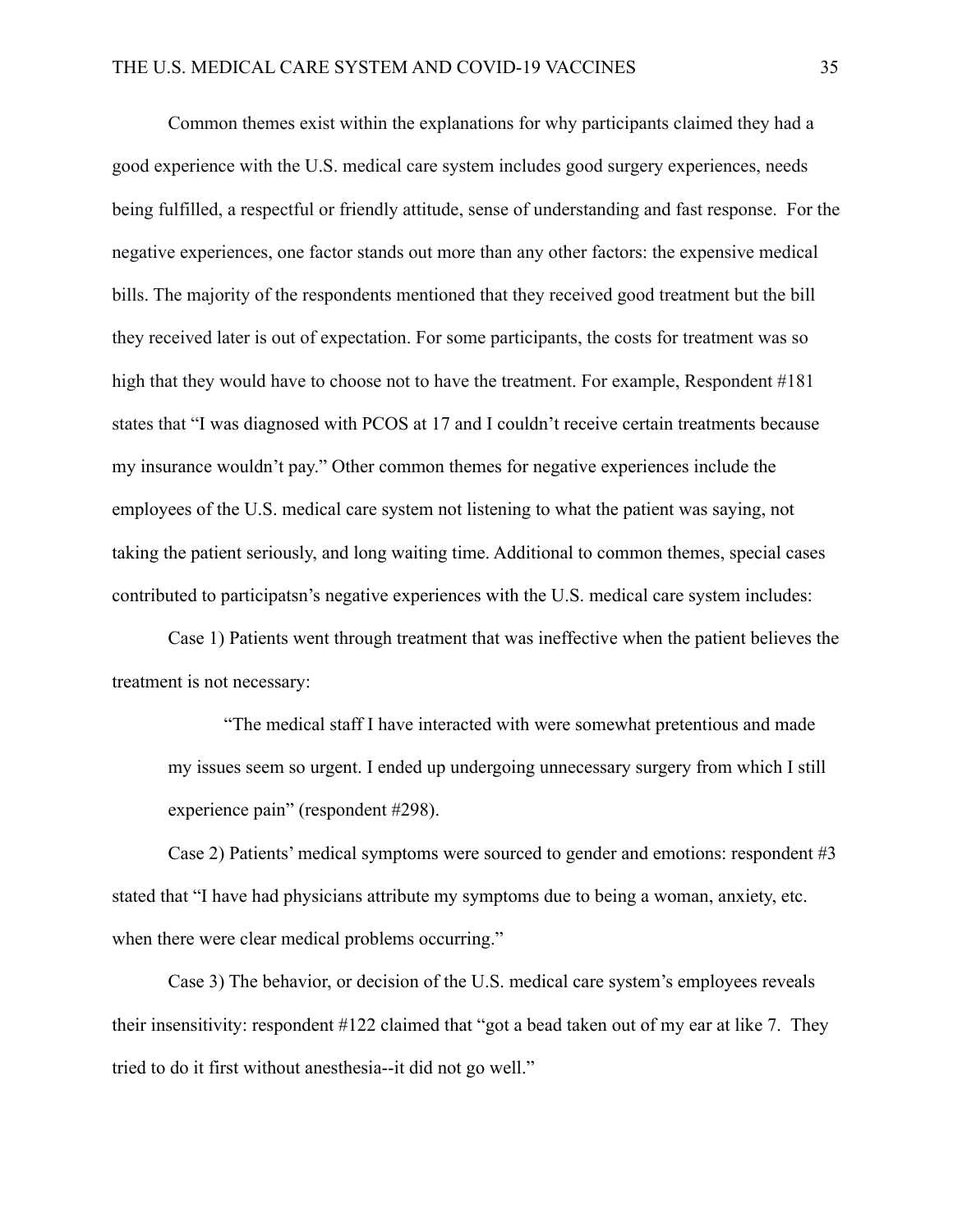Case 4) Patient was blamed for things out of his or her control by the employees of the U.S. medical care system: respondent #10 said that "had an abscess in a private area, dr was the opposite sex, made me uncomfortable, during the drainage the needle stuck his thumb, he got angry with me, blamed me for it though it was completely outside my control. nurses cared more about dr than me."

Case 5) Patient was treated unfairly due to patient's ethnicity: respondent #268 stated that "Being a black woman does not give me access to the necessary treatment."

These cases did not happen with a high frequency. Case 5 only happened once. But, except for case 5, similar situations involved in case 1 to case 4 were found in multiple respondents' answers. Though these cases reflect problems that are not the largest issues among the U.S. medical care system, if we do not acknowledge the existence of these cases and address them, these cases could evolve to a bigger problem.

## *Expectations Toward the U.S. Medical Care System*

Regarding to expectations towards the U.S. medical care system, the majority of the participants (n = 291) agreed (by rating the level of agreement higher than 3 = *neutral*) with the statement that the U.S. medical care system should not deceive the patients about their diagnoses," while 5 participants held neutral attitudes towards this statement (i.e., rated the level of agreement towards the statement 3 on a 5-point Likert scale) and 2 participants disagree with the statement by choosing the answer  $2 = disagree$  on the 5-point Likert scale. But in general, the participants were highly in agreement with the statement that the patients should not be deceived about their diagnoses.  $(M = 4.82, SD = 0.47)$ .

The participants also highly support the claim that the U.S. medical care system should explain the effects of the treatment to the patients  $(M = 4.88, SD = 0.39)$ . 98.31% of the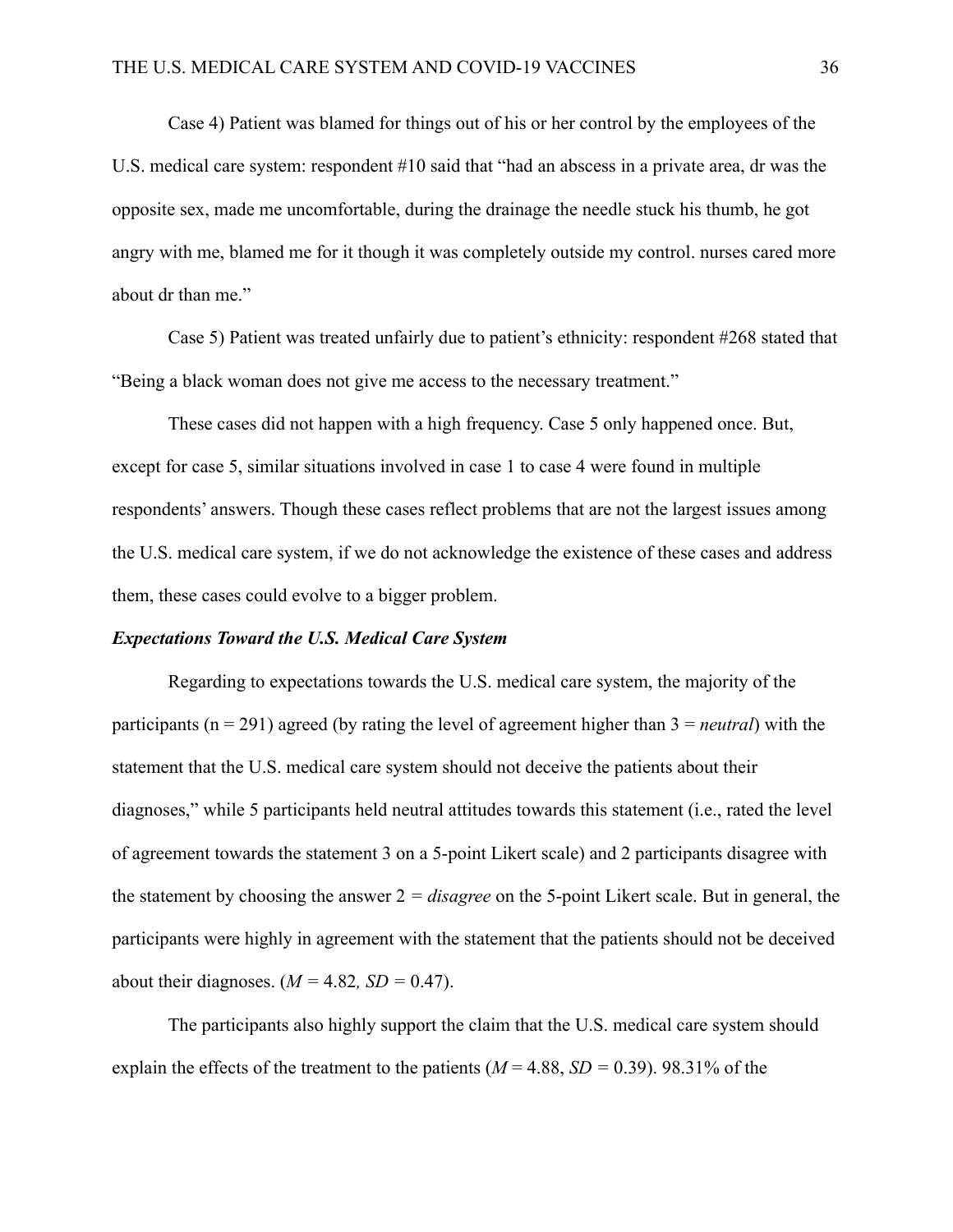participants agree or strongly agree with this claim ( $n = 291$ ). With four participants holding indifference attitudes toward the claim, it left only one participant (respondent #30) who disagreed with the statement. Yet, unaligned with the his opinion that the U.S. medical care system should provide explanation of the effects of any treatment, respondent #30 strongly agreed (5 on the 5-point likert scale) with the articulation that the U.S. medical care system ought to tell the patient about both the risks and benefits of proposed treatments among other 265 participants.

Looking at the sample size holistically, 289 participants (97.64% of the sample size) considered that it is necessary for the U.S. medical care system to provide risks and benefits of suggested treatment options. (It includes people who agree and strongly agree with this statement. Namely whoever rated 4 = *agree* or 5 = *strongly agree* to question 12). Among the 7 participants who did not agree with the statement, 6 participants neither support or oppose the statement that patients should be informed about the strengths and weaknesses of the recommended therapeutic strategies, and 1 participant strongly disagreed with it. With only a small ratio of participants who did not have their opinion aligned with the statement, the claim that the U.S. medical care system should acknowledge the patients about drawbacks and advantages of the advocated treatments was greatly championed (*M =* 4.87, *SD =* 0.44).

In addition to the three statements, the participants were also asked if they expect anything else from the U.S. medical care system other than providing help, and if they expect something more, what do they expect? On one hand, in terms of extra expectations towards the U.S. medical care system, 163 participants expressed the opinion that they do expect more from the U.S. medical care system than just assisting with health related problems. Most frequently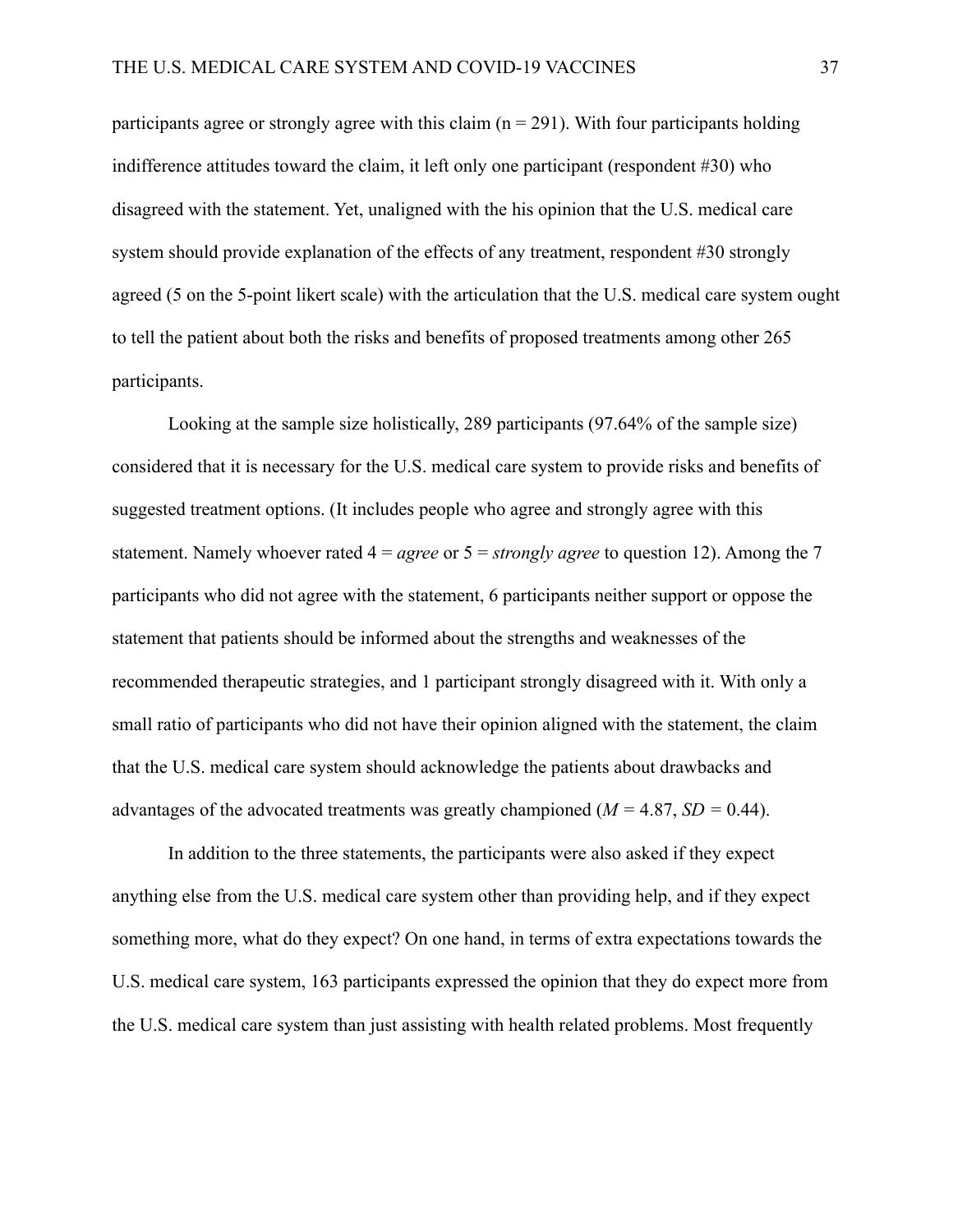mentioned expectations include 1) an affordable medical bill, 2) preventative care, and 3) better services and support.

In line with a common theme in participants' past experience with the U.S. medical care system, multiple participants mentioned that the U.S. medical care system should not create financial burdens for people. For example, respondent #79 stated that " I think the US medical care system should not only provide care for the patient, but actually make it affordable to receive that treatment." Also, respondent #85 said that "I expect the medical care system to not put people into debt, but sadly, even though the medical care system should be affordable for all people, it is most often not."

Related to the high cost of the U.S. medical care system, the respondent suggested that better services and support that are not limited to medical problems should be provided. For instance, respondent #209 claimed that "cost transparency and lower costs for necessary medication" are expected, respondent #86 mentioned "Because of the financial burden it creates, it should also provide, at the very least, assistance in figuring out how to pay for its services," and respondent #133 pointed out the necessity for the U.S. medical care system to help provide funding for treatment. Yet, the expectation for better services and support does not only live in the perspective of expense. Again, matching with the negative experiences participants had with the U.S. medical care system, the participants also expected the U.S. medical care system's employees to not be judgmental but respectful, understanding, and have empathy towards the patients. In addition, instructions on how to deal and prevent symptoms instead of just medication, and shorter waiting time are expected. Besides, participants demonstrated they anticipate continuous support from the U.S. medical care system during their healing process and towards the negative side effects of the treatment implemented. Examples emcompasses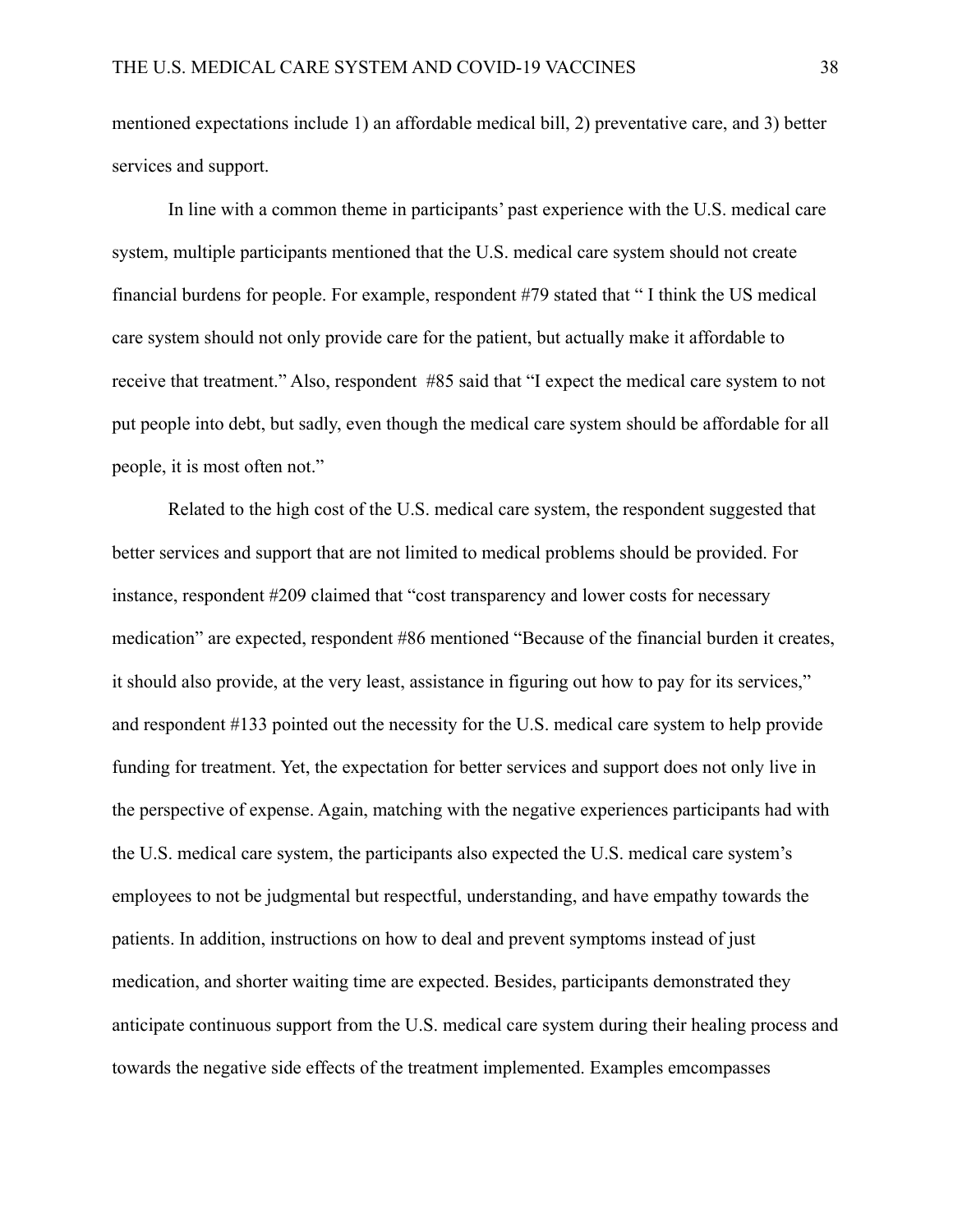respondent #255's comment that "I expect them to provide help to address my health and condition and then support me on the journey to healing" and respondent #267's saying that "I expect them to take care of me if their treatment leads to side effects or addiction."

Another expectation that was mentioned often by participants is preventative care from the U.S. medical care system. For example, respondent #199 mentioned that " the U.S. medical care system should also acknowledge the social determinants of overall health and work to provide preventative care in mental and physical health." Respondent #35 also identified that she expects the U.S. medical care system to reach out to communities (e.g., unprivileged ) and work on preventing major health issues from happening by "...making healthcare, healthy foods, gyms, etc more accessible."

On the other hand, aside from one participant leaving the answer blank, 132 participants (44.59% of the sample size) said they do not expect anything more than medical help from the U.S. medical care system. Most of the participants said it is because the medical care system should focus only on what it is designed for, which is to solve medical issues. Respondent #170 even responded to the question by asking "why would I need anything from them besides medical help?"

#### *Attitudes Toward the U.S. Medical Care System and Desired Changes*

Though almost half of the participants said they expect nothing more than receiving medical help from the U.S. medical care system, participants were disappointed with the U.S. medical care system in general (*M[general attitude] =* 2.40, *SD[general attitude] =* 1.06; *M[trust] =* 2.36*, SD [trust] =* 0.90 ). The researcher used two questions to understand participants' attitudes toward the U.S. medical care system: 1) one's general attitudes toward the U.S. medical care system, and 2) one's level of trust in the U.S. medical care system.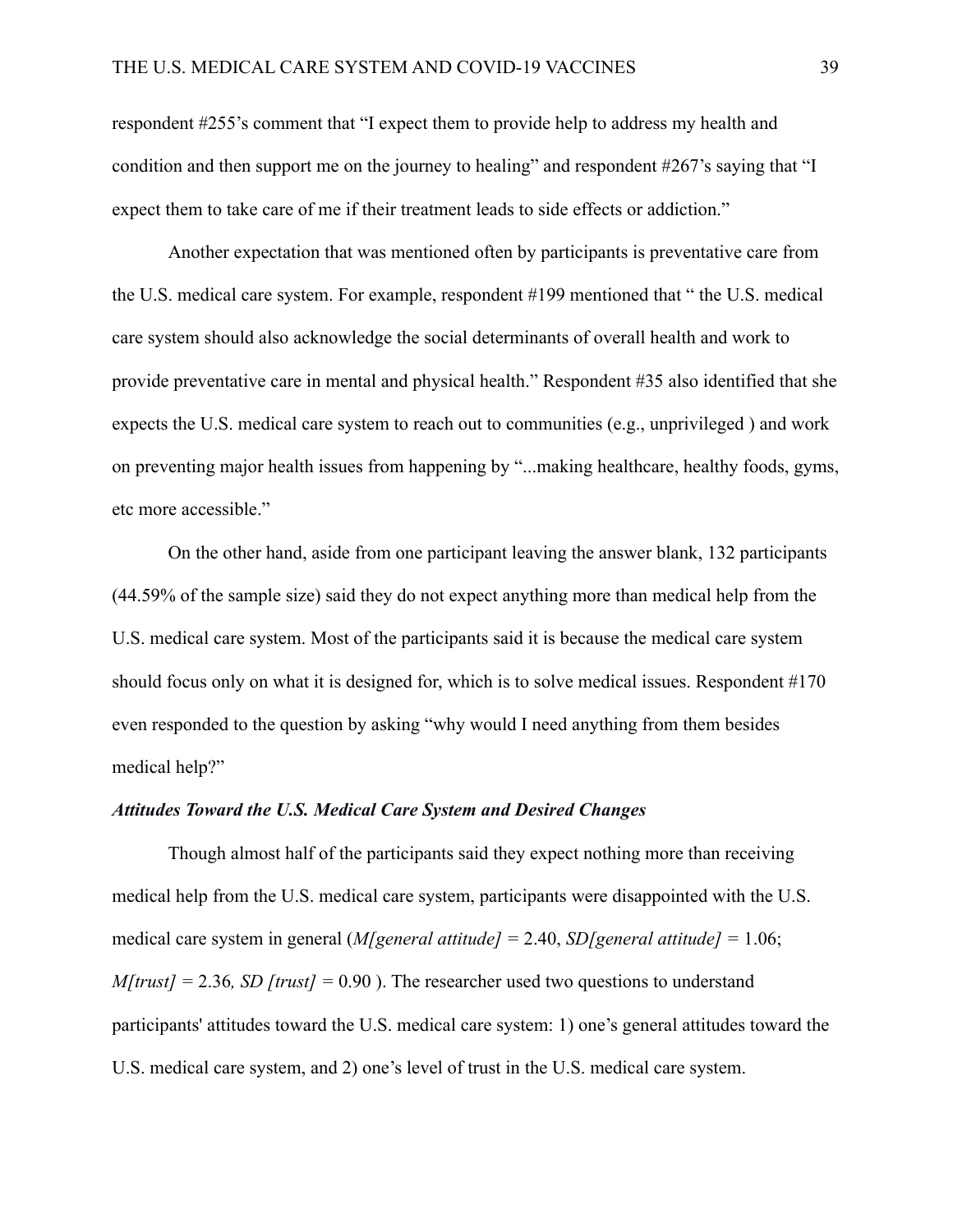Regarding general attitudes toward the U.S. medical care system, 26.01% of the participants said they were neutral ( $n = 77$ ), 16.89% of the participants claimed they were satisfied or extremely satisfied ( $n = 50$ ), and 57.09% of the participants stated they were disappointed or extremely disappointed  $(n = 169)$ . The most common reason for the participants being disappointed with the U.S. medical care system is still the high costs for the U.S. medical care system's service. In response to the expensive costs of the U.S. medical care system, respondent #10's even stated that "it [the U.S.medical care system] is corrupt. It is a money grab. few professionals are in it to make the world a better place." One extreme statement was also made by respondent #62: "They have failed me." Yet, respondent #62 did not explain his answer further. With the help of his response of why he does not trust the U.S. medical care system at all: "They fail at what they do," the researcher infer that respondent #62 experienced medical malpractice before. However, this potential explanation stays only as an assumption.

In terms of participant's trust level towards the U.S. medical care system, 36.82% of the participants said they were neutral ( $n = 109$ ), 27.02% of the participants claimed that they trust it (absolutely) ( $n = 80$ ), and 35.81% of the participants stated that they do not trust it (at all) ( $n =$ 106). Elements that have been mentioned multiple times by the participants claiming to contribute to participant's level of trust include 1) the belief that the U.S. medical care system is among the most advanced medical care systems with the highest standard and highest quality in the world, 2) trust in the system and doctors, and 3) general good experiences. Common themes that negatively affected participants' level of trust in the U.S. medical care system include 1) deception, 2) the system is money oriented, and 3) learned and, or, participants' negative experiences.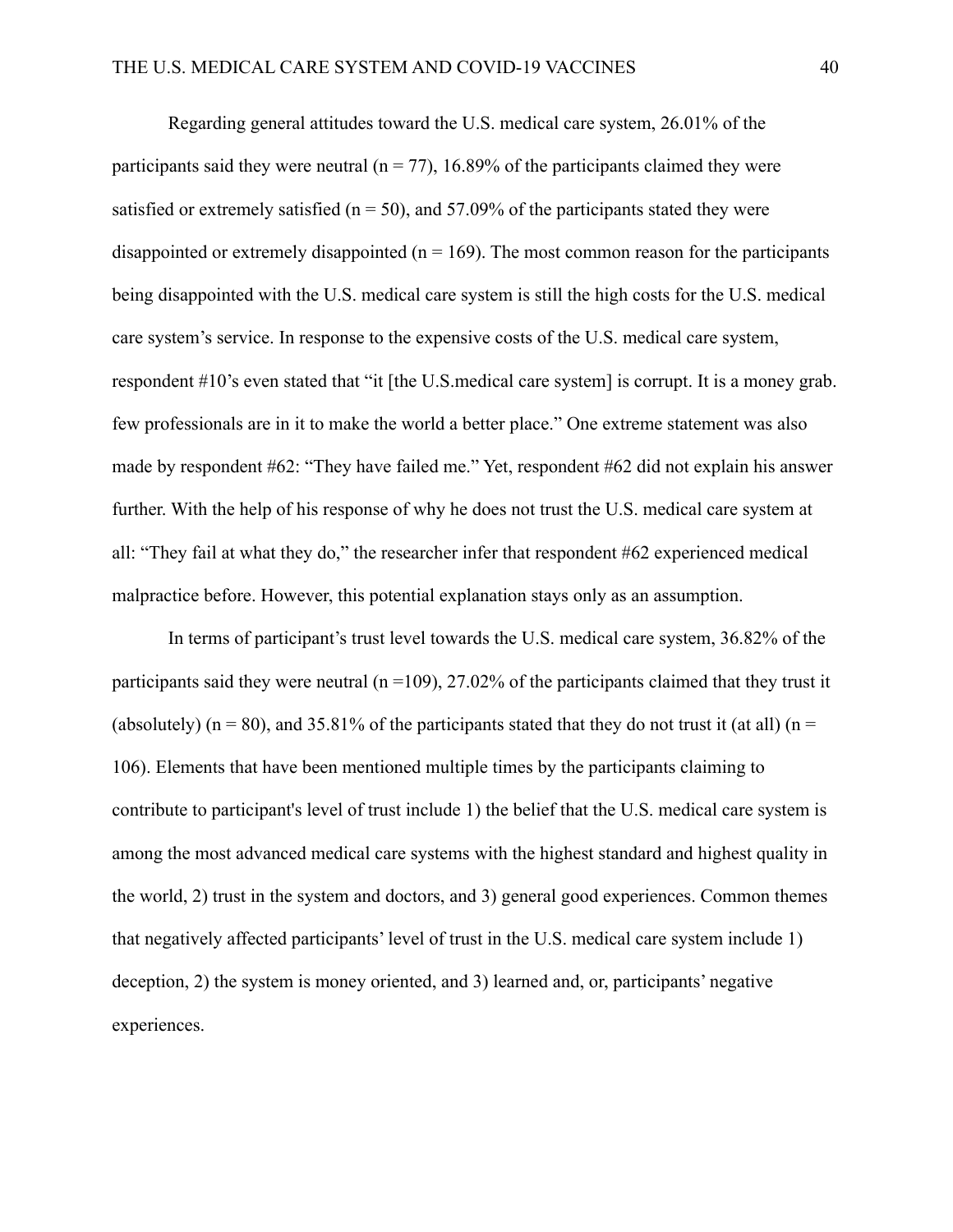Overall, the common themes identified behind participants' negative attitudes and low level of trust in the U.S. medical care system aligns with what participants want to change about the medical care system. While few participants indicated that they want to change everything about the U.S. medical care system, the most frequently mentioned preferred changes focus on 1) the cost, and 2) accessibility (e.g., treatments, funds, etc).

In addition, participants' general attitudes and level of trust in the U.S. medical care system were found to be positively correlated with each other,  $r(294) = .65$ ,  $p < .001$ . This has proven that one's level of trust in the U.S. medical care system is an indicator of one's general attitudes toward the U.S. medical care system. Thus, participants' level of trust in the COVID-19 vaccines reflects participants' general attitudes toward the COVID-19 vaccines.

## *Trust in COVID-19 Vaccines*

Among 295 participants (one participant left the question blank), the average of trust level in the COVID-19 vaccine was 4.08 (*SD =* 1.07), which reflects that participants to a large extent trust the COVID-19 vaccine. With 78.72% of the participants rated their level of trust towards the COVID-19 vaccine higher than 3 (= *neutral*) (n = 233), 11.49% of the respondents claiming they neither trust nor doubt the COVID-19 vaccine ( $n = 34$ ), and 9.40% participants stated that they do not trust COVID-19 vaccine ( $n = 28$ ), the data also indicates that participants held a positive attitude towards the COVID-19 vaccine in general.

### *COVID-19 Vaccination Decision*

The finding that the participants held a positive attitude, in general, towards the COVID-19 vaccine was found to mirror a high vaccination rate among the participants  $(n[vacinated] = 262, n[unvacinated] = 33, n [blank] = 1)$ . Common reasons for taking the COVID-19 vaccine includes 1) vaccination as a requirement (for school or work), 2) family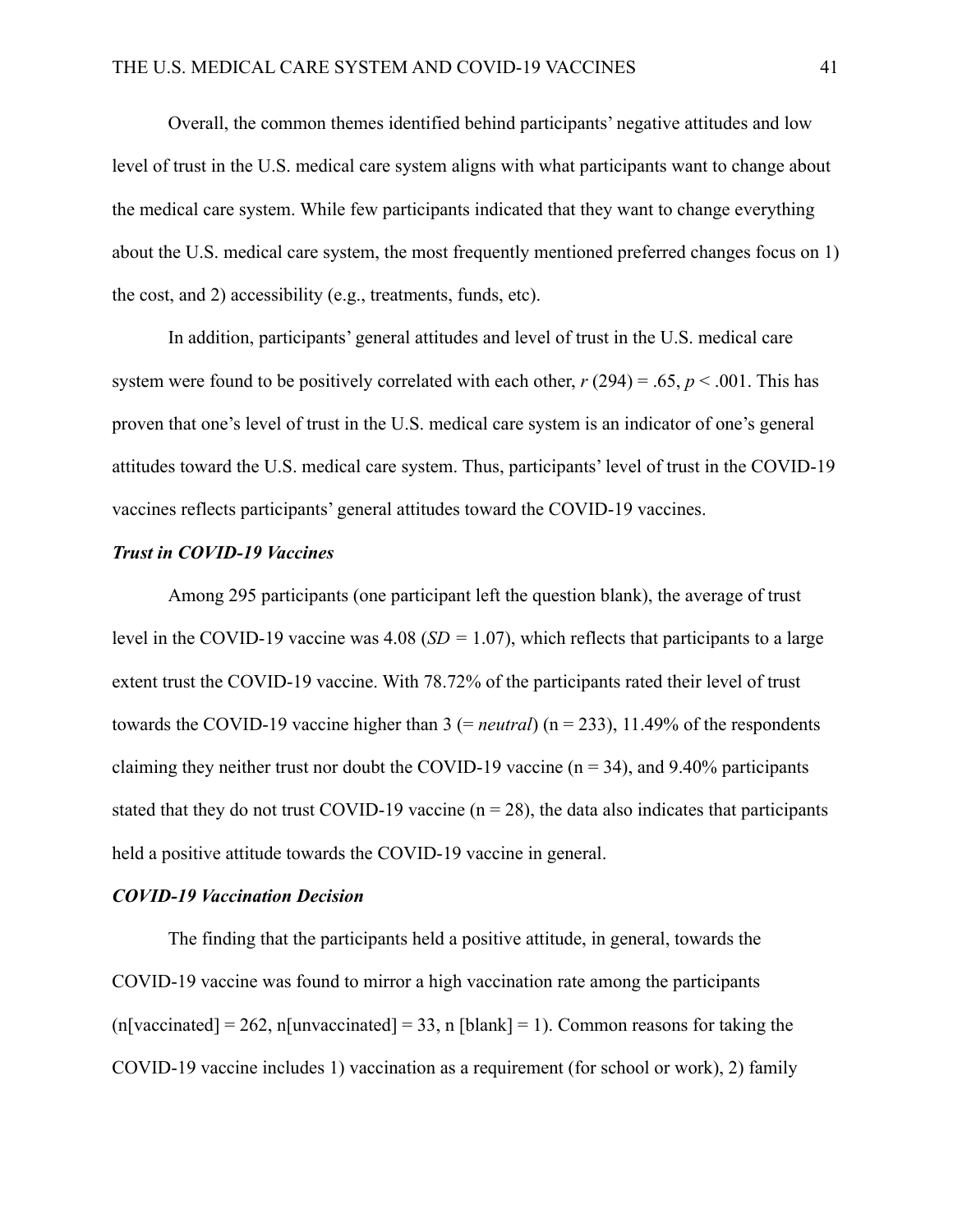members want the particiaptns to be vaccinated, and 3) to protect the participants themselves and others.

#### *Hypotheses*

In addition to focusing on individual variables, the researcher also examined if there existed correlation or significant difference between individual variables. By analyzing participant's past experiences and general attitudes toward the medical care system, the researcher found that there exists a significant positive correlation between how pleasant participants' past experiences were and how satisfied participants were towards the U.S. medical care system,  $r(294) = .65$ ,  $p < .001$ , which testified hypothesis #1. This means the more enjoyable participants' previous interaction with the U.S. medical care system, the more positive participants' attitudes toward the U.S. medical care system.

However, there was no significant correlation found between participants' trust level in COVID-19 vaccines and general attitudes toward the U.S. medical care system, *r* (293) = -.11, *p* > .05, which does not support hypothesis #2. Yet, there is significant weak positive correlation between participants' level of trust in the COVID-19 vaccines and the U.S. medical care system,  $r(293) = .15$ ,  $p < .005$ . This shows that participant's attitude towards COVID-19 vaccines and the U.S. medical care system are only to some extent related.

With more than half (61.82%) of the participants confirmed that online information did influenced their attitudes toward the U.S. medical care system  $(n = 183)$ , hypothesis #3, which claims that online information is a factor related to people's attitudes toward the U.S. medical care system, is confirmed. Yet, in which way is the online information correlated with people's attitudes toward the U.S. medical care system needs further investigation.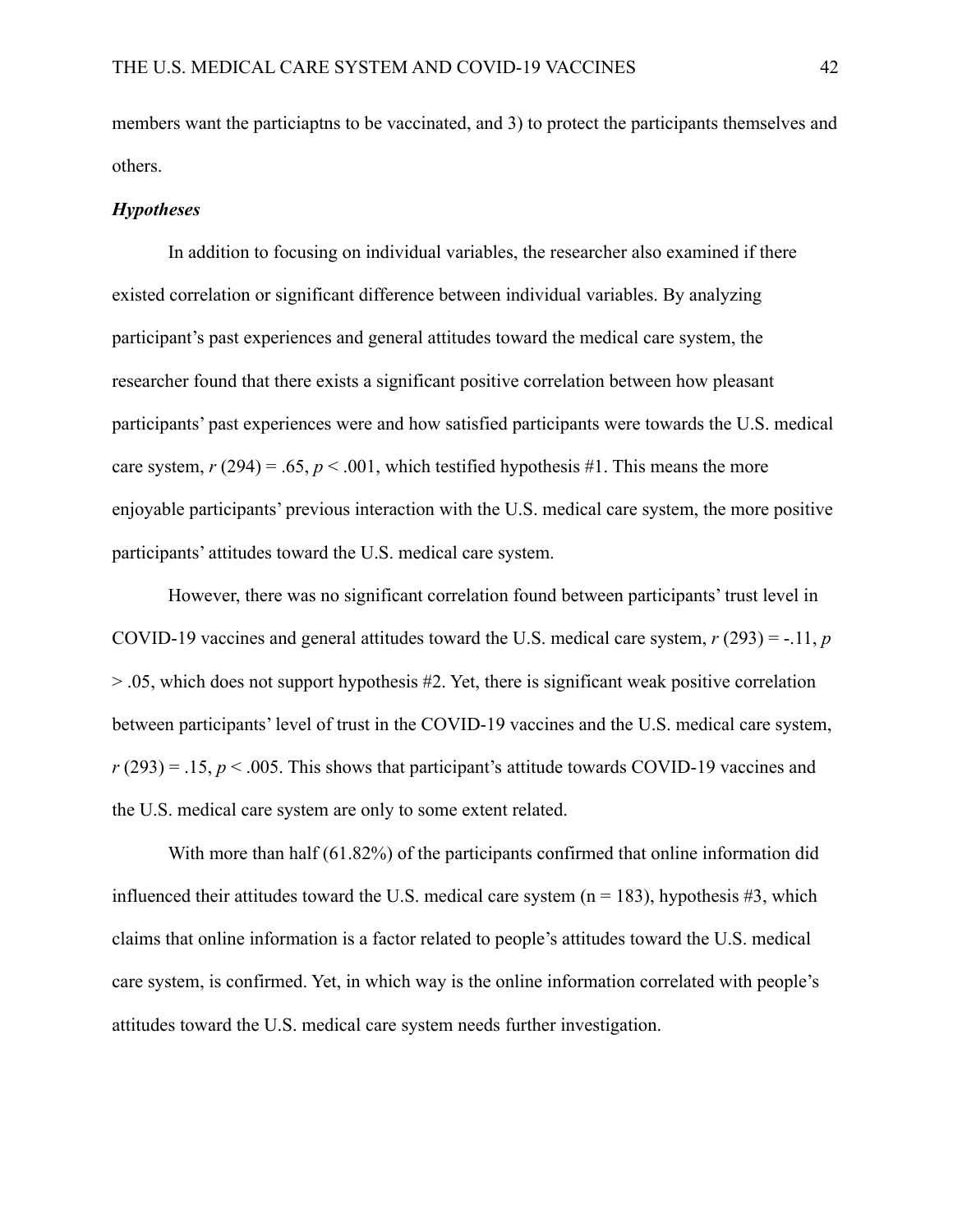Shifting the focus to participants' field of study or work, the researcher noted that there was no significant difference between the general attitudes toward the U.S. medical care system participants held by participants in political science and those who are not,  $t(10) = .32$ ,  $p > .05$ . Neither did the researcher find significant differences in levels of trust towards the U.S. medical care system,  $t(10) = .11$ ,  $p > .05$ , nor towards the COVID-19 vaccine,  $t(10) = .38$ ,  $p > .05$ , between participants in political science and participants not in political science. Hence, hypothesis #4 is proven wrong.

In addition, there is no significant difference found in level of trust in COVID-19 vaccines among 7 fields of study or work that have more than 9 respondents (Medical Care/Health Industry, STEM, Business, Social Science/Services, Art & Music, Unemployed or Undecided, Political Science),  $p > .05$  (mean values see Table 3). But, significant differences in trust level in the U.S. medical care system were found between participants in 1) Art & Music and Medical Care/Health Industry,  $t(37) = 2.62$ ,  $p < .05$ , 2) Art & Music and STEM,  $t(48) =$ 3.14, *p* < .005, 3) Art & Music and Social Science, *t* (63) = -1.93, *p* < .05, 4) Art & Music and Unemployed or Undecided,  $t(53) = -2.74$ ,  $p < .005$ , and 5) Art & Music and Business,  $t(25) =$ -2.54, *p* < .05 (mean values see Table 3). Also, regarding general attitude towards the U.S. medical care system, significant differences were found between 1) Art & Music and Medical Care/Health Industry,  $t(33) = 3.08$ ,  $p < .005$ , 2) Art & Music and STEM,  $t(58) = 4.32$ ,  $p < .005$ , 3) Art & Music and Unemployed or Undecided, *t* (48) = -3.63, *p* < .005, 4) Art & Music and Business *t* (24) = -4.09, *p* < .005, 5) Art & Music and Political Science, *t* (13) = -2.35, *p* < .05, and 6) STEM and Business,  $t(19) = -1.80$ ,  $p < .05$  (mean values see Table 3). Therefore, hypothesis #5 and #6 are rejected, and #7 is confirmed. Hypothesis #8 is partially supported, as participants in Social Science indeed held, on average, a more supportive attitude towards the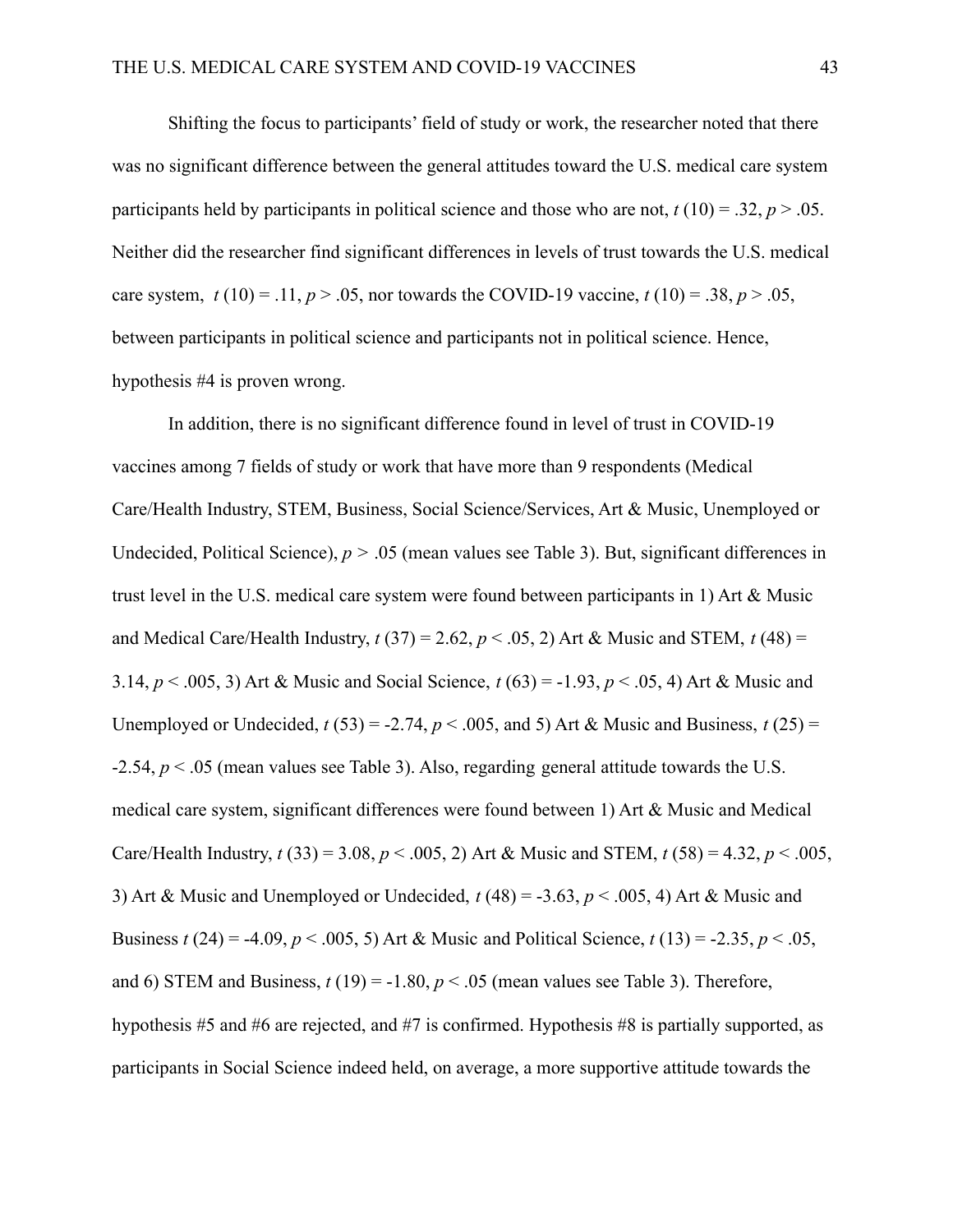U.S. medical care system, a higher trust level in COVID-19 vaccines and the U.S. medical care system than participants in Art and Music did (corresponding t-test values and p values were mentioned before). However, there was no significant difference found in trust level in COVID-19 vaccines,  $t(82) = .09$ ,  $p > .05$ , level of trust in the U.S. medical care system,  $t(55) =$ .69,  $p > 0.05$ , and general attitudes toward the U.S. medical care system,  $t(52) = 0.51$ ,  $p > 0.05$ , between participants in Social Science and STEM.

## **Table 3.**

*Mean Values for Participants' Level of Trust in the U.S. Medical Care System and COVID-19 Vaccines, and General Attitudes Toward the U.S. Medical Care System*

|                          | Mean Values $(M)$ for |                            |                          |
|--------------------------|-----------------------|----------------------------|--------------------------|
|                          | General Attitude      | Mean Values $(M)$ for      | Mean Values $(M)$ for    |
| Field of Study or Work   |                       | Level of Trust in the U.S. | Level of Trust in        |
|                          | Towards the U.S.      | Medical Care System        | <b>COVID-19 Vaccines</b> |
|                          | Medical Care System   |                            |                          |
| Medical Care/Health      | 2.55                  | 3.10                       | 3.89                     |
| Industry                 |                       |                            |                          |
| <b>STEM</b>              | 2.45                  | 2.94                       | 4.10                     |
| Social Science/Services  | 2.34                  | 2.80                       | 4.09                     |
| Art & Music              | 1.70                  | 2.33                       | 4.37                     |
| Unemployed or Undecided  | 2.58                  | 3.00                       | 4.04                     |
| <b>Business</b>          | 2.94                  | 3.19                       | 3.94                     |
| <b>Political Science</b> | 2.50                  | 2.90                       | 4.20                     |
| Overall Mean Value $(M)$ | 2.44                  | 2.89                       | 4.09                     |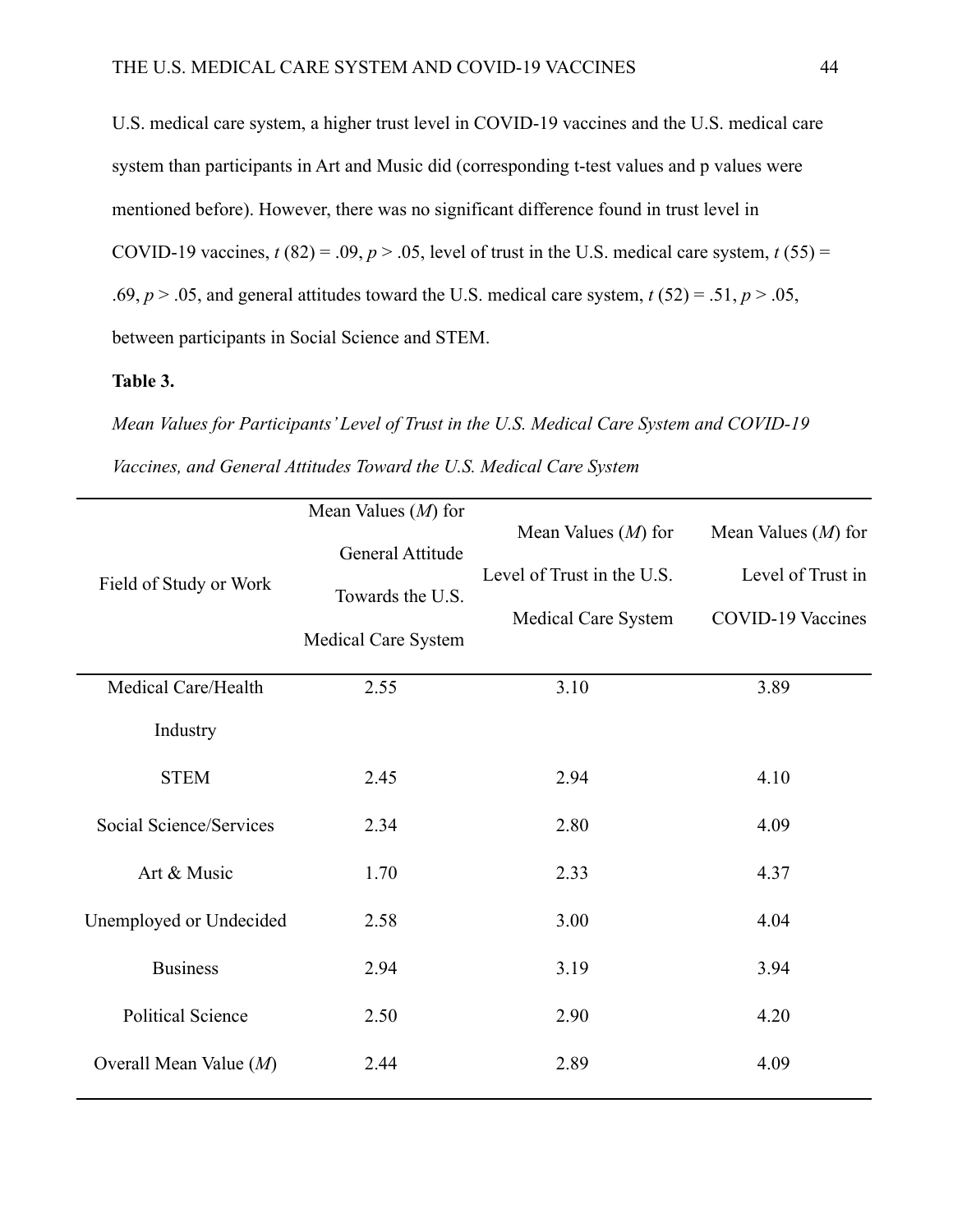In terms of the college or university enrollment as a variable, no significant differences were found between university or college students' general attitude towards the U.S. medical care system,  $t(294) = 1.20$ ,  $p > 0.05$ , level of trust in the U.S. medical care system,  $t(291) = 0.48$ , *p* > .05, and trust level in COVID-19 vaccines, *t* (273) = 1.37, *p* > .05, and non-college or non-university students'. Consequently, hypothesis #9 is not testified. Also, within participants who are enrolled in college or university, there was no significant differences between first generation college, or university students' trust level in COVID-19 vaccines and students enrolled in college or university but are not first generation college, or university students', *t*  $(105) = 1.24$ ,  $p > .05$ . Therefore, hypothesis #10 is also not proven.

In regards of the gender differences, on one hand, though the researcher found respondents who identify themselves as male (include one respondent who identify himself as male but indicated he is questioning his gender) had a higher level of trust than participants who identify themselves as female  $(M \text{ (male)} = 4.14, SD \text{ (male)} = 1.01, M \text{ (female)} = 4.04, SD$  $(female) = 1.10$ , the difference between male and female respondents' trust level in COVID-19 vaccines was not statistically significant,  $t(159) = .71$ ,  $p > .05$ . As a result, hypothesis #11 is not confirmed. One the other hand, the researcher found the opposite of what hypothesis #12 expected: male respondents  $(M = 2.54)$  were significantly less satisfied with the U.S. medical care system than female respondents  $(M = 2.78)$ ,  $t(130) = -1.67$ ,  $p < .05$ . Thus, hypothesis #12 itself is proven to be false.

Moreover, by scoring participants who were vaccinated equals to 1 and who are not vaccinated equals to zero based on participants' responses for question 23, the researcher found a weak but significant positive correlation between older age and COVID-19 vaccine's vaccination decision,  $r(294) = 0.14$ ,  $p < 0.05$ . Yet there was no significant correlation found between older age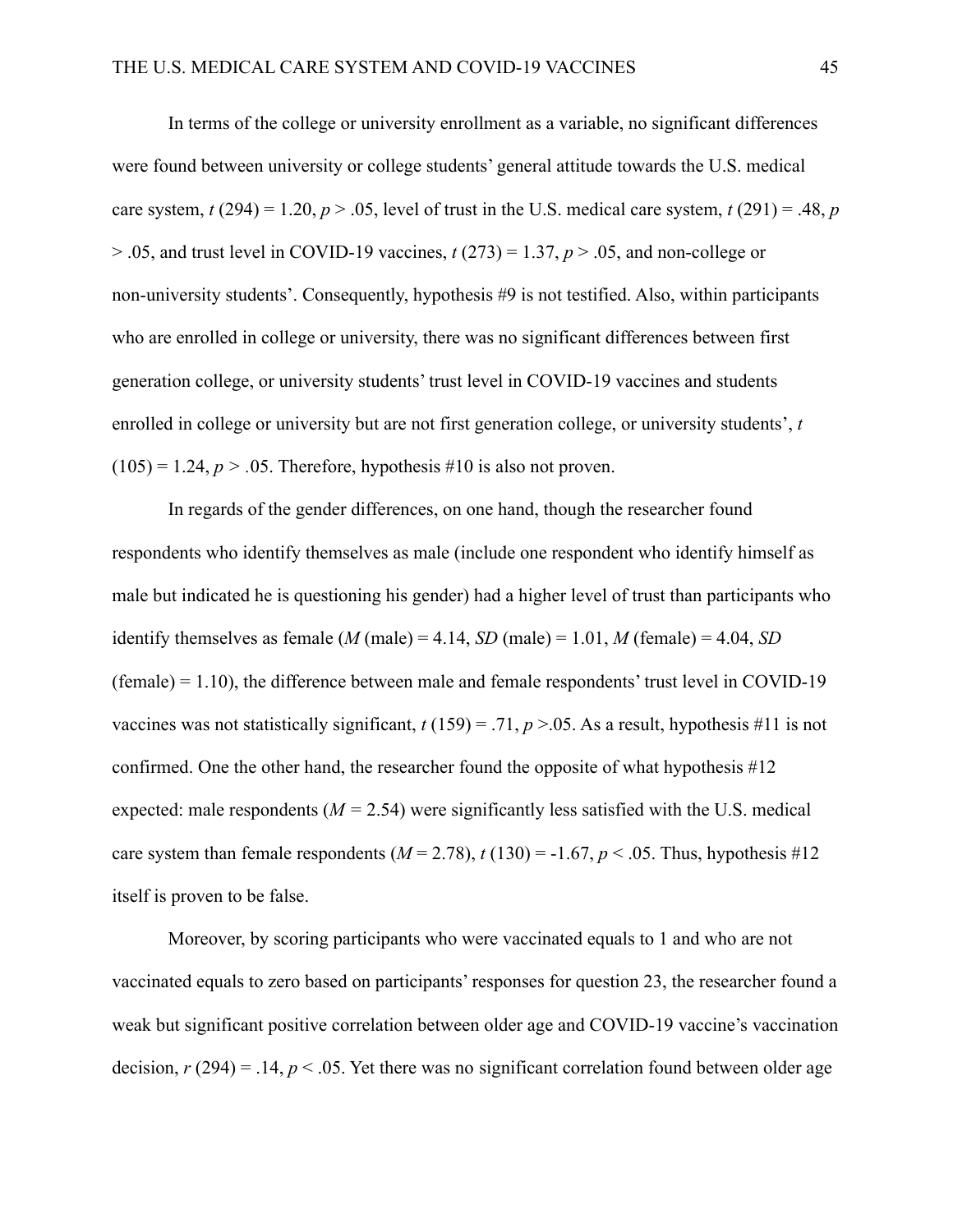and trust level in COVID-19 vaccines,  $r(293) = .06$ ,  $p > .05$ . Hence, hypothesis #13 is partly testified, as there is a weak but significant correlation between older age and vaccination rate but no significant correlation between older age and level of trust in COVID-19 vaccines.

Furthermore, no statistically significant correlations were found between age and participants' overall attitudes toward the U.S. healthcare system,  $r(294) = -0.05$ ,  $p > 0.05$ , nor between age and trust in the U.S. healthcare system,  $r(294) = .01$ ,  $p > .05$ . Accordingly, hypothesis #14 is not testified by the data collected.

Last but not the least, hypothesis  $# 15$  and  $#16$  focuses on potential differences based on ethnicity (i.e., African Americans representing the Blacks vs. caucasians acting for the Whites). While no significant difference was found in general attitudes toward the U.S. medical care system (*M* (African Americans)  $= 2.67$ , *SD* (African Americans)  $= 1.13$ , *M* (Caucasians)  $= 2.41$ , *SD* (Caucasians) = 1.10,  $t(38) = 1.15$ ,  $p > .05$ ), level of trust in the U.S. medical care system (*M* (African Americans) *= 2.83, SD* (African Americans) *=* .95, *M* (Caucasians) = 2.81, *SD* (Caucasians) = 1.02,  $t(41) = .11, p > .05$ ), and COVID-19 vaccination rate between African Americans participants and caucasians participatns (*M* (African Americans) *= .80, SD* (African Americans) = .41, *M* (Caucasians) = .88, *SD* (Caucasians) = .33,  $t(35) = -0.98$ ,  $p > 0.05$ ), African American participants ( $M = 3.57$ ,  $SD = 1.14$ ) held a significantly lower level of trust in COVID-19 vaccines compares to their caucaisans counterpart  $(M = 4.09, SD = 1.10)$ ,  $t(38) =$ -2.36, *p* < .05. Therefore, though hypothesis #15 and part of hypothesis #16 was not confirmed, the part in hypothesis #16 which claimed that Blacks have a significantly lower level of trust in COVID-19 vaccines compared to Whites was testified.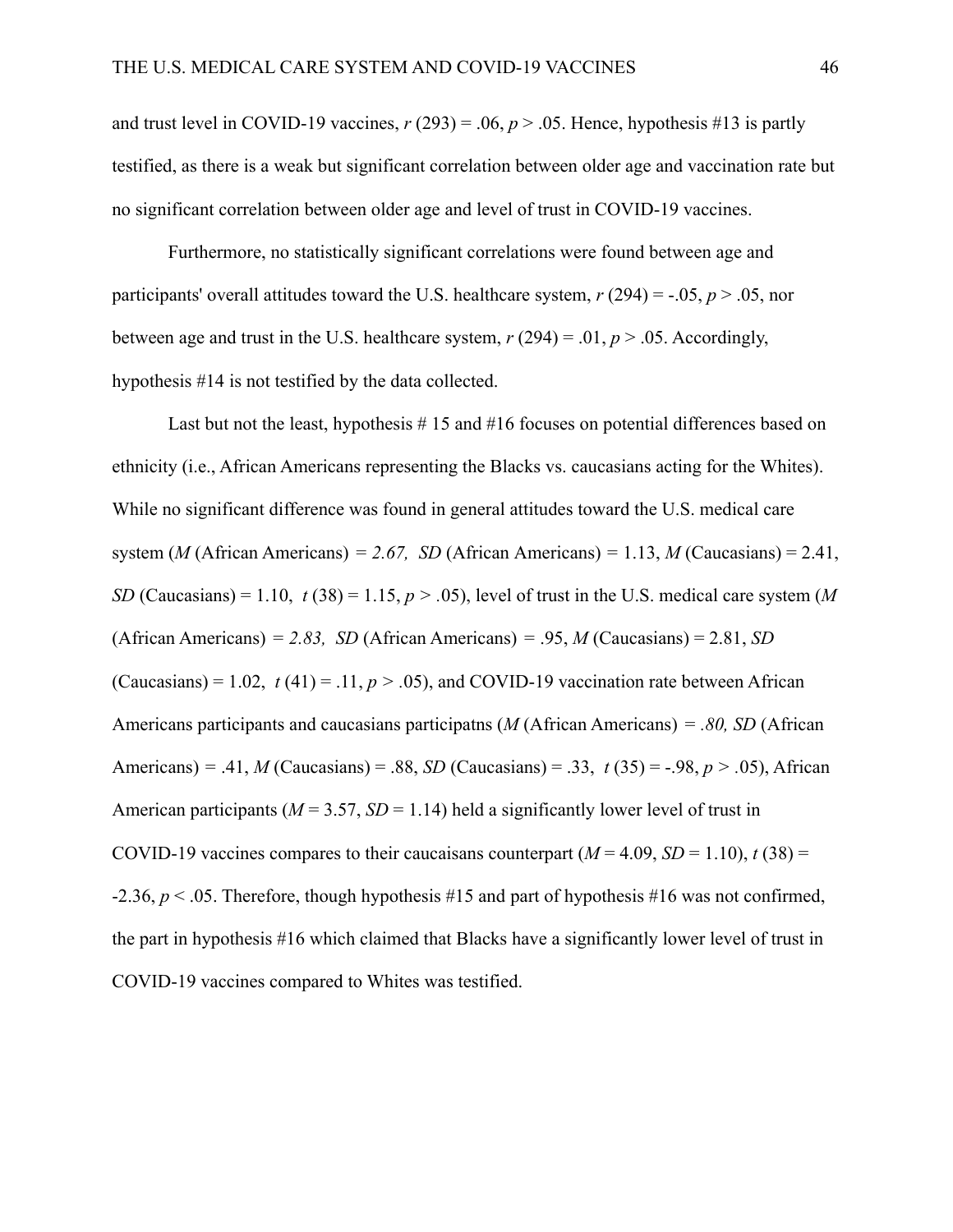## **Conclusion**

On one hand, assisted by the Pearson's r correlation coefficient, t- test, and p value, the researcher concluded that college aged individuals were generally not satisfied with the U.S. medical care system, and they did not trust the U.S. medical care system. But college-aged individuals did, on average, trust the COVID-19 vaccines which was reflected in their high COVID-19 vaccination rate. In addition, college-aged individuals' level of trust towards the U.S. medical care system, and past experiences with the U.S. medical care system were proven to be correlated with their attitudes towards the U.S. medical care system. Online information was identified as a factor influencing college-aged individuals' attitudes toward the U.S. medical care system. Moreover, among the seven fields of study or work examined by the researcher, college-aged individuals in Art and Music were found to hold a significantly lower level of trust and satisfaction in the U.S. medical care system and had less faith in the COVID-19 vaccines than any other fields of study or work. Furthermore, elements like university or college enrollment and first-generation college students were confirmed not associating with college-aged individuals' level of trust and satisfaction in the U.S. medical care system, trust level in COVID-19 vaccines and vaccination decisions. While older age was proven not correlated with COVID-19 vaccination decision, older age indeed was a factor positively associated with trust level in COVID-19 vaccines. What's more, two ethnicity groups were examined (i.e., African Americans – Blacks, Caucaisans – Whites) and the results indicated that though the vaccination rate in Blacks and Whites was indifference, Blacks trust significantly less in the COVID-19 vaccines than their White peers.

On the other hand, multiple issues of the U.S. medical care systems were identified. The most frequently mentioned theme within a question and across questions is the unaffordable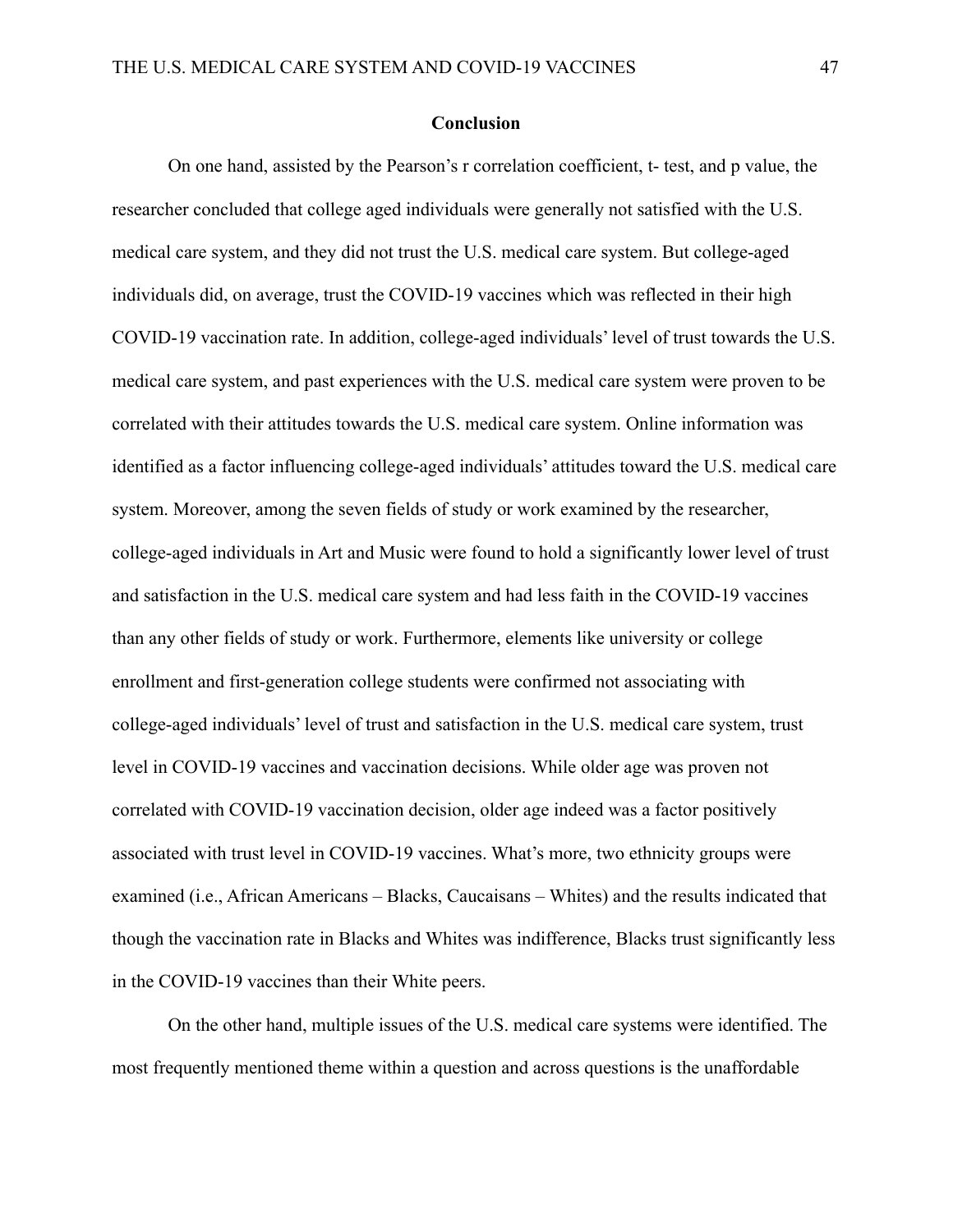medical bills. This issue was mentioned by participants under every open-ended question. With the theme of high expenses appearing over and over again, the researcher believes it is time for the U.S. medical care system to think about what is causing this insanely high costs for the patients, and what are the strategies people can employ to afford the bills. An umbrella term for other issues contributing to the distrust and general negative attitudes towards the U.S. medical care system (e.g., transparency, the insensitivity of the employees within the U.S. medical care system and long waiting time) is the quality of services. Regarding the high level of trust in COVID-19 vaccines and high vaccination rate, common reasons include the fear towards the pandemic, the desire to protect oneself and those who are around them, vaccination as a requirement for attending school and going to work, and family members' opinions. Overall, common themes that are expected from the U.S. medical care system include an affordable medical care system, a more efficient procedure (e.g., to shorten the waiting time for patients), transcaprecy (e.g., for medical expenses and for risks and benefits of the recommended treatment), universal healthcare, expand the accessibility (e.g., for treatments and fundings), support from the employees and the U.S. medical care system (physically and mentally). The researcher believes these common themes identified are helpful for the U.S. medical care system when further improve the system.

## **Discussion**

## *The Survey*

The researchers mentioned at the beginning of the "Results" section that there were systematic errors in the descriptions of six of the eight open-ended questions (i.e., there were mistakes in question 14's, 16's, 18's, 20's, 22's, and 24's description), and question 11 was wrongly numbered as question 10. As the result, all the six open-ended questions had the same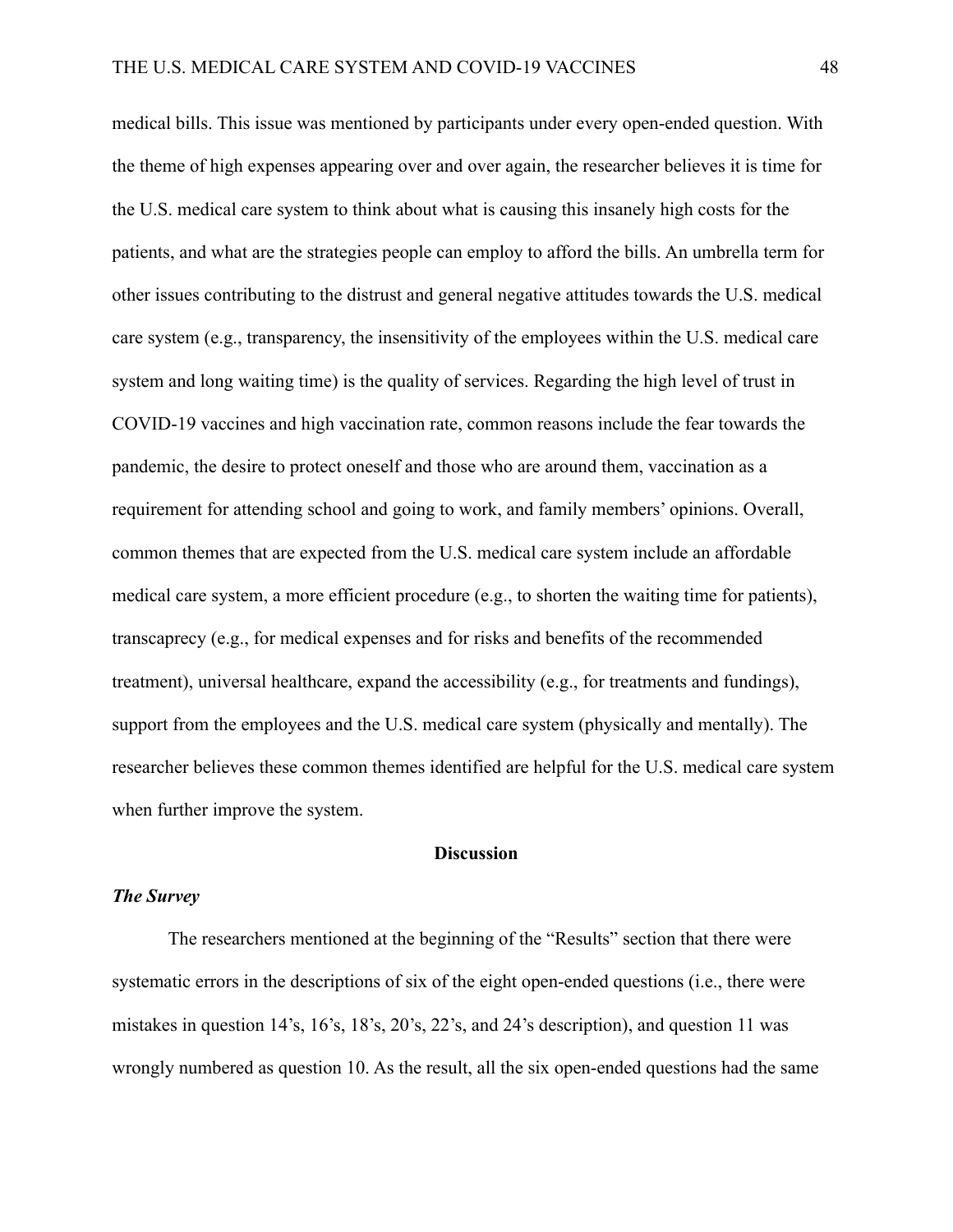error: when the question number included in the description of the open-ended question is supposed to be the previous question's number, it was actually referring to the question number before the previous question, which is the last open-ended question except for question 14. Since question 14 is the first open-ended question meant for participants to explain why they expect or not expect anything extra from the U.S. medical care system, question 14 was wrongly referred to the question 12, which asked participants' level of agreement with the statement of the U.S. medical care system should provide patients risks and benefits of proposed treatment.

For example, in the survey, question 18 asked, "What is your reason behind your response to Question 16?" This question wrongly guided the participants to think about the rationale behind the answer for question 16, which asked " In a few words, please explain one time you have interacted with the U.S. medical care system that makes you give the score in question 14?" Instead, what question 18 ought to direct the participants to think about why they answered question 17 as they did, where question 17 required the participants to indicate their general attitudes towards the U.S. medical care system on a 5-point likert scale ( 1 = *strongly disappointed,* and 5 *= strongly satisfied* )*.*

The errors in the 6 identified open-ended questions made the researcher lose valuable opportunities to understand people's reasoning behind their previous questions' answers and catch things that the survey itself did not ask. With the nature of open-ended questions, the researcher is able to distinguish if the respondent provided their answers to the six open-ended questions referring to the previous question. For example, some respondents realized there might be an error in the description of the six open-ended questions, they clearly stated which question their answer refers to. For example, respondent #10 said "...if you actually meant 13" for question 14 which asked "What is your reason behind your response to Question 12?" However,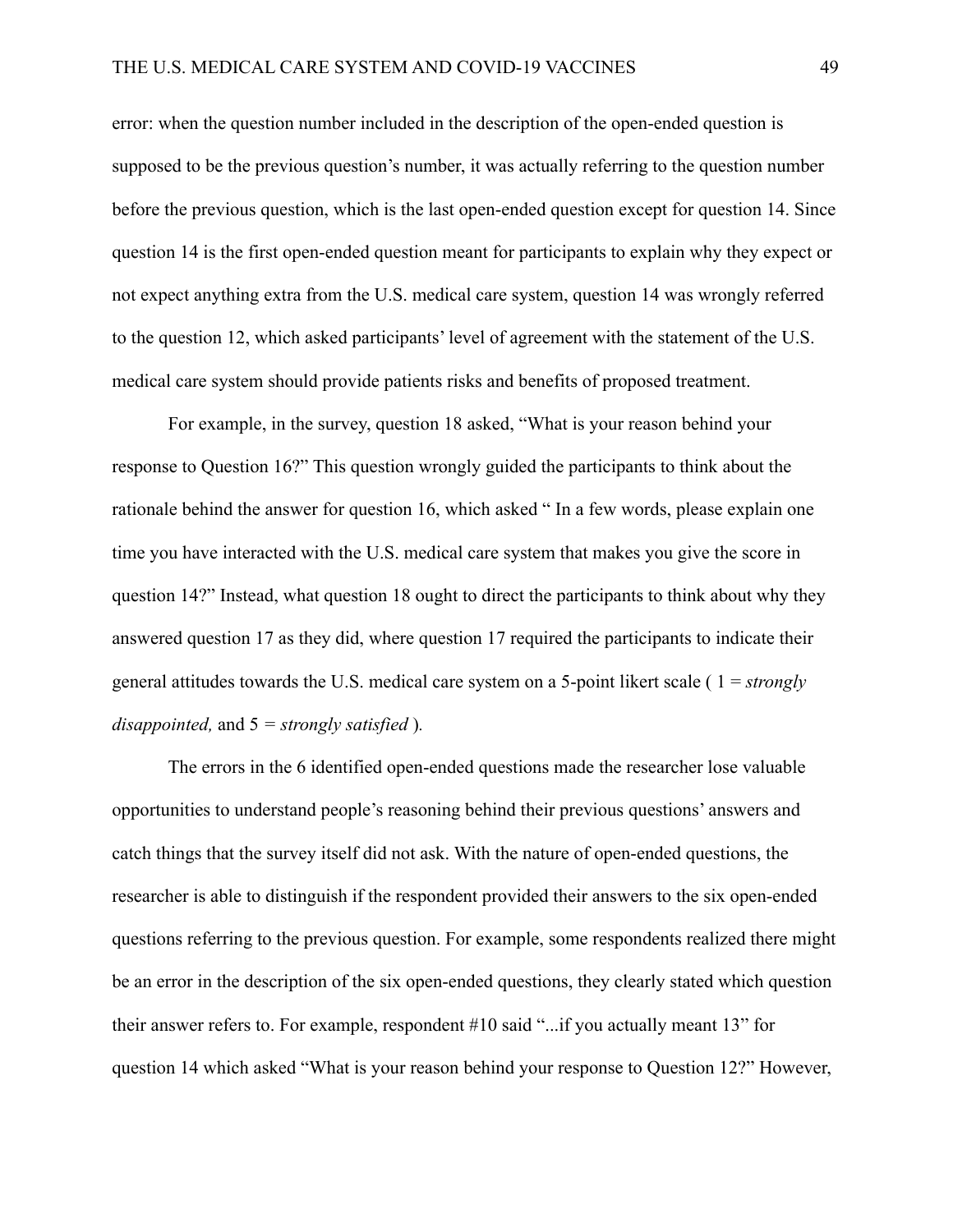there exists situations where the researcher could not tell if the respondent explained their situation to the question the six open-ended questions are supposed to refer to, or the question mentioned within the description of the six open-ended questions. Respondent #24's answers for question 14, 15, and 16 can be an example here. When respondent #24 answered "Oftentimes risks and side effects are not addressed" for question 14 which clearly she was explaining why she strongly agreed with the claim that the U.S. medical care system should explain the strengths and weaknesses of the suggested treatment. However, in combination with a neutral answer for past experiences with the U.S. medical care system (question 15), the researcher was not sure if her answer "Allergic reactions, side effects" for question 16 is explaining her answer for question 15 or 14.

In addition, the researcher is concerned about if the spotted error in question descriptions influenced how serious the respondents treat this survey. With the presence of multiple "potential mistakes," in the respondent's point of view, it is possible for respondents to think this survey is not scientific, which may lead some participants to treat this survey insignificantly. This might potentially provide an explanation for the excessive amount of questions that were left blank in the survey. For instance, 20 participants had their field of study or work blank where they were given the option to type in their field if none of the choices applies to their situation, and one participant for each questions regarding level of trust in COVID-19 vaccines, ethnicity and gender had their answer blank, which already is 7.78% of the whole sample size. Especially for the question asking participant's ethnicity, one respondent left the question with no answer even when the option of "prefer not to say" was given.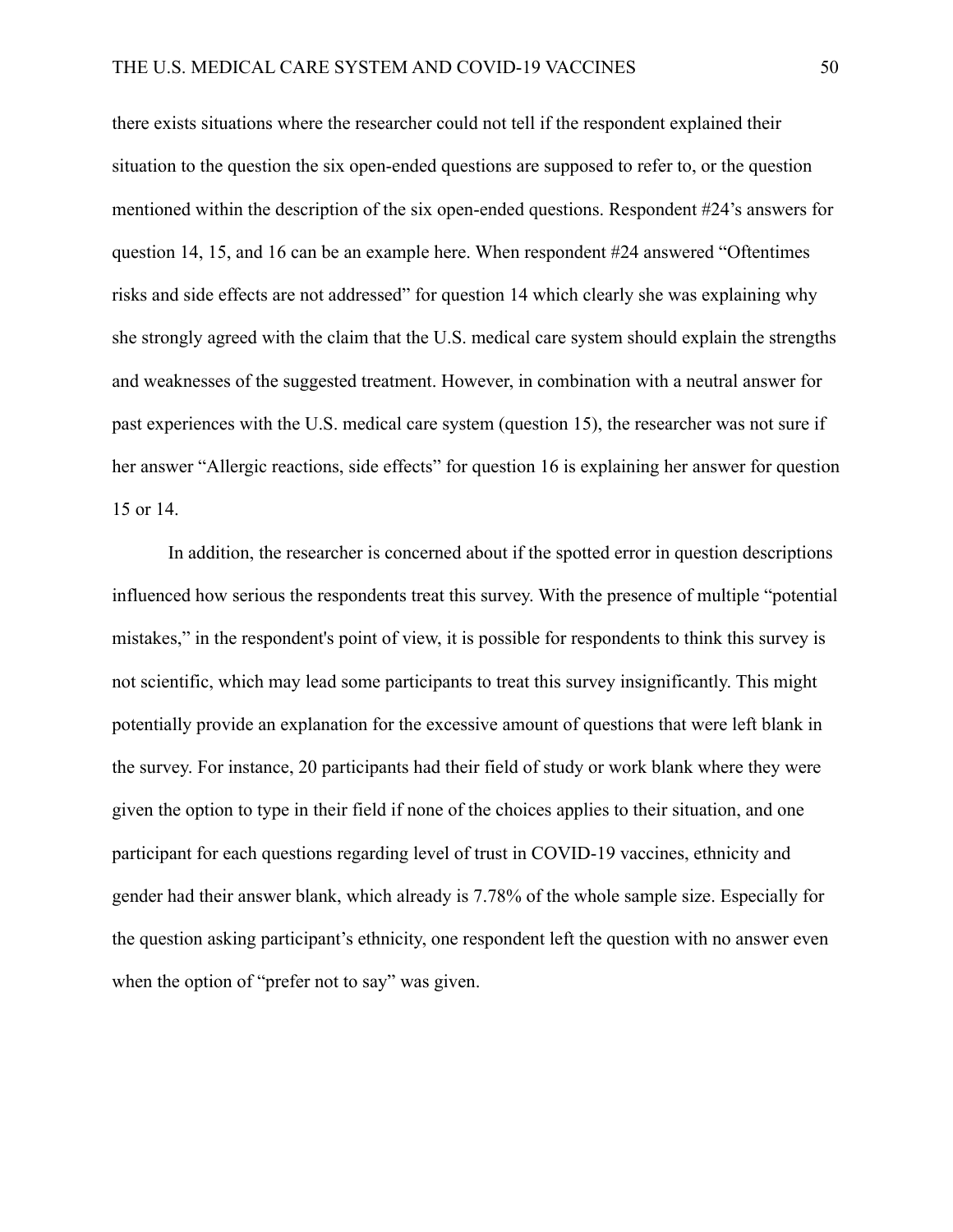## *Diversity of the Sample*

The sample size of 296 participants, after dropping 6 participants' responses due to contradictory responses the 6 respondents provided, is an acceptable amount which was able to yield some statistically significant results. However, the level of diversity of the sample size could be increased. While conducting statistical tests, the researcher found some variable categories only had few respondents. For example, under the variable fields of study, there were only two participants categorized under "Film and Media," and six participants under "Education" and "Finance," whereas there were 91 participants under the group "STEM" (excluding computer science). The small sample size for fields of study or work categories like "Film & Media," "Multi-fields," "Other," "Education," "Finance" made these groups unable to go through statistical tests. This could possibly make the researcher miss important findings. Same situation applies to the distribution of sample size' ethnicity (186 participants are caucasians and none of the other ethnicity groups had more than 41 participants) and gender (where female participants formed more than half of the sample size). This lack of diversity can lead to a low level of generalizability of the findings. With more participants recruited for each underrepresented variable, the differences or correlation that was tested as insignificant might become a significant one.

# *COVID-19 Vaccination Decision as a Factor Reflecting Individuals'Attitudes Toward COVID-19 Vaccines*

Within the survey, the researcher had two questions to help understand college-aged individuals' attitudes toward the COVID-19 vaccines. However, the result, there was no significant difference in COVID-19 vaccination rate but a significant difference in trust levels in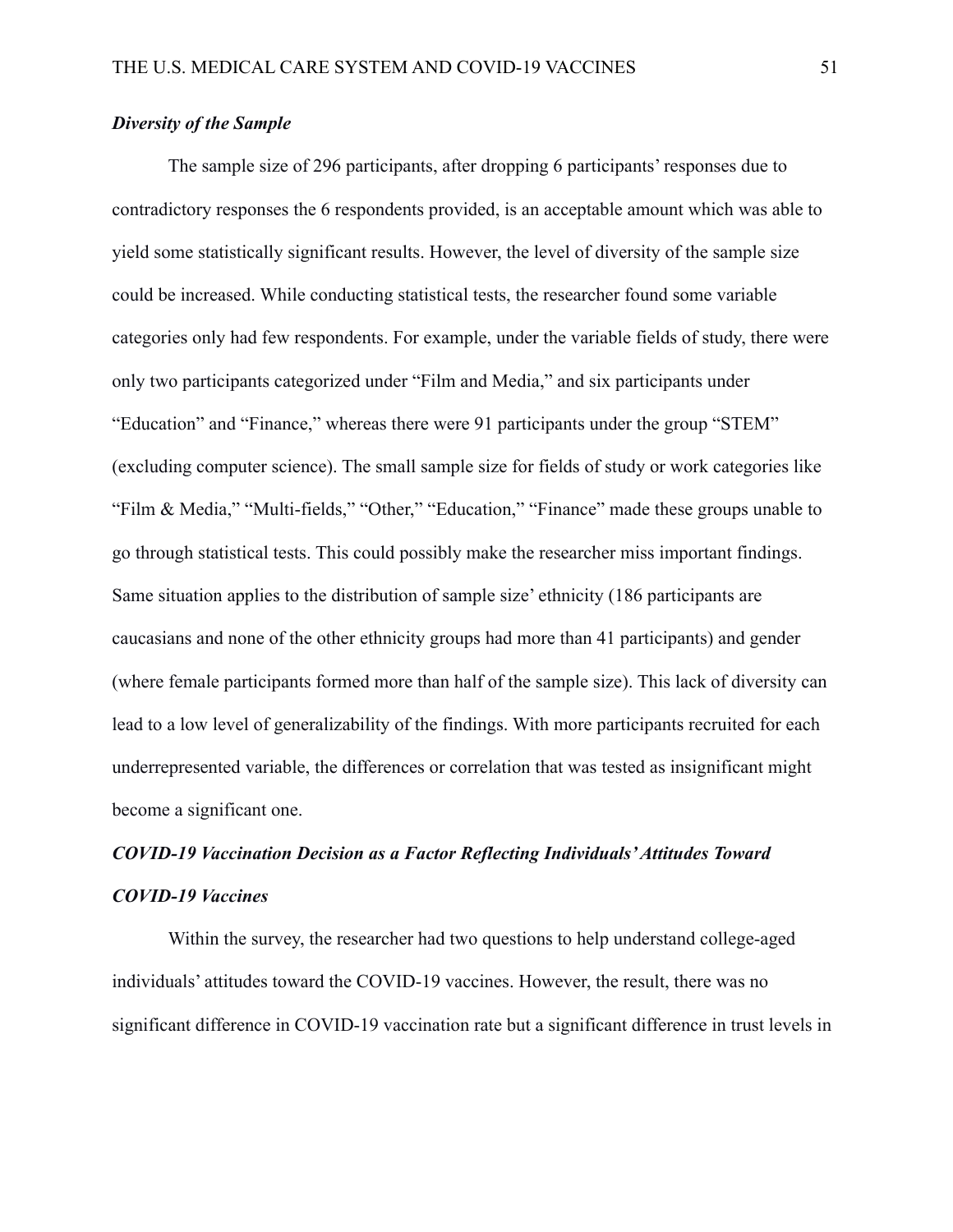COVID-19 vaccines between black and white college-aged individuals', proved COVID-19 vaccination rate is not a factor that reflects one's attitudes toward the COVID-19 vaccines.

One explanation for this finding was presented by the participants themselves when they were asked to explain why they had the COVID-19 vaccines or not: having the COVID-19 vaccines is required. During the pandemic, without a vaccination certificate, there is not much one can do. Working in an office and attending in-person classes all had taken the COVID-19 vaccination as a pre-requestment. This requirement that one needs to be vaccinated with COVID-19 vaccines to resume one's normal daily life (e.g., dining in a restaurant and attending in person courses at Universities) differentiated the COVID-19 vaccines from other vaccines (e.g., flu vaccines). It is because without COVID-19 vaccination, one would be struggling to continue one's social and academic or working life, one may took the COVID-19 vaccines not all because one wanted to protect oneself and contribute to the public health but also due of the is inconviniency of not being vaccinated with COVID-19 vaccines. Thus, since the COVID-19 vaccination decision is not based on one's freewill, COVID-19 vaccination rate cannot be used as a factor reflecting one's attitudes towards the COVID-19 vaccines.

### *Online Information and Attitudes Toward the U.S. Medical Care System*

While COVID-19 vaccination rate is indicated as a not effective indicator of individual's attitudes toward the COVID-19 vaccines, online information is clearly stated by more than half of the participants as a factor projected influences on their attitudes toward the U.S. medical care system. Though the open ended question (question 20) asking the reason for that why participants said online information did or did not influence their attitudes towards the U.S. medical care system was wrongly referred to the previous open-ended question, the majority of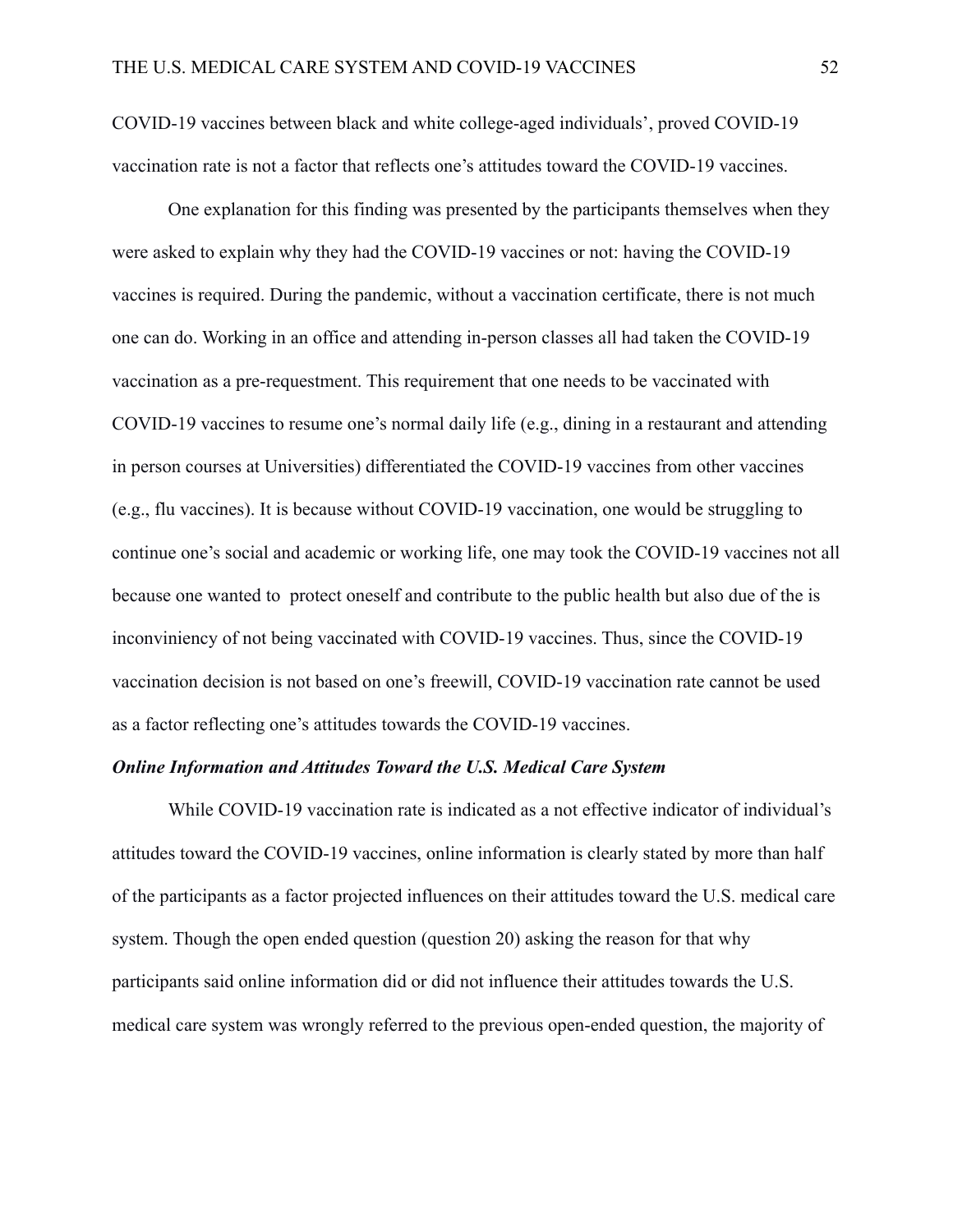the participants managed to provided their rationale behind why they think their attitudes toward the U.S. medical care system was influenced by online information.

The three most frequently mentioned methods, from participants who said online information did influence their attitudes towards the U.S. medical care system ( $n = 186$ ), on how online information influenced their attitudes toward the U.S. medical care system were through 1) experiences shared online, 2) increased awareness, and 3) availability for comparison. However, the influence of online information was not always one-sided. While the majority of the participants indicated negative information (e.g., unfair treatment people experienced with the U.S. medical care system with heart-broken consequences, unaffordable costs, system flaws, knowing other countries' medical care system is working better than the U.S. medical care system) shared online upsets them and made their attitudes towards the U.S. medical care system worse, there were participants stated that online information is informative which contributed a more holistic view of the U.S. medical care system (e.g., by knowing the experiences of people from other regions and being able to compare the U.S. medical care system with other countries' medical care systems). Though respondents' responses were highly focused on bad and unfair experiences they learned online and one participant clearly states "It's made my opinion worse," answers like "I thought the healthcare system was like this everywhere. I was wrong" and "It has informed me of other issues within the system that I had not experienced myself and therefore did not know about" did not indicate if the participants were positively or negatively influenced by the online information. Thus, the researcher could not conclude that online information made people's attitudes towards the U.S. medical care system worse. Not to mention, there were 115 participants who claimed their attitudes towards the U.S. medical care system were not influenced by online information because most of them either form their attitudes based on their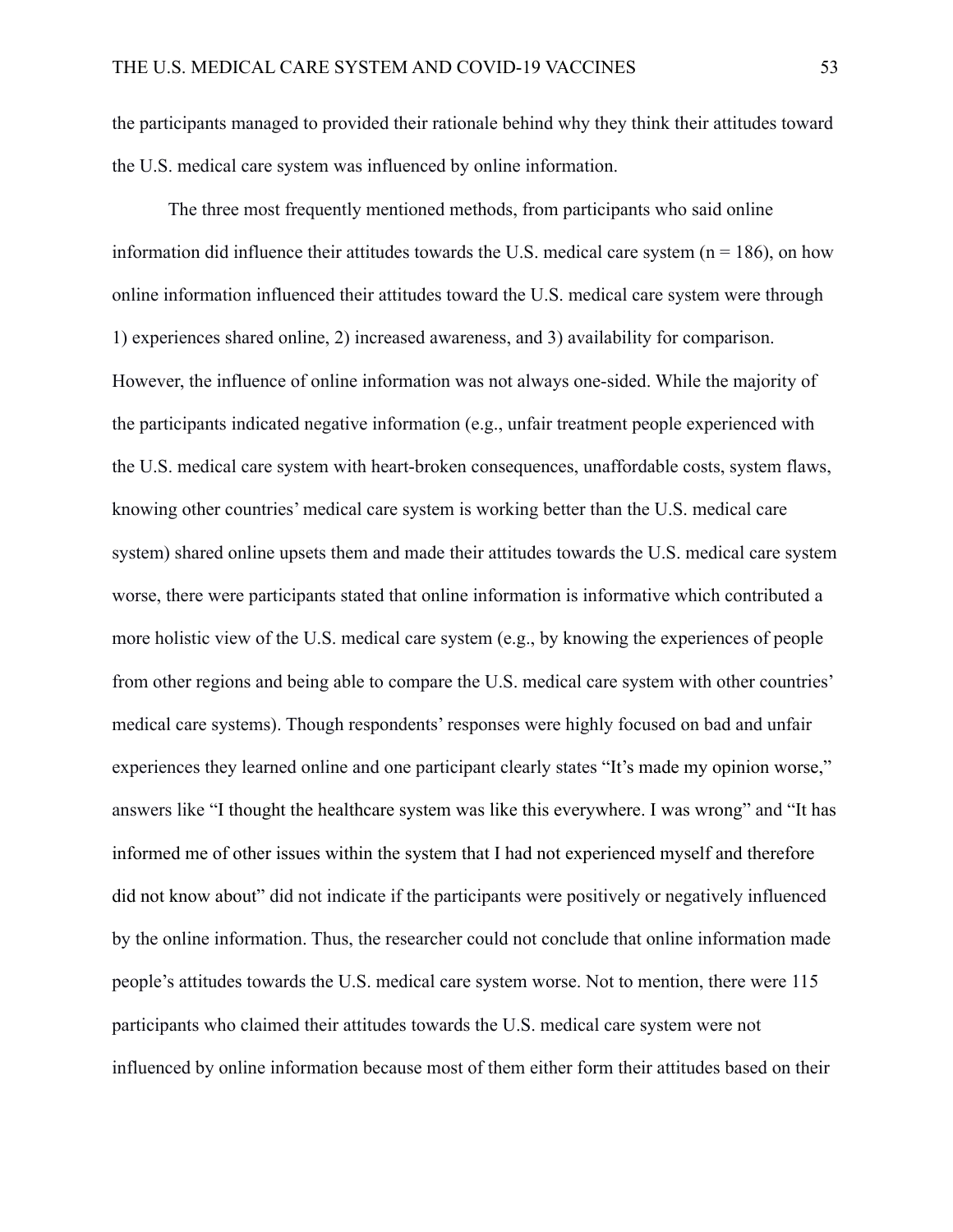own experiences or they did not read or research information related to the U.S. medical care system online.

With a mixed responses on if online information influenced participants' attitudes toward the U.S. medical care system, and if so, in which way (i.e., negatively or positively) the online information influenced their attitudes toward the U.S. medical care system, the researcher wasn't able to draw conclusions related to online information's influence on college-aged people's attitudes towards the U.S. medical care system, except that online information can influence people's attitudes towards the U.S. medical care system.

However, inspired by this mixed finding, the researcher suggests future research on online information's influences on people's attitudes could focus on how attitudes of people self-identified themselves as subjective to online information vary differently from those who claimed they form their own attitudes based on first hand data instead of second hand data. The research can be conducted under the influence of factors that have been shown to correlate with online information trustworthiness, including information overload, name reputation, media credibility, authorship, absence of advertising, inclusion of statistics, consistency and other sources, number of details shared, etc. (Lederman et al. 2014; Stanford et al. 2002; Wang et al. 2021; Witchel et al. 2020).

### *How Can the U.S. Medical Care System Improve?*

In addition to helping generate the future research idea, online information related findings from the survey also made the researcher question if online information can negatively influence the public's attitudes towards the U.S. medical care system, can online information be used to bring positive influence to the U.S. medical care system? This idea was enlightened by a respondent's statement that stood out among all the one-sided answers addressing the influence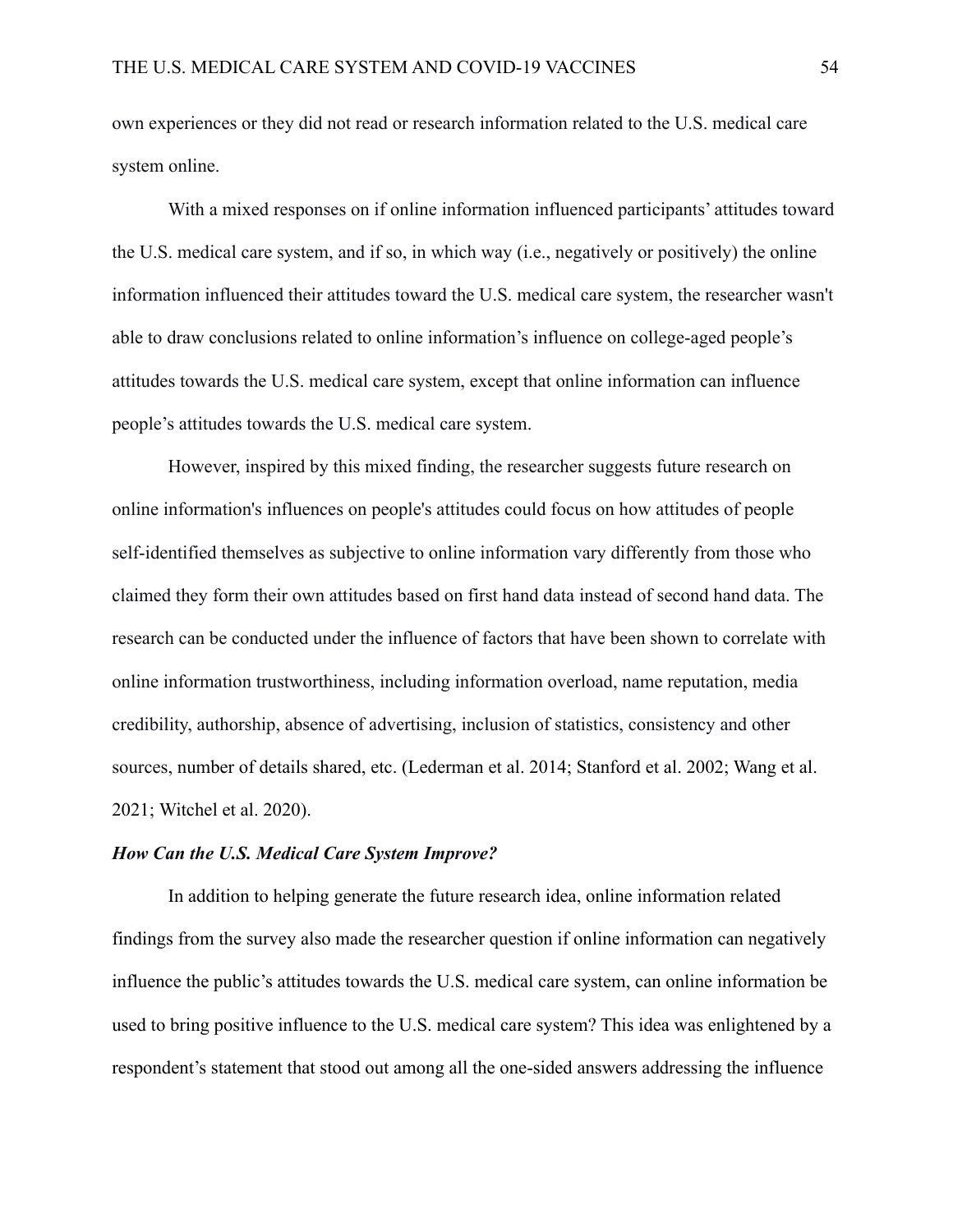of online information (i.e, the responses stated online information generate either positive or negative or neutral or no influences on one's attitudes toward the U.S. medical care system): "When people are extremely happy or extremely mad, they go to social media to post about it and so that is where you hear a lot of the good and the bad." Supported by the answers of respondent #22, #69 and #72 (see Table 4), the researcher believes while trying to make other changes mentioned in the section, using to online platforms as a channel to communicate with the public, to show the public the system is trying its best to provide quality treatments improve, exposing the public to positive information can help the U.S. medical care system with gaining positive attitudes from the public.

## **Table 4.**

*Responses from Respondent #22, #69, and #72 for Question 20*

|            | Respondents' reasons for claiming online information influenced their attitudes |
|------------|---------------------------------------------------------------------------------|
| Respondent | toward the U.S. medical care system                                             |
| #22        | "Online information that can be adequately proven and backed up by              |
|            | reliable and credible sources as well as first-hand accounts of information     |
|            | is very influential, especially when it comes to big issues like this one       |
|            | [the inaccessibility and discrimination occurs not only within the system,      |
|            | but also in the research that runs the system makes it so not as beneficial     |
|            | as it should be]."                                                              |
| #69        | "I have been convinced national healthcare for all through taxes is a           |
|            | very good idea."                                                                |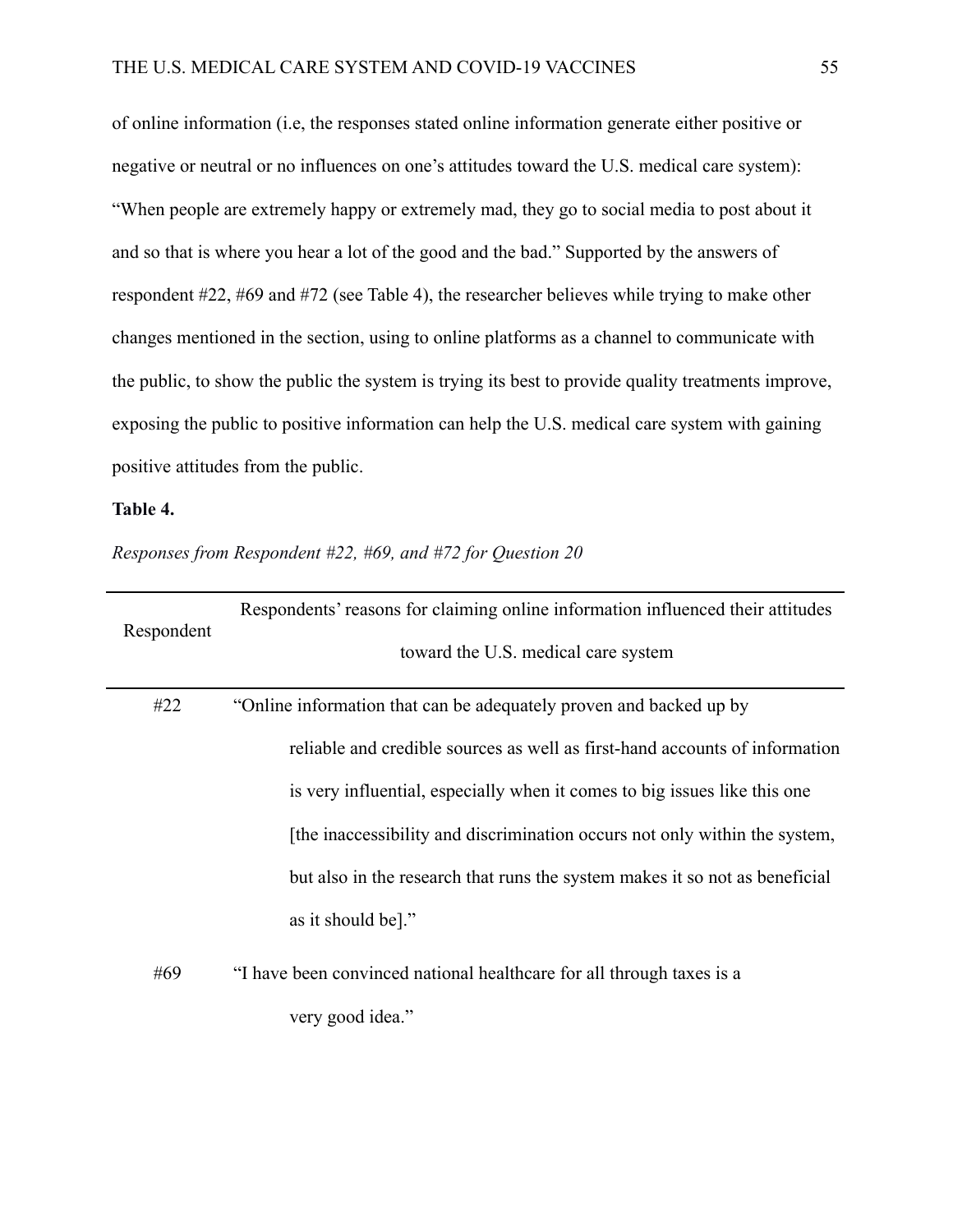| Respondent | Respondents' reasons for claiming online information influenced their attitudes<br>toward the U.S. medical care system |
|------------|------------------------------------------------------------------------------------------------------------------------|
| #72        | "News online sometimes talks about the effects of having public." healthcare,                                          |
|            | which has brought more attention to the topic.                                                                         |

*Note.* Content included within "[]" were quotations from respondent #22's answer from question 18 to clarify what is meant by "big issues like this one."

In connection with health information accessed online, the researcher would also advise the U.S. medical care system to have a more comprehensive online system. As two common expectations participants had towards the U.S. medical care system were transparency (informed consent) and preventive care, and Finney Rutten et al. (2019) pointed out the need to continuously improving the accessibility of health related information, the researcher recommended the U.S. medical care system to build a more educative and practical online system, where information like how two prevent certain disease, explanations for a diagnosis, available funding plans, medical expense breakdown, treatment options, risks and benefits of suggested treatment are accessible.

What's more, one expectation towards the U.S. medical care system that was consistently mentioned by the respondents in every open-ended question is to lower the cost and make the U.S. medical care system affordable for people. While people who stand on the opposite ground may argue people have insurance to cover at least part of their medical expenses, the researcher found that not having a health insurance, insurance did not cover enough costs to make the medical bill affordable, what expenses the insurance ought to cover were all subthemes to the bigger issues of the expensive U.S. medical care system. Respondent #35's answer for question 16 is an example here: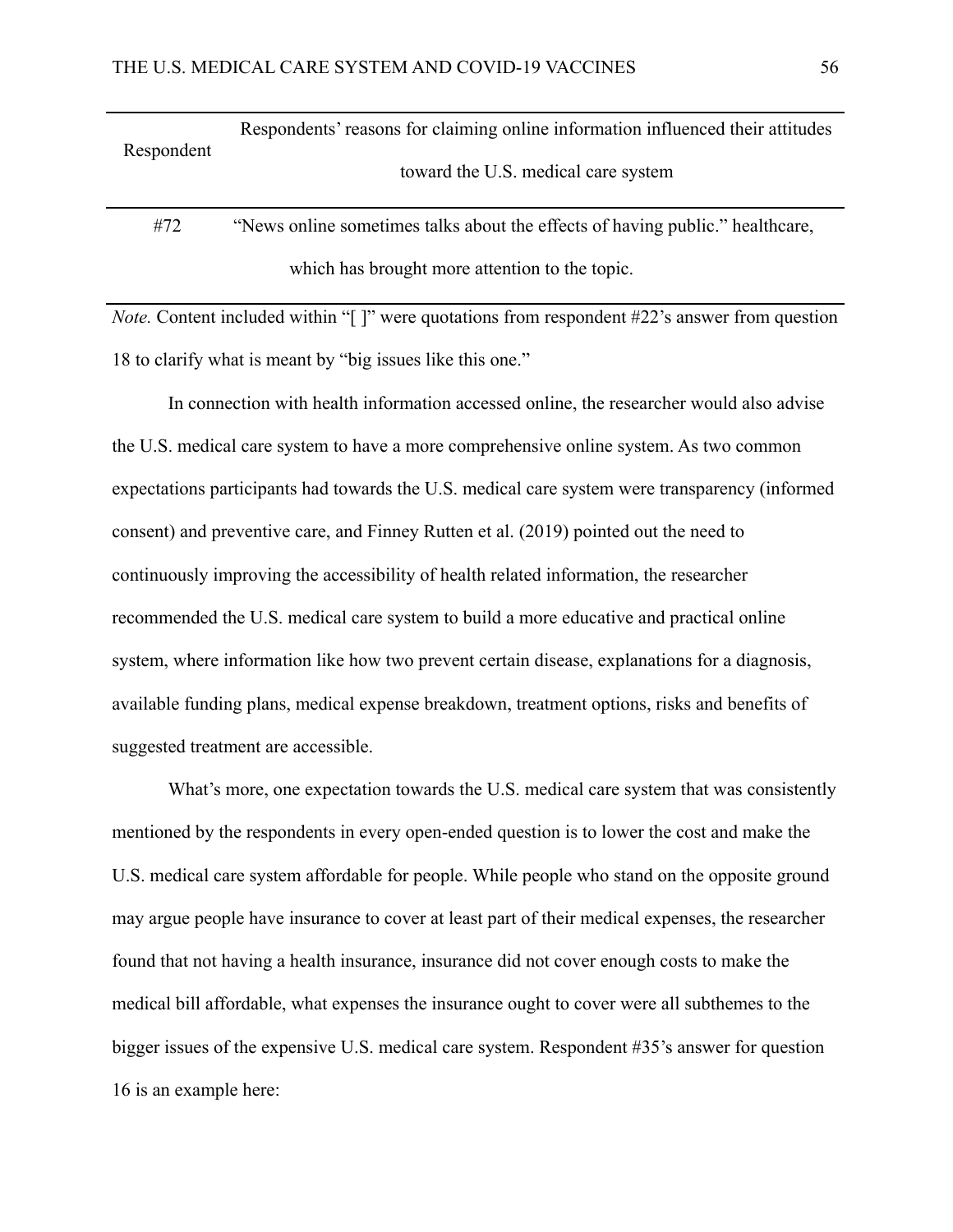"The cost of an ultrasound procedure cost over \$1000, and my health insurance did not cover all that much of it due to my premium not having been met. That the US system ensures the necessity of a health insurance plan, yet it does not even cover all that much of health procedures unless the frequency of doctor visits is quite high, makes going to the doctor for anything something many people avoid when it would be to their benefit to do so. I myself have some lingering conditions that require further care beyond their original diagnosis that I am not comfortable addressing due to my financial status, and I think that is wrong." – Respondent #35.

Also, respondent # 50 indicated that there existed situations where patients were having a hard time to find a medical care provider who takes their insurance. Therefore, the researcher strongly suggests the U.S. medical care system to address the issue of unaffordable medical bills further. While there were multiple respondents (e.g., respondent  $\#14$ ,  $\#22$ ,  $\#87$ ,  $\#257$  and  $\#298$ ) describing the U.S. medical care system is more business-like and puts profit before people, the researcher would suggest the U.S. medical care system to start addressing this money related issue before the people's general attitudes toward the U.S. medical care system worse off.

Furthermore, a frequently mentioned and influential theme appeared in participants' expectation towards the U.S. medical care system as well as reasons that contributed to respondents' worsen attitudes towards the U.S. medical care system is the unpleasant experience patients had due to the behavior of the U.S. medical care system's employees or the procedure they followed. The unwanted behaviors of the U.S. medical care system's employees includes the practice of discrimination treatment, being indifference or insensitive or rude, not taking the patient seriously. A common unsatisfactory experience, contributed by the procedure of treating the conditions, multiple participants' had was the excessively long waiting time in the waiting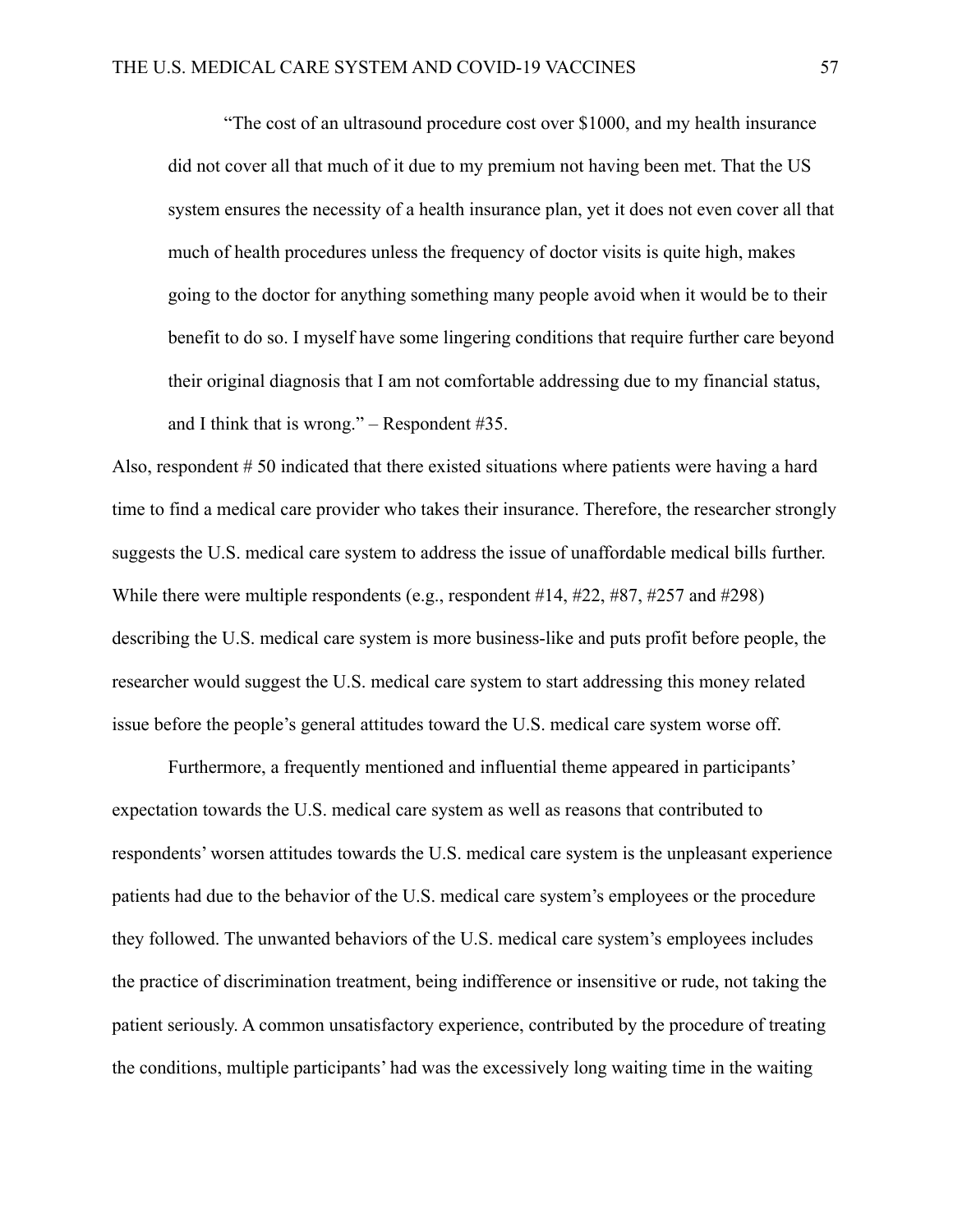room. With the support of this study's finding that one's past experience with the U.S. medical care system is positively correlated with one's attitudes toward the U.S medical care system, the researcher encourages the U.S. medical care system to not only pay attention but also start to decrease the practice of undesired behaviors by the employees of the U.S. medical care system and work on modifying the current procedure to more efficient one to benefit the whole the U.S. medical care system.

To sum up, this study identified factors that were correlated with college-aged individuals' attitudes toward the U.S. medical care system, their trust level in both the U.S. medical care system and the COVID-19 vaccines. The researcher spotted the issues that existed within the survey and sample size, and proposed future research direction to understand more in terms of how online information influences people's attitudes. In addition, the researcher recognized common themes that existed in respondents' expectations toward the U.S. medical care system and made corresponding suggestions to help further improve the U.S. medical care system.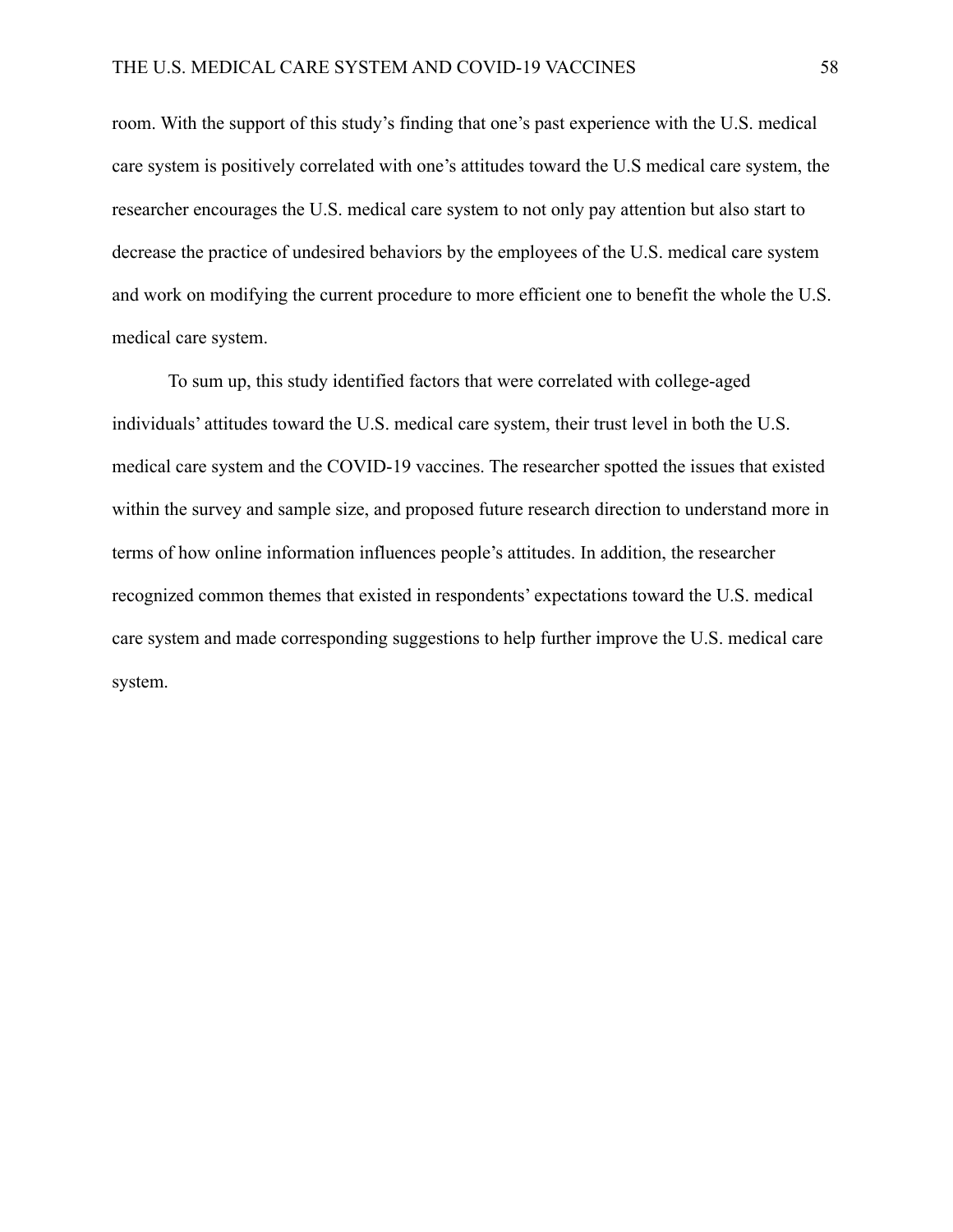#### **References**

- Adebayo, C. T., Walker, K., Hawkins, M., Olukotun, O., Shaw, L., Sahlstein Parcell, E., Dressel, A., Luft, H., & Mkandawire-Valhmu, L. (2019). Race and blackness: A thematic review of communication challenges confronting the black community within the U.S. Health Care System. *Journal of Transcultural Nursing*, *31*(4), 397–405. https://doi.org/10.1177/1043659619889111
- Adegboyega, A. O., & Hatcher, J. (2017). Factors Influencing Pap Screening Use Among African Immigrant Women. Journal of Transcultural Nursing, 28(5), 479–487. https://doi.org/10.1177/1043659616661612
- Adegboyega, A. O., & Hatcher, J. (2016). Unequal access: African immigrants and American health care. *Kentucky nurse*, *64*(1), 10-12.
- Al-Jayyousi, G. F., Sherbash, M. A., Ali, L. A., El-Heneidy, A., Alhussaini, N. W., Elhassan, M. E., & Nazzal, M. A. (2021). Factors influencing public attitudes towards COVID-19 vaccination: A scoping review informed by the socio-ecological model. *Vaccines*, *9*(6), 548. https://doi.org/10.3390/vaccines9060548
- Alley, S. J., Stanton, R., Browne, M., To, Q. G., Khalesi, S., Williams, S. L., ... & Vandelanotte, C. (2021). As the pandemic progresses, how does willingness to vaccinate against COVID-19 evolve?. *International journal of environmental research and public health*, *18*(2), 797.
- BBC. (2012, June 1). *The cruellest of internet hoaxes*. BBC News. Retrieved April 1, 2022, from https://www.bbc.com/news/magazine-18282277
- Boise, L., Tuepker, A., Gipson, T., Vigmenon, Y., Soule, I., & Onadeko, S. (2013). African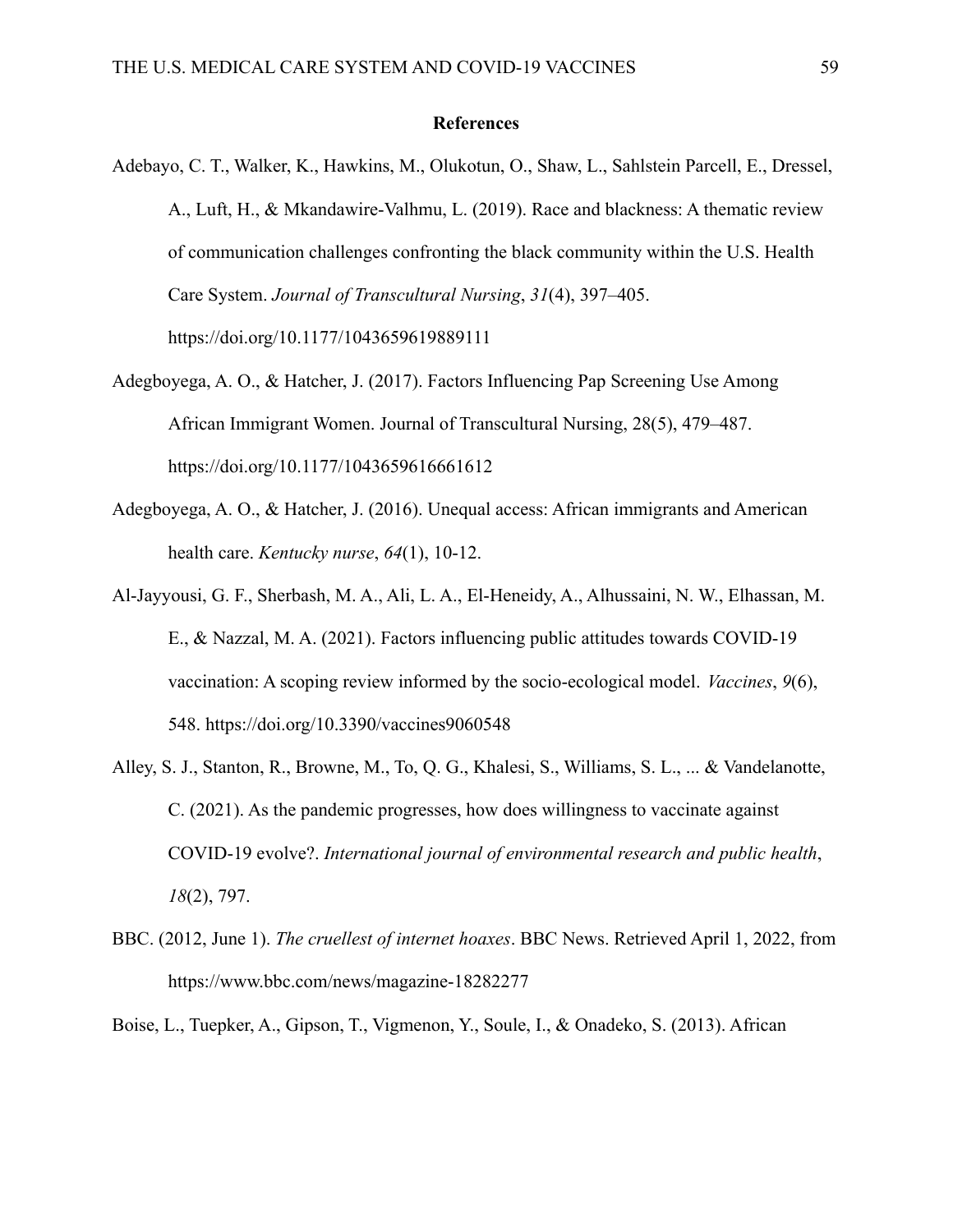refugee and immigrant health needs: report from a community-based house meeting project. *Progress in community health partnerships : research, education, and action*, *7*(4), 369–378. https://doi.org/10.1353/cpr.2013.0045

- Brady, E., Segar, J., & Sanders, C. (2016). "you get to know the people and whether they're talking sense or not": Negotiating Trust on health-related forums. *Social Science & Medicine*, *162*, 151–157. https://doi.org/10.1016/j.socscimed.2016.06.029
- Coustasse, A., Kimble, C., & Maxik, K. (2021). COVID-19 and Vaccine Hesitancy: A Challenge the United States Must Overcome. *The Journal of ambulatory care management*, *44*(1), 71–75. https://doi.org/10.1097/JAC.0000000000000360
- Capatides, C. (2020, March 16). *New York only has 3,000 ICU beds and Gov. Cuomo says coronavirus patients may end up "on gurneys in hallways"*. CBS News. Retrieved March 16, 2022, from https://www.cbsnews.com/news/coronavirus-intensive-care-unit-shortage -new-york-gove rnor-cuomo-hospitals/
- Centers for Disease Control and Prevention. (2022, January 12). *Possible side effects after getting a COVID-19 vaccine*. Centers for Disease Control and Prevention. Retrieved from https://www.cdc.gov/coronavirus/2019-ncov/vaccines/expect/after.html
- Chen, T., Dai, M., Xia, S., & Zhou, Y. (2021). Do messages matter? Investigating the combined effects of framing, outcome uncertainty, and number format on COVID-19 vaccination attitudes and intention. *Health Communication*, 1-8.
- Chang, C. (2004). The interplay of product class knowledge and trial experience in attitude formation. *Journal of Advertising*, *33*(1), 83-92.

Chiwaya, N., & Siemaszko, C. (2020, July 15). *Florida hospitals face ICU bed shortage as state*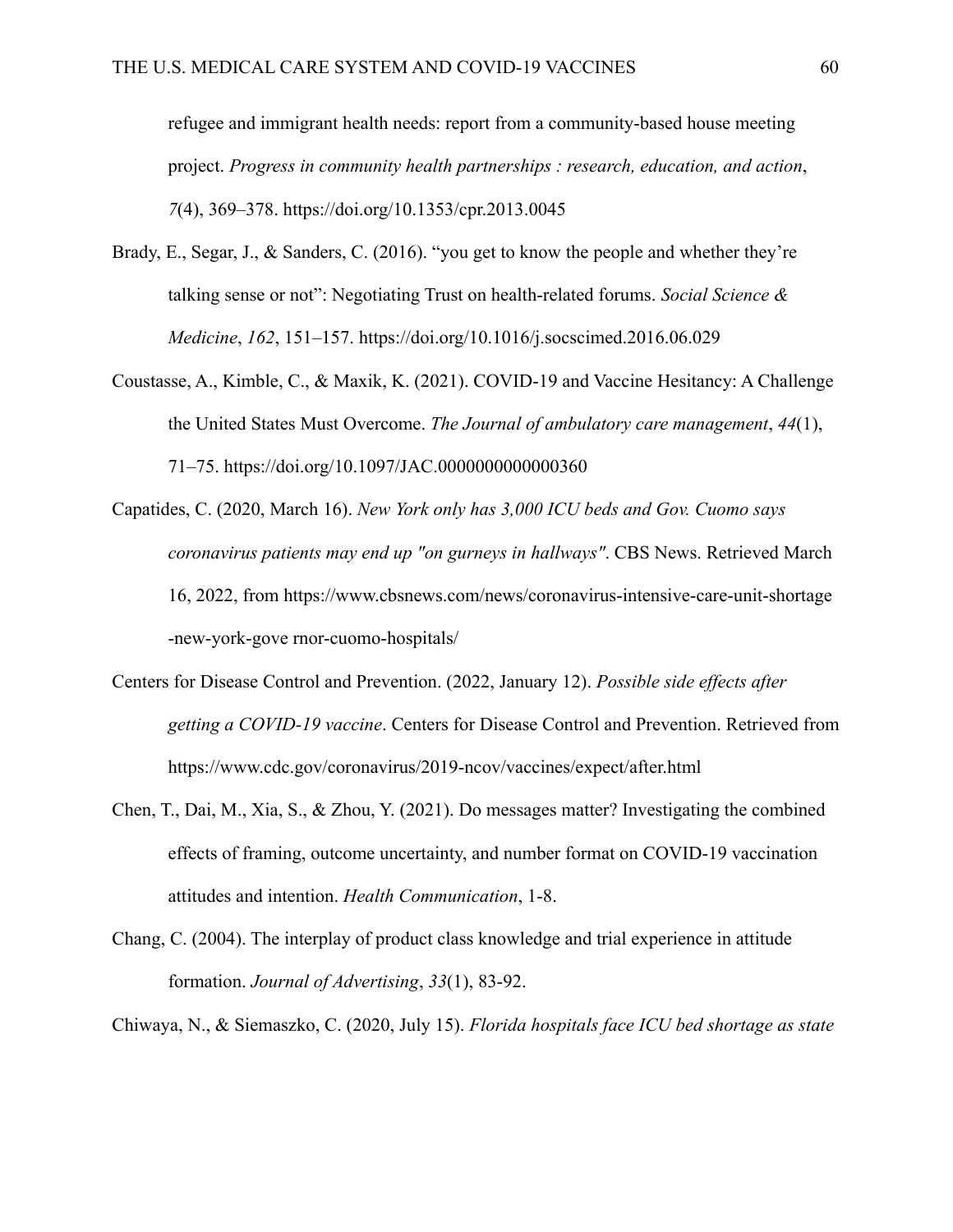*passes 300,000 covid-19 cases*. NBCNews.com. Retrieved March 16, 2022, from https://www.nbcnews.com/news/us-news/florida-hospitals-face-icu-bed-shortage-state-pa sses-300-000-n1233899

- Collis, H. (2022, January 21). *Belgium to extend coronavirus vaccine boosters to all*. POLITICO. Retrieved from https://www.politico.eu/article/belgium-to-extend-coronavirus-vaccine -boosters-to-all/
- Danchin, M., Biezen, R., Manski-Nankervis, J. A., Kaufman, J., & Leask, J. (2020). Preparing the public for COVID-19 vaccines: How can general practitioners build vaccine confidence and optimise uptake for themselves and their patients?. *Australian journal of general practice*, *49*(10), 625-629.
- Fazio, R. H., Lenn, T. M., & Effrein, E. A. (1984). Spontaneous attitude formation. *Social Cognition*, *2*(3), 217-234.
- Fazio, R. H., & Zanna, M. P. (1981). Direct experience and attitude-behavior consistency. In *Advances in experimental social psychology* (Vol. 14, pp. 161-202). Academic Press
- Finney Rutten, L. J., Blake, K. D., Greenberg-Worisek, A. J., Allen, S. V., Moser, R. P., & Hesse, B. W. (2019). Online Health Information Seeking Among US Adults: Measuring Progress Toward a Healthy People 2020 Objective. Public Health Reports, 134(6), 617–625. https://doi.org/10.1177/0033354919874074
- Fisher, K. A., Bloomstone, S. J., Walder, J., Crawford, S., Fouayzi, H., & Mazor, K. M. (2020). Attitudes toward a potential SARS-CoV-2 vaccine: a survey of US adults. *Annals of internal medicine*, *173*(12), 964-973.
- Fox, S. (2014, January 15). *The social life of Health Information*. Pew Research Center. Retrieved March 10, 2022, from https://www.pewresearch.org/fact-tank/2014/01/15/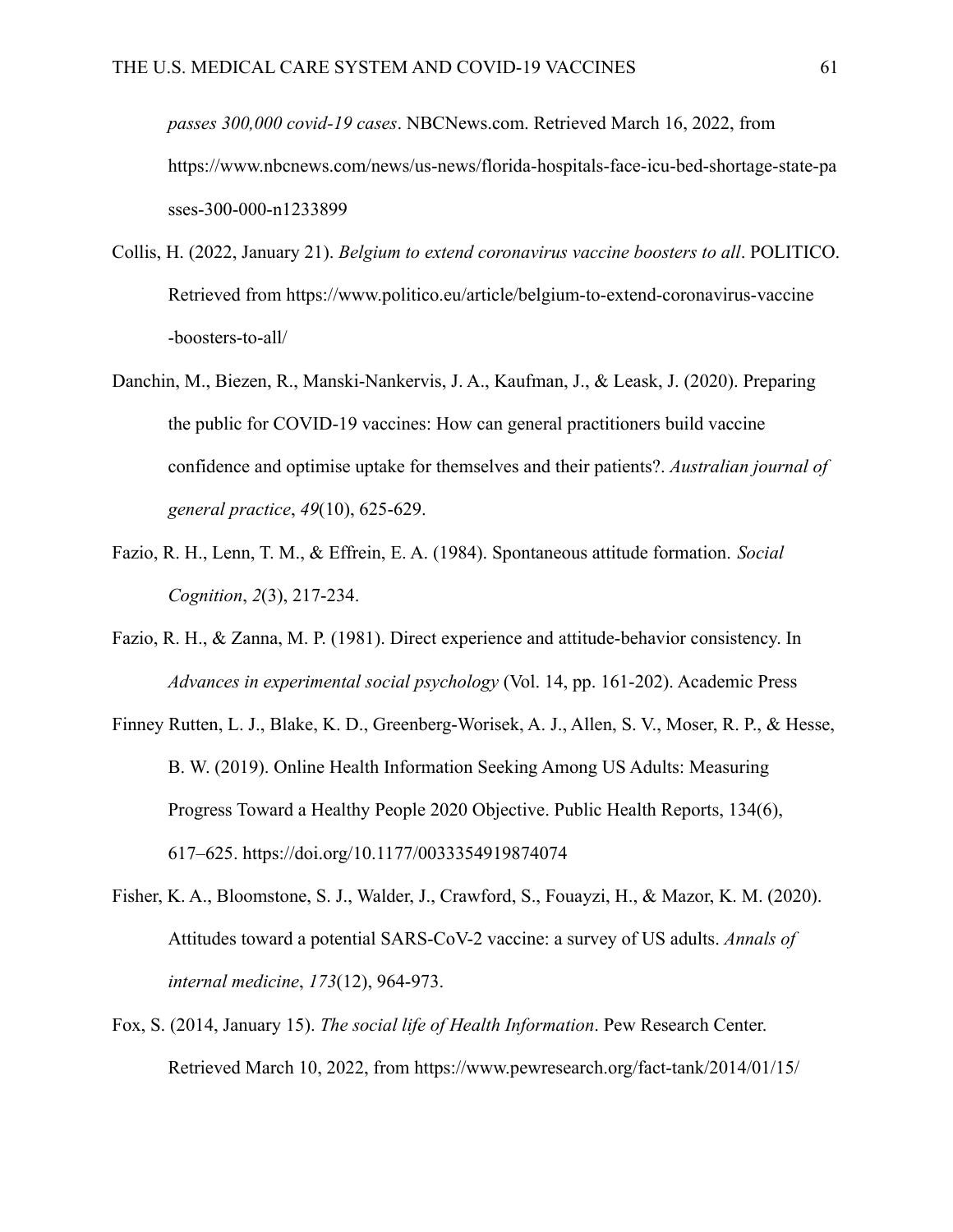the-social-life-of-health-information/

- Fox, S. & Jones, S (2009). The Social Life of Internet Users: Americans' pursuit of health takes place within a widening network of both online and offline sources. *Pew Internet and American Life Project*, Washington DC.
- Frewer, L. J., & Shepherd, R. (1994). Attributing information to different sources: Effects on the perceived qualities of information, on the perceived relevance of information, and on attitude formation. *Public Understanding of Science*, *3*(4), 385.
- Fridman, A., Gershon, R., & Gneezy, A. (2021). COVID-19 and vaccine hesitancy: A longitudinal study. *PloS one*, *16*(4), e0250123.
- Goldstein, J. (2020, June 14). *She survived the coronavirus. then she got a \$400,000 medical bill.* The New York Times. Retrieved March 16, 2022, from https://www.nytimes.com/2020/ 06/14/nyregion/coronavirus-billing-nyc.html
- Harrison, E. (2021, November 17). *As it happened: Fourth covid wave hitting us with 'full force' - merkel*. BBC News. Retrieved from https://www.bbc.com/news/live/uk-59302812
- Izhar, T. A., & Torabi, T. (2022). Online searching trend on covid-19 using google trend: Infodemiological study in Malaysia. *International Journal of Information Technology*. https://doi.org/10.1007/s41870-021-00825-5
- Karve, S. J., Balkrishnan, R., Mohammad, Y. M., & Levine, D. A. (2011). Racial/ethnic disparities in emergency department waiting time for stroke patients in the United States. *Journal of stroke and cerebrovascular diseases : the official journal of National Stroke Association*, *20*(1), 30–40. https://doi.org/10.1016/j.jstrokecerebrovasdis.2009.10.006
- Kolb, D.A. (1984) Experiential Learning: Experience as the Source of Learning and Development. Prentice-Hall, Inc. Englewood Cliffs, NJ.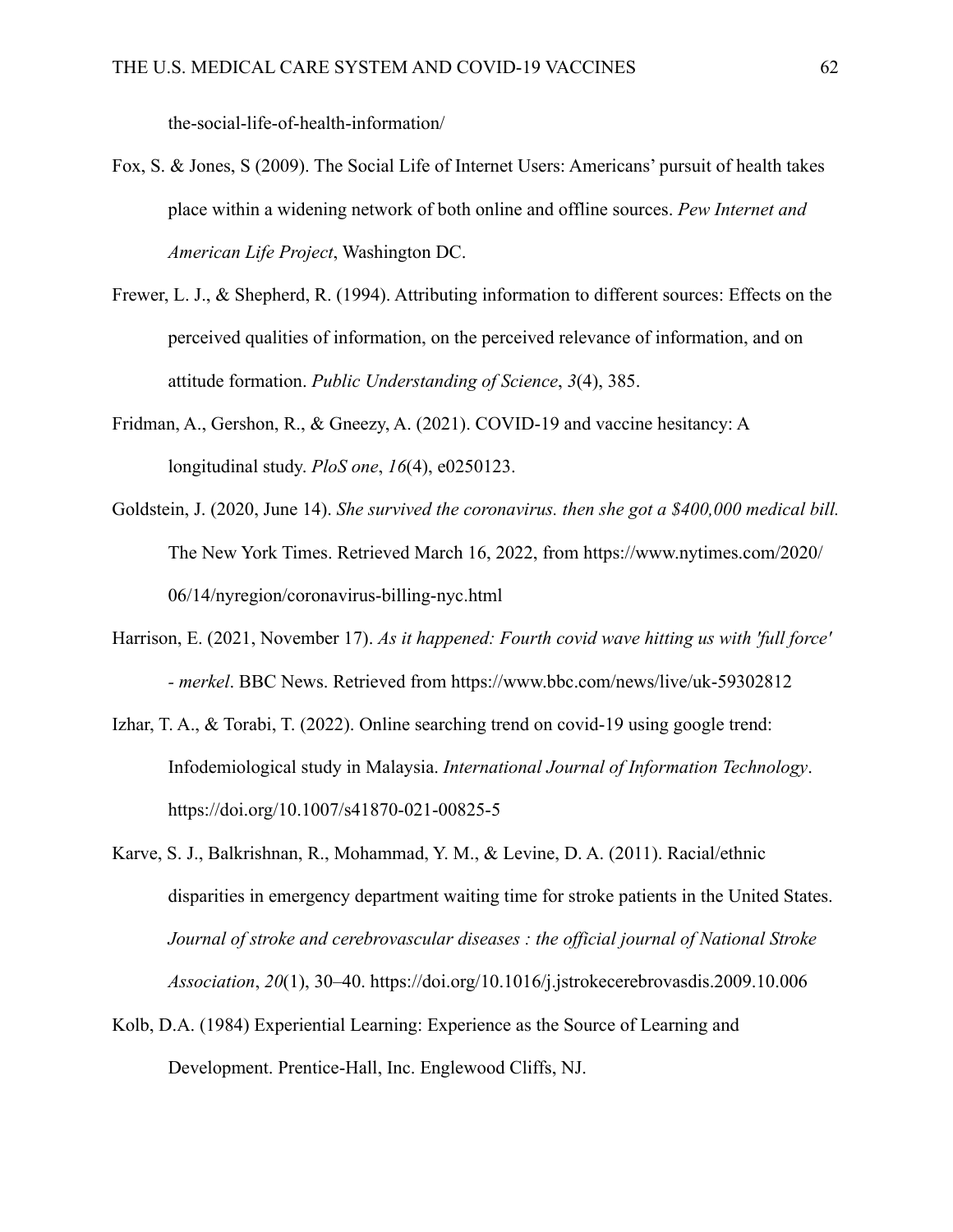- Kula, F. (2016). University students' self-efficacy and achievement in derivative concept. *SHS Web of Conferences*, *26*, 01051. https://doi.org/10.1051/shsconf/20162601051
- LaVeist, T. A., Nickerson, K. J., & Bowie, J. V. (2000). Attitudes about racism, medical mistrust, and satisfaction with care among African American and white cardiac patients. *Medical care research and review : MCRR*, *57 Suppl 1*, 146–161. https://doi.org/10.1177/1077558700057001S07
- Lazarus, J.V., Ratzan, S.C., Palayew, A. *et al.* (2021). A global survey of potential acceptance of a COVID-19 vaccine. *Nat Med* 27, 225–228. doi:10.1038/s41591-020-1124-9
- Lederman, R., Fan, H., Smith, S. P., & Chang, S. (2014). Who can you trust? Credibility assessment in online health forums. *Health Policy and Technology*, *3*(1), 13 - 25. https://doi.org/10.1016/j.hlpt.2013.11.003
- Li, S., Wang, Y., Xue, J., Zhao, N., and Zhu, T. (2020). The impact of COVID-19 epidemic declaration on psychological consequences: a study on active Weibo users. *Int. J. Environ. Res. Public Health* 17:2032. doi: 10.3390/ijerph17062032
- Lucia, V. C., Kelekar, A., & Afonso, N. M. (2021). COVID-19 vaccine hesitancy among medical students. *Journal of public health (Oxford, England)*, *43*(3), 445–449. https://doi.org/10.1093/pubmed/fdaa230

Maher, K. (2022, March 2). *Covid-19 hospitalizations are down, but nurse shortages stretch hospitals*. The Wall Street Journal. Retrieved March 16, 2022, from https://www.wsj.com/articles/covid-19-hospitalizations-are-down-but-nurse-shortages-str etch-hospitals-11646217000

McCormack, J. (2021, November 17). *Covid-19: Stormont Ministers vote for Covid passports*. BBC News. Retrieved from https://www.bbc.com/news/uk-northern-ireland-59325108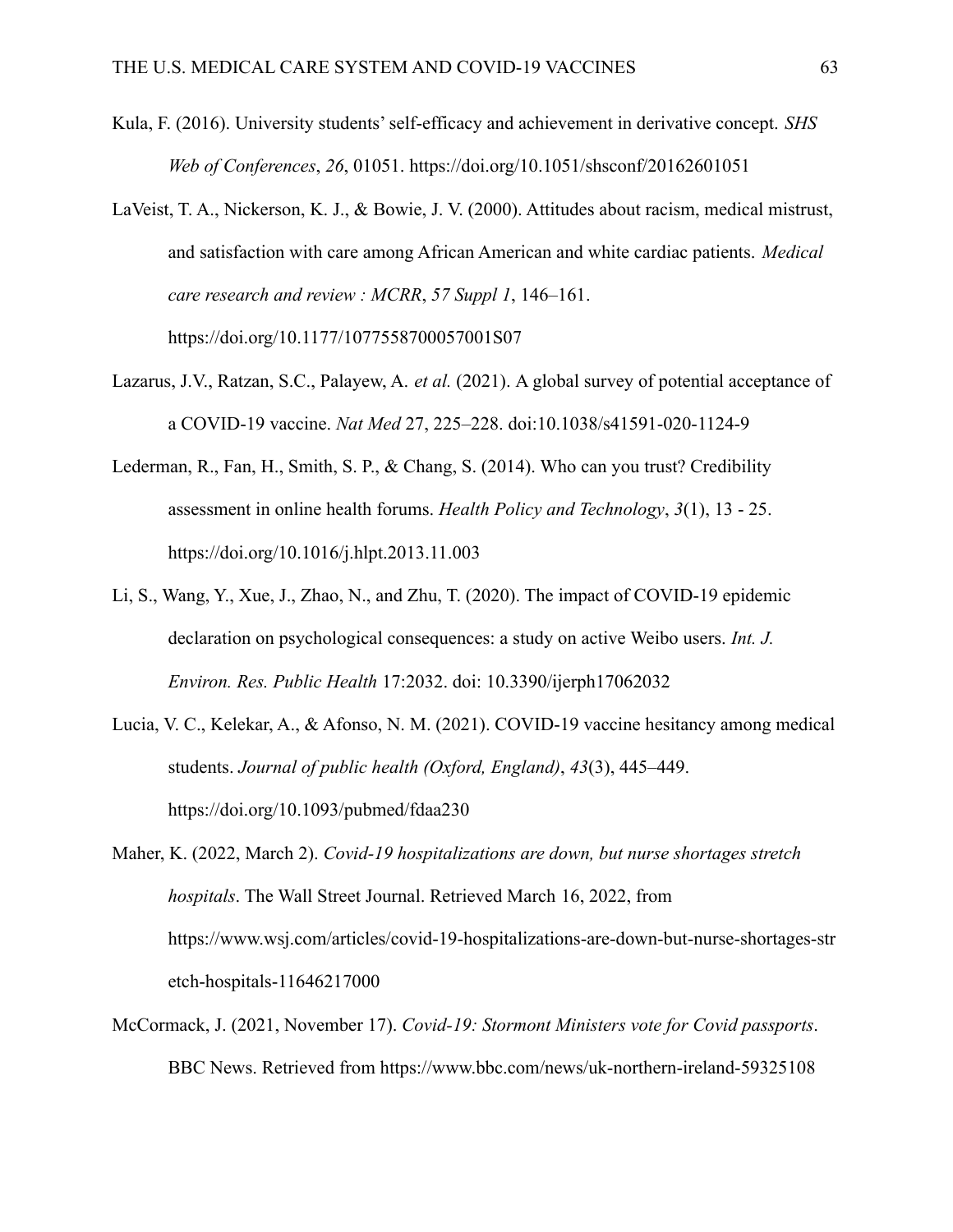- McGinty, T., Maremont, M., & Evans, M. (2020, March 24). *Older coronavirus patients face looming ICU bed shortage*. The Wall Street Journal. Retrieved March 16, 2022, from https://www.wsj.com/articles/older-coronavirus-patients-face-looming-icu-bed-shortage-11585067606
- Mead, N., Varnam, R., Rogers, A., & Roland, M. (2003). What predicts patients' interest in the Internet as a health resource in primary care in England? Journal of Health Services Research and Policy, 8, 33–39.
- Murphy, J., Vallières, F., Bentall, R. P., Shevlin, M., McBride, O., Hartman, T. K., ... & Hyland, P. (2021). Psychological characteristics associated with COVID-19 vaccine hesitancy and resistance in Ireland and the United Kingdom. *Nature communications*, *12*(1), 1-15.
- Naslund, J. A., Aschbrenner, K. A., Marsch, L. A., & Bartels, S. J. (2016). The future of mental health care: peer-to-peer support and social media. *Epidemiology and psychiatric sciences*, *25*(2), 113-122.
- Norbekova, B. (2020). In the science of psychology, the formation of ethnopsychological features and stereotypes of a person. *Архив Научных Публикаций JSPI*.
- Pedrosa, A. L., Bitencourt, L., Fróes, A., Cazumbá, M., Campos, R., de Brito, S., & Simões E Silva, A. C. (2020). Emotional, Behavioral, and Psychological Impact of the COVID-19 Pandemic*. Frontiers in psychology, 11*, 566212. doi:org/10.3389/fpsyg.2020.566212
- Peer, E., Brandimarte, L., Samat, S., & Acquisti, A. (2017). Beyond the Turk: Alternative platforms for crowdsourcing behavioral research. *Journal of Experimental Social Psychology*, *70*, 153-163
- Petravić, L., Arh, R., Gabrovec, T., Jazbec, L., Rupčić, N., Starešinič, N., Zorman, L., Pretnar,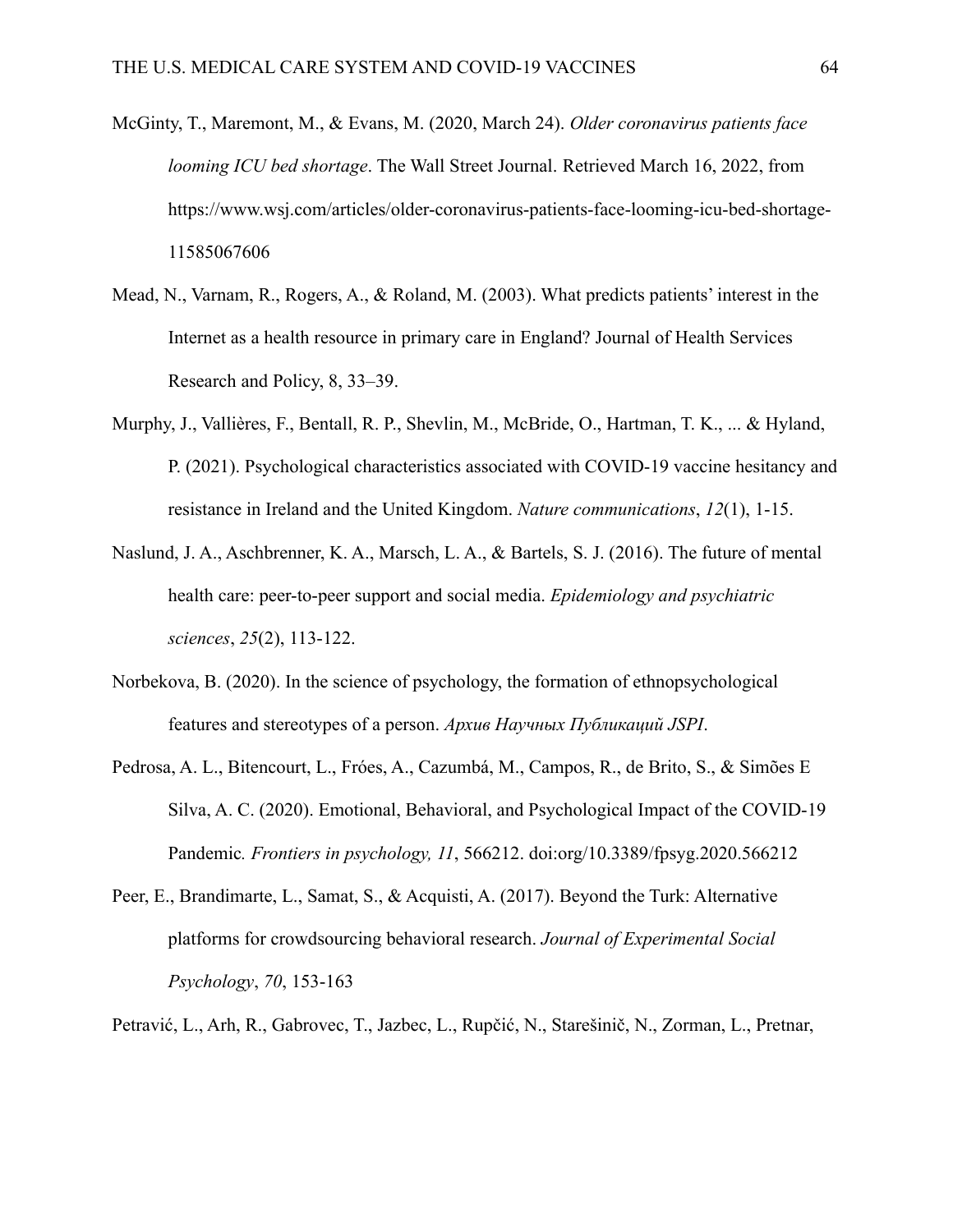A., Srakar, A., Zwitter, M., & Slavec, A. (2021). Factors affecting attitudes towards COVID-19 vaccination: An online survey in Slovenia. *Vaccines*, *9*(3), 247. https://doi.org/10.3390/vaccines9030247

- Read, J. G., & Emerson, M. O. (2005). Racial context, black immigration and the U.S. black/white health disparity. *Social Forces*, *84*, 181-199. https://doi.org/10.1353/sof.2005.0120
- Riad, A., Pokorná, A., Antalová, N., Krobot, M., Zviadadze, N., Serdiuk, I., ... & Klugar, M. (2021). Prevalence and drivers of COVID-19 vaccine hesitancy among Czech university students: National cross-sectional study. *Vaccines*, *9*(9), 948.
- Robles, A. S., Gallahue, A., Bennett, S., Nerida, T., Larson, T., Parker, H., & Riddle, M. (2021). Determinants of COVID-19 vaccine acceptance among health care providers and citizens in Nevada. *Journal of Investigative Medicine*, 235-235.
- Rovetta, A., & Bhagavathula, A. S. (2020). Covid-19-related web search behaviors and Infodemic attitudes in Italy: Infodemiological study. *JMIR Public Health and Surveillance*, *6*(2). https://doi.org/10.2196/19374
- Rowland, C. (2020, March 18). *More lifesaving ventilators are available. hospitals can't afford them.* The Washington Post. Retrieved March 14, 2022, from https://www.washington post.com/health/2020/03/18/ventilator-shortage-hospital-icu-coronavirus/
- Sanford, K., & Clifton, M. (2022). The medical mistrust multiformat scale: Links with vaccine hesitancy, treatment adherence, and patient–physician relationships. *Psychological Assessment*, *34*(1), 10–20. https://doi.org/10.1037/pas0001097
- Schrader, C. D., & Lewis, L. M. (2013). Racial disparity in emergency department triage. *The Journal of emergency medicine*, *44*(2), 511-518.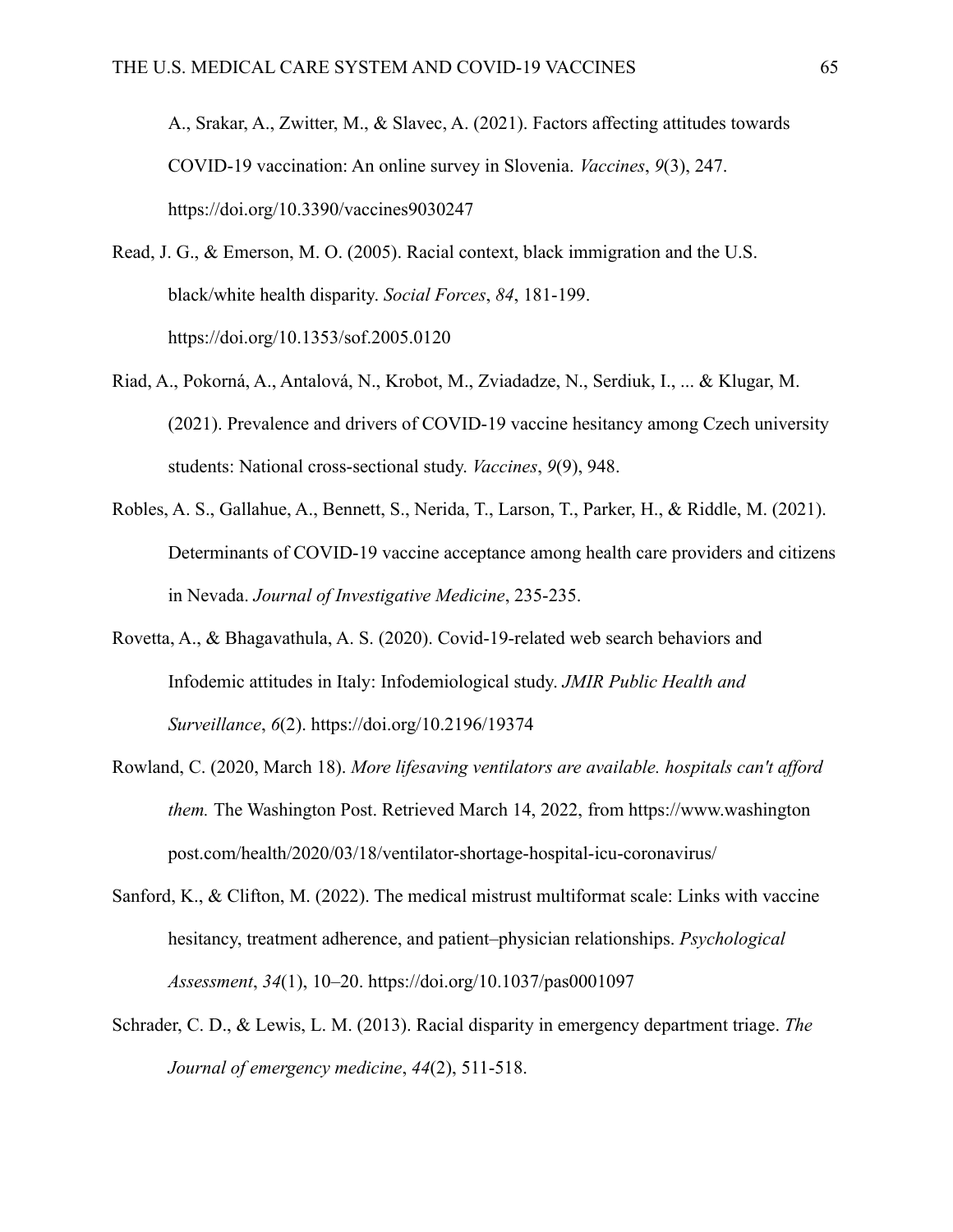- Sillence, E., Briggs, P., Harris, P. R., & Fishwick, L. (2007). HOW DO patients evaluate and make use of online health information? *Social Science & Medicine*, *64*(9), 1853–1862. https://doi.org/10.1016/j.socscimed.2007.01.012
- Stanford, J., Tauber, E. R., Fogg, B. J., & Marable, L. (2002). *Experts vs. online consumers: A comparative credibility study of health and finance Web sites*. Consumer Web Watch.
- U.S. Bureau of Labor Statistics. (2021, April 27). *College enrollment and work activity of recent high school and college graduates summary*. U.S. Bureau of Labor Statistics. Retrieved April 4, 2022, from https://www.bls.gov/news.release/hsgec.nr0.htm
- Wang, C., Pan, R., Wan, X., Tan, Y., Xu, L., Ho, C. S., & Ho, R. C. (2020). Immediate psychological responses and associated factors during the initial stage of the 2019 coronavirus disease (covid-19) epidemic among the general population in China. *International Journal of Environmental Research and Public Health*, *17*(5), 1729. https://doi.org/10.3390/ijerph17051729
- Wang, Y., Dai, Y., Li, H., & Song, L. (2021). Social Media and Attitude Change: Information booming promote or resist persuasion? *Frontiers in Psychology*, *12*. https://doi.org/10.3389/fpsyg.2021.596071
- World Health Organization. (n.d.). *Who coronavirus (COVID-19) dashboard*. World Health Organization. Retrieved April 11, 2022, from https://covid19.who.int/

Witchel, H. J., Thompson, G. A., Jones, C. I., Westling, C. E. I., Romero, J., Nicotra, A., Maag, B., & Critchley, H. D. (2020). Spelling Errors and Shouting Capitalization Lead to Additive Penalties to Trustworthiness of Online Health Information: Randomized Experiment With Laypersons. *Journal of Medical Internet Research*, *22*(6), e15171. https://doi.org/10.2196/15171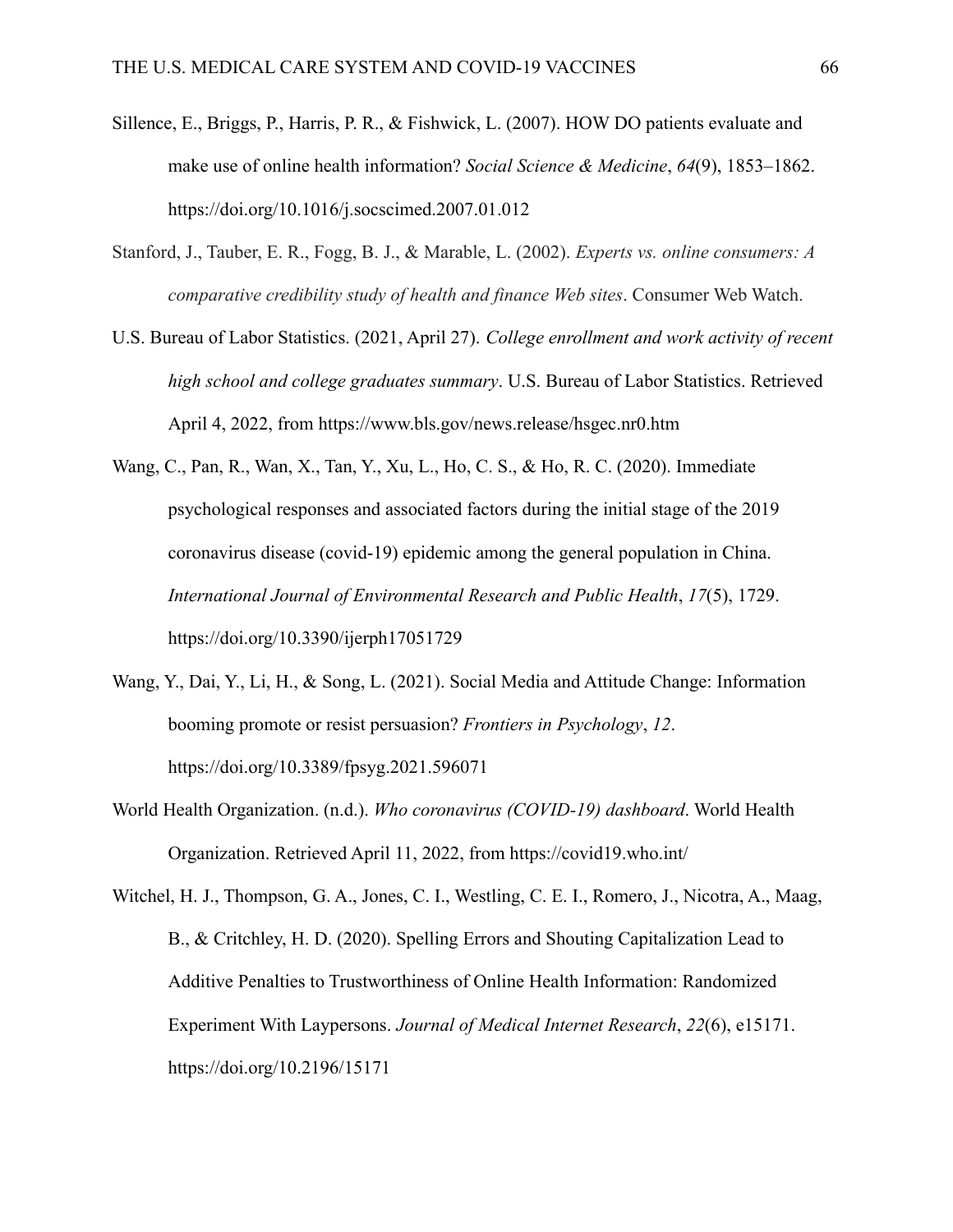## **Appendix**

| Original Items                                                                                                                        | Corrected Items                                                                                                                                                                                | Measurement                                                                                             |
|---------------------------------------------------------------------------------------------------------------------------------------|------------------------------------------------------------------------------------------------------------------------------------------------------------------------------------------------|---------------------------------------------------------------------------------------------------------|
| 1. What is your current age? 1. What is your current age?                                                                             |                                                                                                                                                                                                | Multiple choice option:<br>18<br>19<br>20<br>21<br>22<br>23<br>24<br>25<br>26                           |
| 2. To which gender identity 2. To which gender identity<br>do you most identify?<br>3. Are you enrolled in any<br>college/university? | do you most identify?<br>3. Are you enrolled in any<br>college/university?                                                                                                                     | Short answer text<br>"Yes" / "No"                                                                       |
| 4. If you are enrolled in a<br>college/university, which<br>you answered "no" in<br>question 3, please skip this<br>question]         | 4. If you are enrolled in a<br>college/university, which<br>year are you currently in? [if year are you currently in? [if<br>you answered "no" in<br>question 3, please skip this<br>question] | Multiple choice option:<br>First-year<br>Second-year<br>Third-year<br>Fourth-year<br>Fifth-year or more |

## *Original Items and Corrected Items for Survey*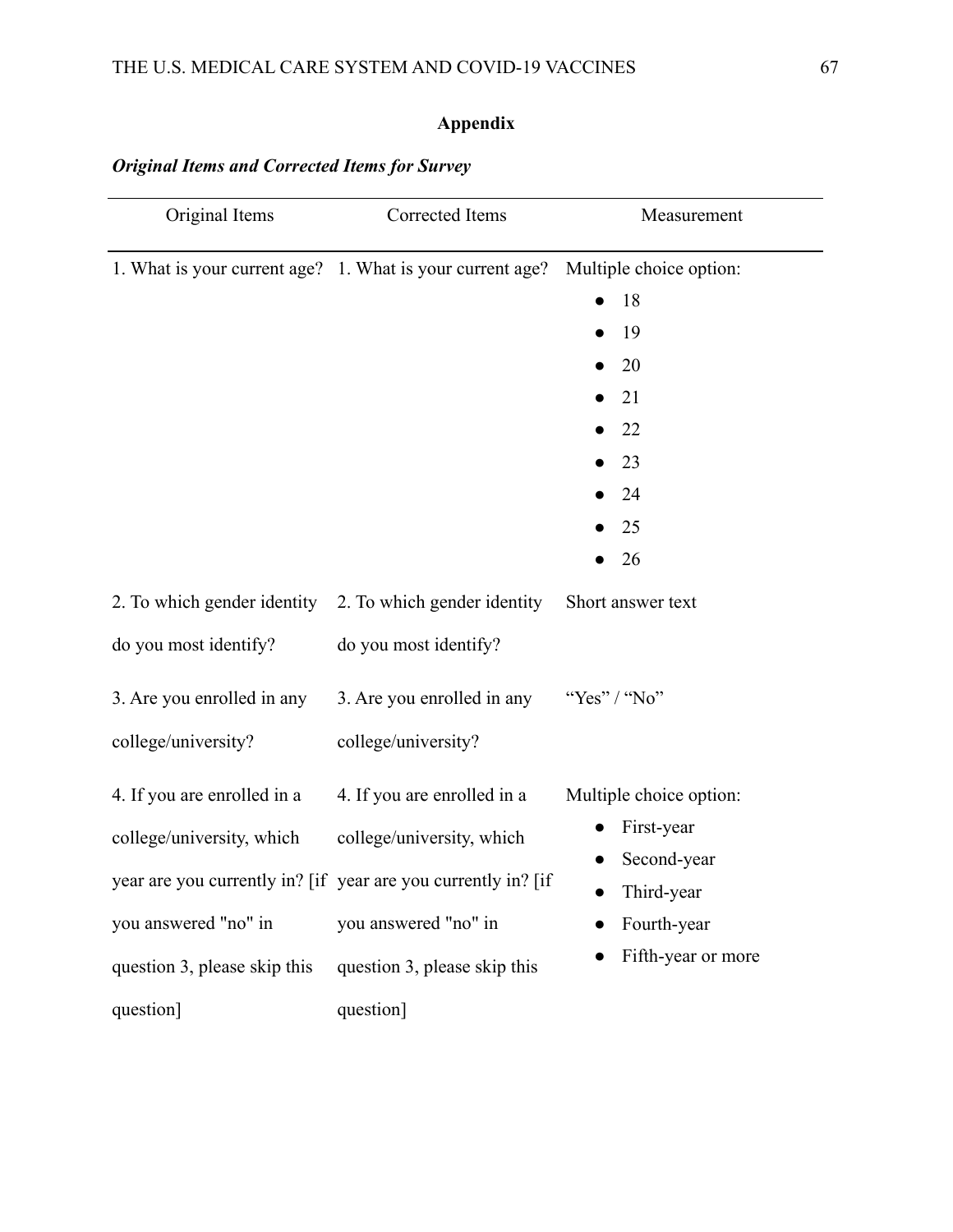## THE U.S. MEDICAL CARE SYSTEM AND COVID-19 VACCINES 68

| Original Items                | Corrected Items               | Measurement                           |
|-------------------------------|-------------------------------|---------------------------------------|
| 5. If you answered YES in     | 5. If you answered YES in     | "Yes" / "No"                          |
| Question 3, are you a         | Question 3, are you a         |                                       |
| first-generation college      | first-generation college      |                                       |
| student (i.e., neither one of | student (i.e., neither one of |                                       |
| your parents completed a      | your parents completed a      |                                       |
| four-year college or          | four-year college or          |                                       |
| university degree)?           | university degree)?           |                                       |
| 6. Which field (study or      | 6. Which field (study or      | Multiple choice option:               |
| work) are you in?             | work) are you in?             | Political science                     |
|                               |                               | Language studies<br>Actuarial science |
|                               |                               | Computer science                      |
|                               |                               | STEM (Science,                        |
|                               |                               | Technology, Engineering,              |
|                               |                               | and Mathematics),                     |
|                               |                               | including psychology.                 |
|                               |                               | Social science                        |
|                               |                               | Art & Music                           |
|                               |                               | Undecided                             |
|                               |                               | option for participant to             |
|                               |                               | type in their answer                  |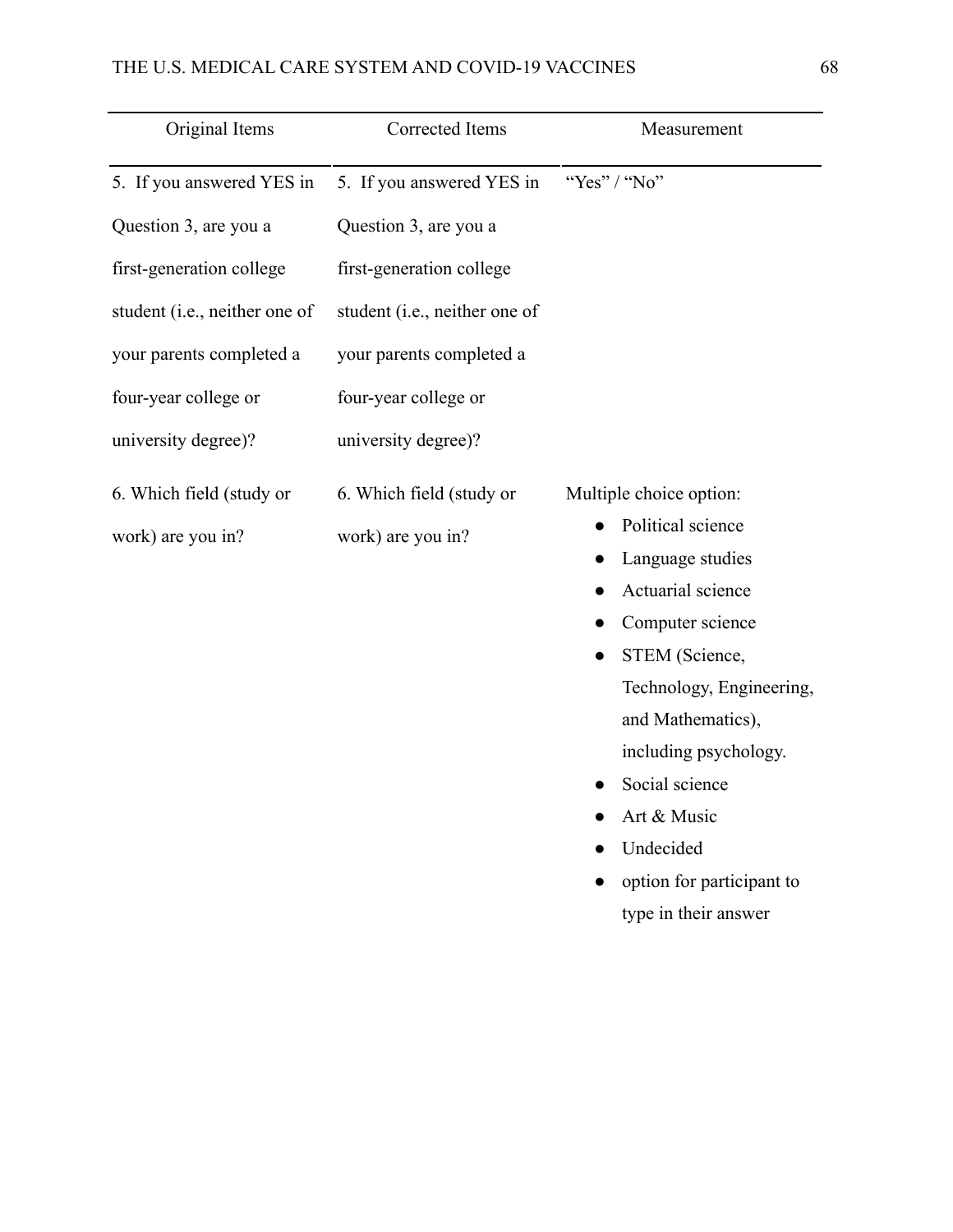| Original Items                                           | Corrected Items                                          | Measurement                                                                                                                                                                                                                                                                                                                      |
|----------------------------------------------------------|----------------------------------------------------------|----------------------------------------------------------------------------------------------------------------------------------------------------------------------------------------------------------------------------------------------------------------------------------------------------------------------------------|
| 7. What is your ethnicity?                               | 7. What is your ethnicity?                               | Multiple Choice option:<br>Caucasian<br>Asian<br>African-American<br>Latino/Hispanic<br>Native American<br>Native Hawaiian/Pacific<br>Islander<br>Prefer not to say<br>$\bullet$<br>a option for participant to<br>type in their answer                                                                                          |
| 8. How would you best<br>describe where you are<br>from? | 8. How would you best<br>describe where you are<br>from? | Multiple Choice option:<br>The United States<br>The United Kingdom<br>0<br>China (Mainland, Hong<br>$\bullet$<br>Kong, Macau, Taiwan)<br>Japan<br>Korea<br>Vietnam<br>India<br>South America<br>Canada<br>Africa<br>Australia<br>New Zealand<br>European Union<br>$\bullet$<br>option for participant to<br>type in their answer |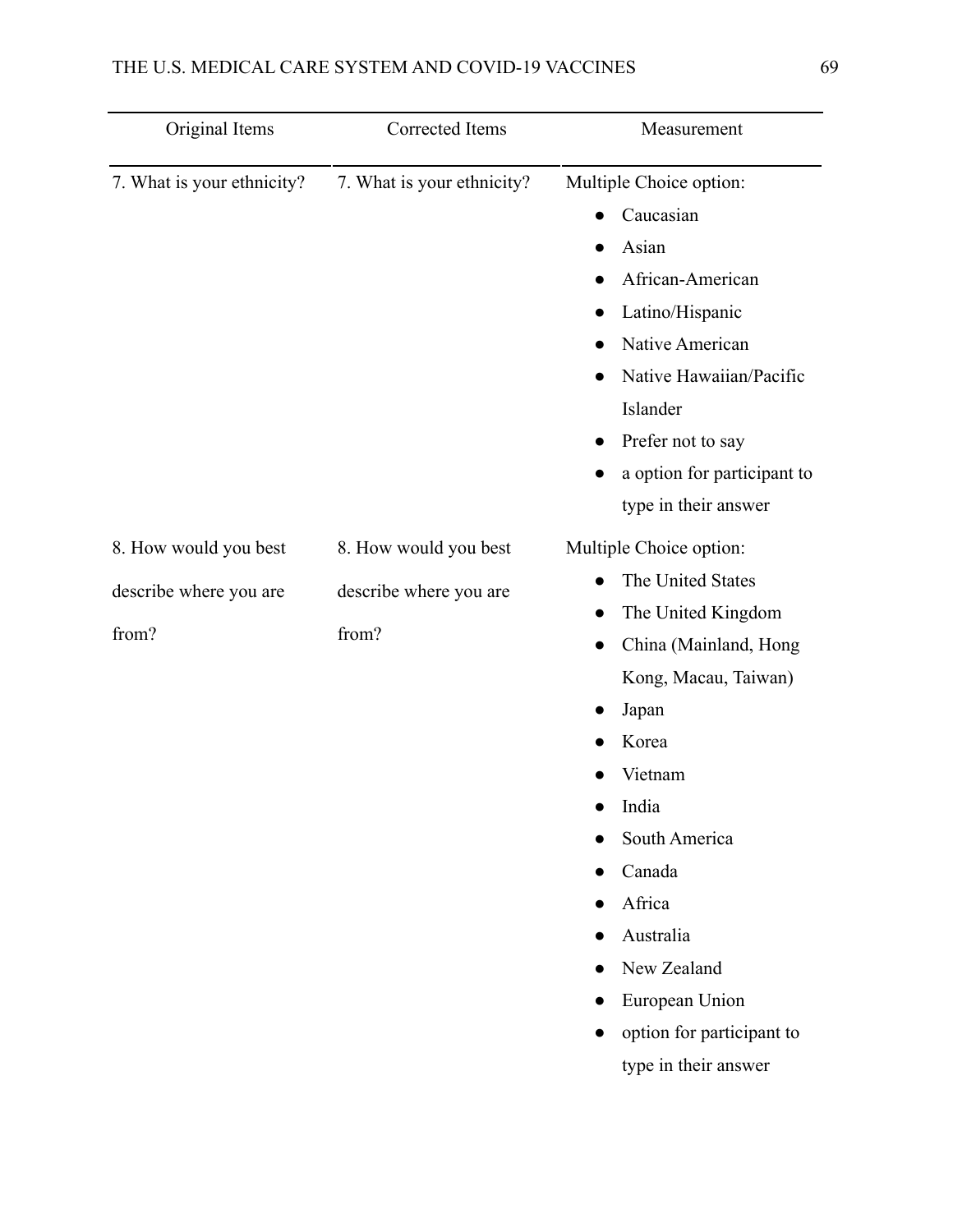| Original Items                | Corrected Items                                      | Measurement          |
|-------------------------------|------------------------------------------------------|----------------------|
| 10. The U.S. medical care     | 10. The U.S. medical care                            | 5-point Likert scale |
| system should be set up       | system should be set up such $1 =$ Strongly Disagree |                      |
| such that patients are not    | that patients are not deceived $5 =$ Strongly agree  |                      |
| deceived about their          | about their diagnoses.                               |                      |
| diagnoses.                    |                                                      |                      |
| 10. The U.S. medical care     | 11. The U.S. medical care                            | 5-point Likert scale |
| system should be set up       | system should be set up such $1 =$ Strongly Disagree |                      |
| such that patients are not    | that patients are not deceived $5 =$ Strongly agree  |                      |
| deceived about their          | about their diagnoses.                               |                      |
| diagnoses.                    |                                                      |                      |
| 12. The U.S. medical care     | 12. The U.S. medical care                            | 5-point Likert scale |
| system should be set up       | system should be set up such $1 =$ Strongly Disagree |                      |
| such that the patient is told | that the patient is told about                       | $5 =$ Strongly agree |
| about both the risks and      | both the risks and benefits of                       |                      |
| benefits of proposed          | proposed treatments.                                 |                      |
| treatments.                   |                                                      |                      |
| 13. Do you expect anything    | 13. Do you expect anything "Yes" / "No"              |                      |
| from the U.S. medical care    | from the U.S. medical care                           |                      |
| system other than providing   | system other than providing                          |                      |
| help to address your health   | help to address your health                          |                      |
| condition?                    | condition?                                           |                      |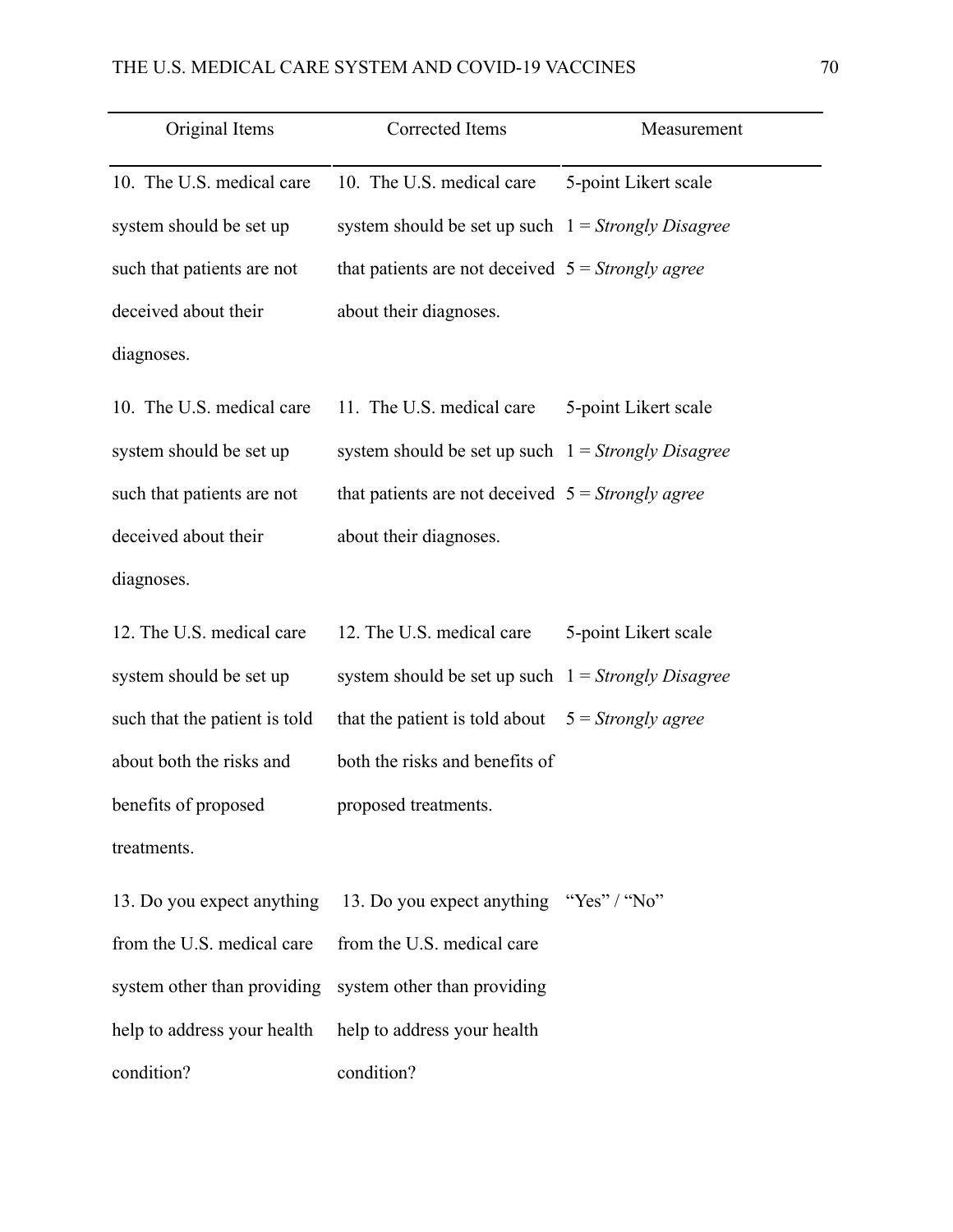| Original Items              | Corrected Items             | Measurement                  |
|-----------------------------|-----------------------------|------------------------------|
| 14. What is your reason     | 14. What is your reason     | Long answer text             |
| behind your response to     | behind your response to     |                              |
| Question 12?                | Question 13?                |                              |
| 15. What has been your past | 15. What has been your past | 5-point Likert scale         |
| experience generally with   | experience generally with   | $1$ = Extremely Bad          |
| the U.S. medical care       | the U.S. medical care       | $5$ = Extremely Good         |
| system?                     | system?                     |                              |
| 16. In a few words, please  | 16. In a few words, please  | Long answer text             |
| explain one time you have   | explain one time you have   |                              |
| interacted with the U.S.    | interacted with the U.S.    |                              |
| medical care system that    | medical care system that    |                              |
| makes you give the score in | makes you give the score in |                              |
| question 14?                | question 15?                |                              |
| 17. What is your general    | 17. What is your general    | 5-point Likert scale         |
| attitude towards the U.S.   | attitude towards the U.S.   | $1$ = Extremely Disappointed |
| medical care system?        | medical care system?        | $5$ = Extremely Satisfied    |
| 18. What is your reason     | 18. What is your reason     | Long answer text             |
| behind your response to     | behind your response to     |                              |
| Question 16?                | Question 17?                |                              |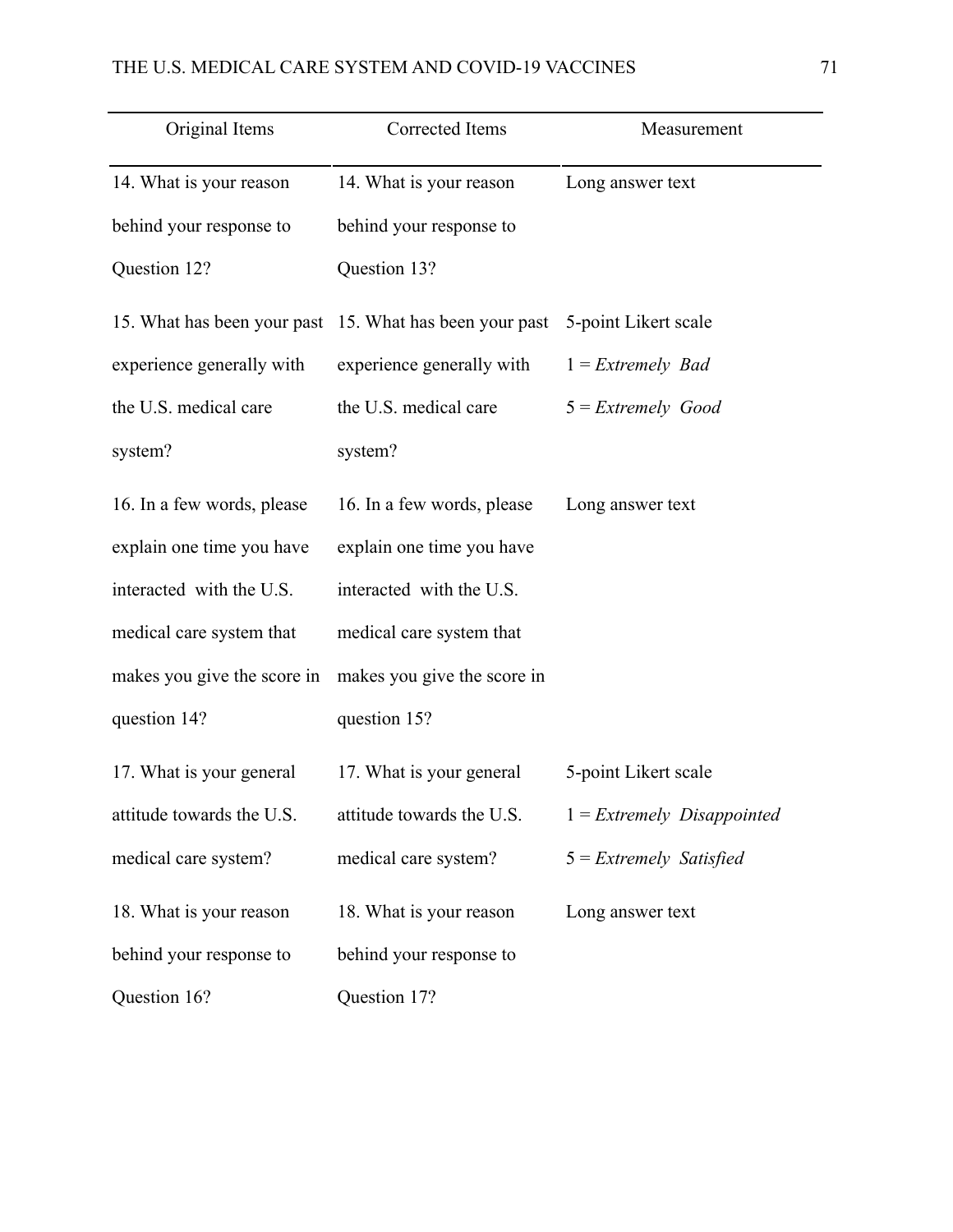| Original Items            | Corrected Items                                            | Measurement                 |
|---------------------------|------------------------------------------------------------|-----------------------------|
| 19. Has any online        | 19. Has any online                                         | "Yes" / "No"                |
| information (e.g.,        | information (e.g.,                                         |                             |
| information accessed      | information accessed                                       |                             |
| through social media or   | through social media or                                    |                             |
| news) influenced your     | news) influenced your                                      |                             |
| attitude towards the U.S. | attitude towards the U.S.                                  |                             |
| medical care system?      | medical care system?                                       |                             |
| 20. What is your reason   | 20. What is your reason                                    | Long answer text            |
| behind your response to   | behind your response to                                    |                             |
| Question 18?              | Question 19?                                               |                             |
| 21. How much do you trust | 21. How much do you trust                                  | 5-point Likert scale        |
| the U.S. medical care     | the U.S. medical care system $1 = I$ don't trust it at all |                             |
| system in general?        | in general?                                                | $5 = I$ trust it absolutely |
| 22. What is your reason   | 22. What is your reason                                    | Long answer text            |
| behind your response to   | behind your response to                                    |                             |
| Question 20?              | Question 21?                                               |                             |
| 23. Have you been         | 23. Have you been                                          | "Yes" / "No"                |
| vaccinated against        | vaccinated against                                         |                             |
| COVID-19?                 | COVID-19?                                                  |                             |